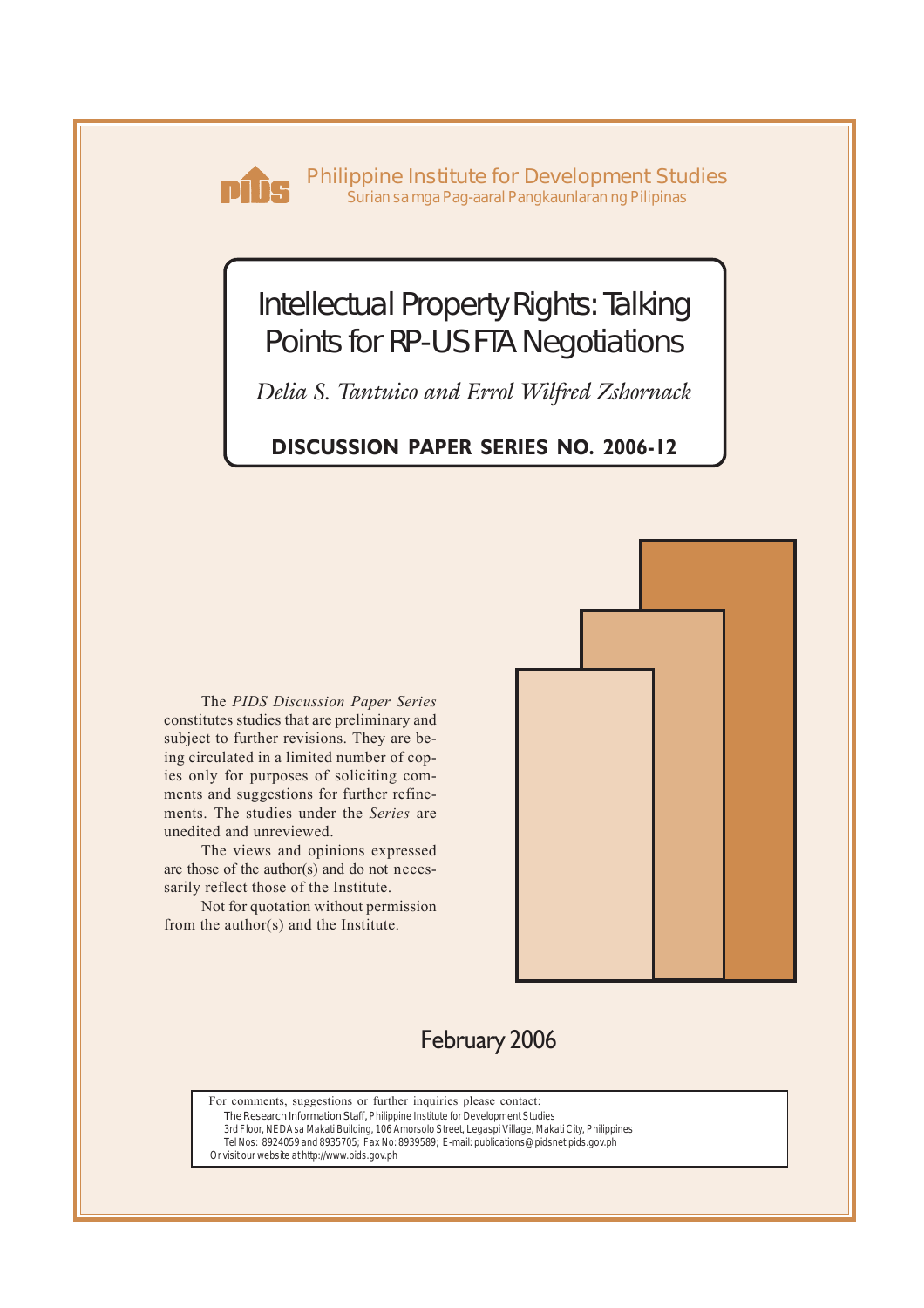### **INTELLECTUAL PROPERTY RIGHTS: TALKING POINTS FOR RP-US FTA NEGOTIATIONS**

#### **A B S T R A C T**

Intellectual property rights – copyrights, trademarks, patents, trade secrets, and related rights –have become increasingly important with the advent of increased international trade, global and knowledge-based economy and fast developing technology. A strong intellectual property rights regime is necessary in order to attract foreign trade and direct investments. For this reason, the protection of intellectual property rights has become an important negotiating item in all FTAs which the United States has entered into. In view of the proposed RP-US FTA negotiations, this paper seeks to determine whether the existing intellectual property regime in the Philippines provides adequate and sufficient legal protection of intellectual property rights.

It also seeks to determine whether the administrative and judicial processes are adequate and speedy and acceptable in the enforcement and protection of said rights in the light of FTAs already entered into by the United States with other countries, in general, and with Singapore, in particular, which will be the benchmark for the RP-US FTA. Other relevant issues in the protection of intellectual property rights such as the annual review of ountries by the United States Trade Representative in relation to Special 301 of the U.S. Trade Law; piracy of optical media, including books and pharmaceuticals; and the Trade-Related Aspects of Intellectual Property Rights (TRIPS) are also discussed. The author proposes certain provisions to be added to the Intellectual Property Code; sustained, consistent and stricter implementation of intellectual property laws including more efforts at curbing piracy; and more importantly, a strong political will and a strong determination to strengthen intellectual property rights, as necessary to make the IPR regime up to par with U.S. and international

*Keywords: TRIPS, Intellectual Property Rights, Dispute Settlement, WTO, FTA, Market Access, Optical Media Act, E-commerce Law, Legal Protection, Investments, Capability Building*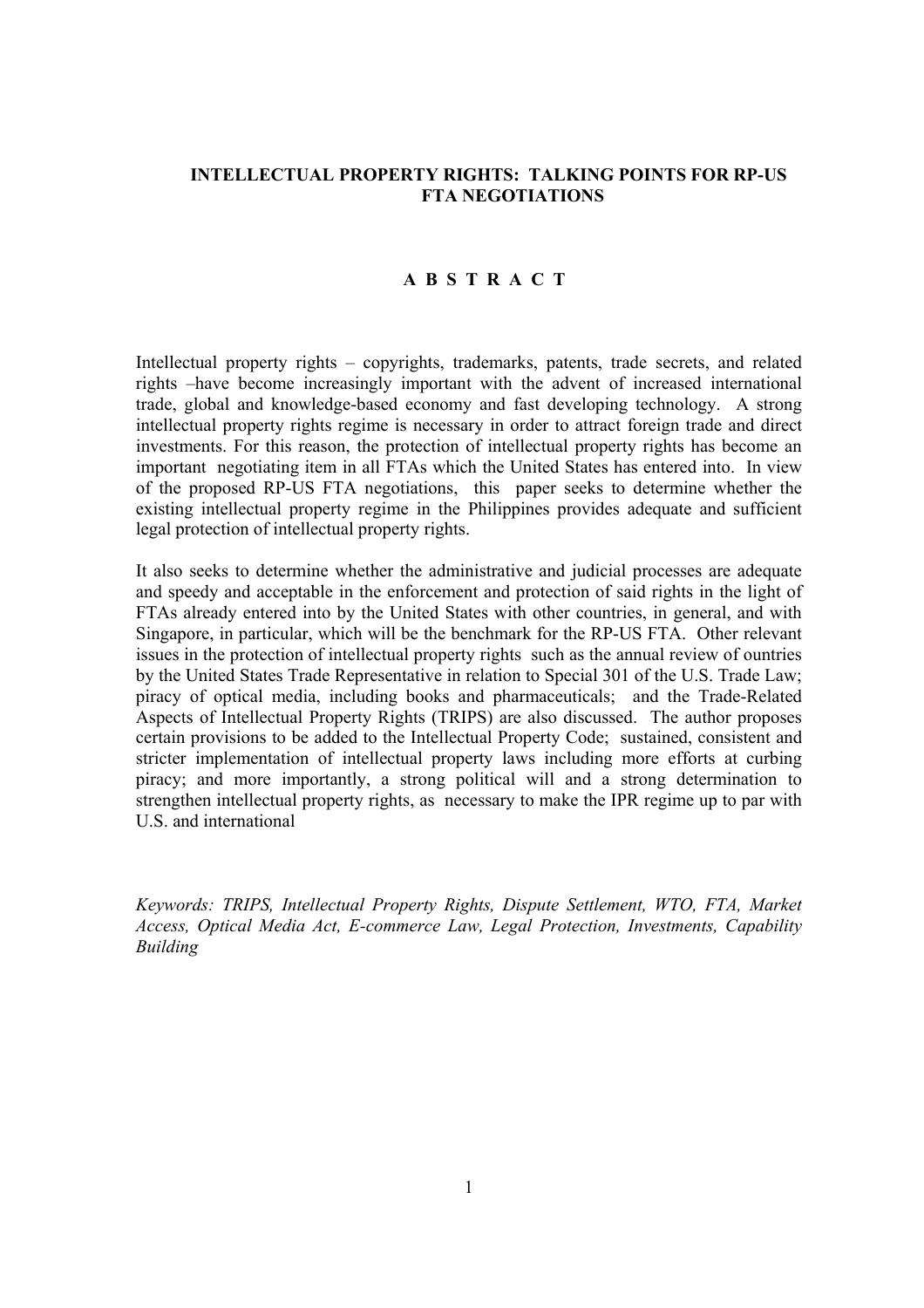## **EXECUTIVE SUMMARY**

This paper discusses certain issues and questions on adequacy of intellectual property laws, enforcement and protection of intellectual property rights and improved market access for persons and entities relying on intellectual property rights, in the light of the proposed negotiations for an RP-US Free Trade Agreement.

#### **OVERVIEW**

The paper starts with a general discussion of the following aspects of intellectual property rights:

- 1. The role of intellectual property rights (IPR) in a global economy and in the investment climate of developing countries like the Philippines;
- 2. Intellectual property rights in relation to the World Trade Organization (WTO) and Trade-Related Aspects of Intellectual Property (TRIPS); and
- 3. Intellectual property rights , bilateralism and free trade agreements (FTAs).

With respect to the proposed RP-US FTA negotiations, the three areas of consideration are: adequacy of IPR protection; enforcement and administrative/judicial dispute settlement of IPR cases; and improved market access for persons relying on intellectual property. In this connection, answers to the following questions are discussed:

- 1. Are existing standards in the Intellectual Property Code and special laws acceptable to the U.S. in the light of existing U.S. FTAs , especially the Singapore- U.S. FTA, which, the U.S. has indicated, would be the benchmark for future FTAs with Asean countries? If they are not adequate, what changes have to be made?
- 2. Are the standards of enforcement speedy and adequate enough to afford protection of of IPR?
- 3. Are "Special 301" of the U.S. Trade Law as well as the issue of piracy relevant to the FTA negotiations? If they are, what will it take for the Philippines to be removed from the "priority watch list" to "watch list?"
- 4. What is the economic impact of piracy on the economy in general and investments in particular?
- 5. Do the existing laws on intellectual property provide an environment which guarantees improved market access for prospective investors?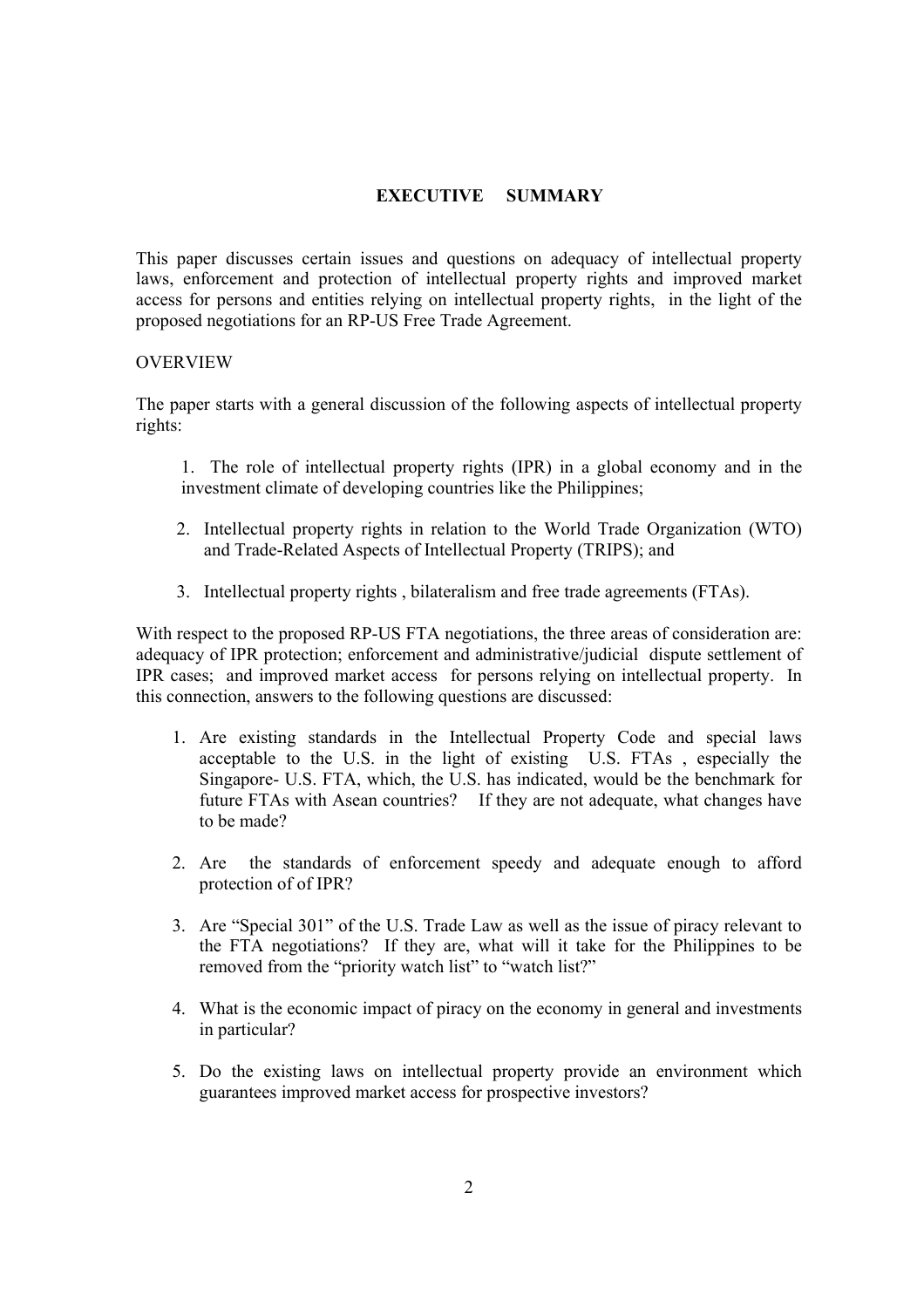Part I discusses intellectual property rights in relation to the global economy, investments and TRIPS. Laws for the protection of intellectual property rights are not static but change in concert with changes in technology and society. Norms for intellectual property developed rapidly in the  $20<sup>th</sup>$  century – the century that saw the creation of photocopiers, radio, television, videocassette recorders, cable television, satellites, computers and the Internet. The global economy and the development of knowledge-based economies have compelled numerous developing countries to strengthen IPR regimes which is necessary in order to attract investments and to be competitive in the global economy.

#### **TRIPS**

An important related development in the growing importance of intellectual property rights in international trade and business is the introduction of the Trade-Related Aspects of Intellectual Property Rights (TRIPS) within the World Trade Organization (WTO). TRIPS by its nature, ties trading rights to intellectual property protection. There remains, however, considerable controversy on the economic impact of TRIPS on developing countries like the Philippines.

Developing countries went along with the TRIPS agreement for a variety of reasons but generally to achieve economic benefits. It is not clear whether the hoped-for economic benefits have been achieved.

The U.S. ASEAN Agenda

Part II discusses the U.S. ASEAN agenda.

The signing of TRIPS was also expected to result in a decline in U.S. bilateral activity on intellectual property but it is clear that there has been no apparent decline. The recent push by the U.S. for FTAs in all parts of the world proves this lack of decline. The Enterprise for ASEAN Initiative (EAI) was announced in October 2002 . It is under EAI where the U.S. offered the prospect of bilateral free trade agreements with ASEAN countries. The first U.S. FTA with an ASEAN country was with Singapore which serves as a benchmark for future FTAs in ASEAN.

IPR and FTAs

The negotiation of FTAs is a mechanism used by the U.S. in advancing the protection of intellectual property rights. It is a given that every FTA which the U.S. has entered into contains very detailed provisions on IPR. It is safe to assume that if an RP-US free trade agreement is negotiated, it would contain very detailed provisions on intellectual property rights.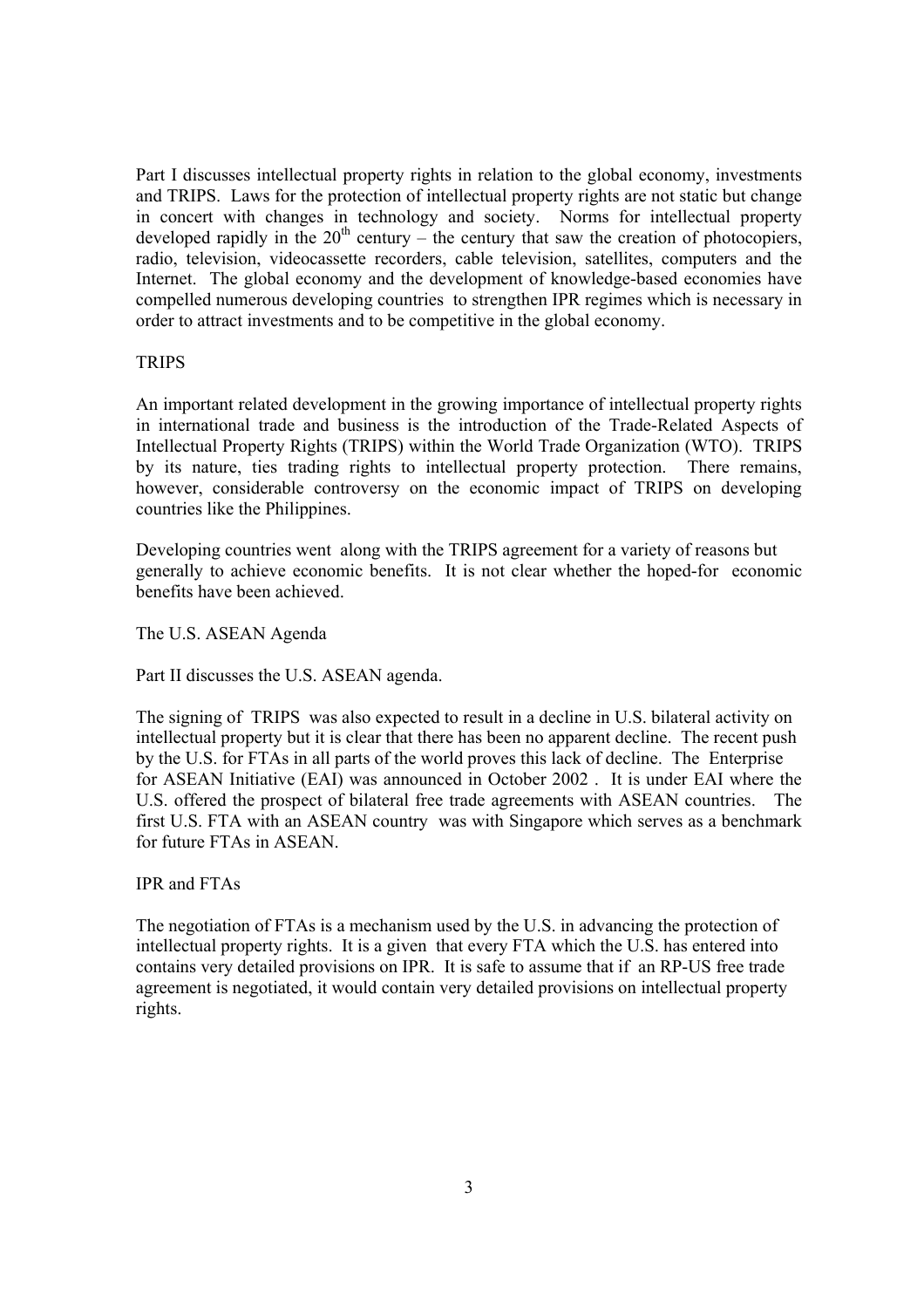"Special 301" of the U.S. Trade Law

"Special 301" is a constant presence , whether in the foreground or background, in almost all U.S. negotiations for an FTA. It is also safe to assume that it will have a big presence in the negotiations for a proposed RP-US FTA. It would, therefore, be prudent for the RP negotiating panel to take into consideration the concerns of the USTR in the 2004 and 2005 Special 301 Report on the Philippines.

Status and Outlook of IPR in the Philippines

Part III discusses the outlook and status of intellectual property rights in the Philippines. It discusses the legal framework and existing IPR laws including the Constitution, the Civil Code and the Intellectual Property Code. It also identifies the intellectual property-related treaties acceded to by the Philippines as well as special laws on intellectual property, such as the Optical Media Act and the Electronic Commerce Act.

Enforcement and Dispute Settlement

While administrative and judicial processes for the settlement of IPR disputes are in place, the speed of the settlement of such disputes is a relevant consideration in determining whether the protection of intellectual property rights is adequate.

The Intellectual Property Office is the main administrative agency tasked with the administrative settlement of IPR disputes. It coordinates very closely with other government agencies such as the Bureau of Customs, the National Bureau of Investigation, the Philippine National Police, the Department of Justice and the Department of Local Governments.

For the speedy judicial settlement of IPR cases, special intellectual property courts have been designated. Certain reportorial requirements for intellectual property cases have also been imposed.

In summary, the basic laws and organizational structures are in place for a stronger protection of intellectual property rights. The IP laws meet the minimum standards set by TRIPS. We have approved the Optical Media Act and the Implementing Rules and Regulations. We have acceded to all treaties on intellectual property rights and we are a member of the World Intellectual Property Organization (WIPO). Several reforms have also been made in the area of administrative and judicial dispute settlement of intellectual property rights cases.

There is, however, a perceived lack of enforcement of these laws and the administrative and judicial processes are not speedy enough to be considered adequate. The strong resolve to enforce existing IPR laws and a speedier settlement of IPR cases have to be proven convincingly to the U.S. negotiators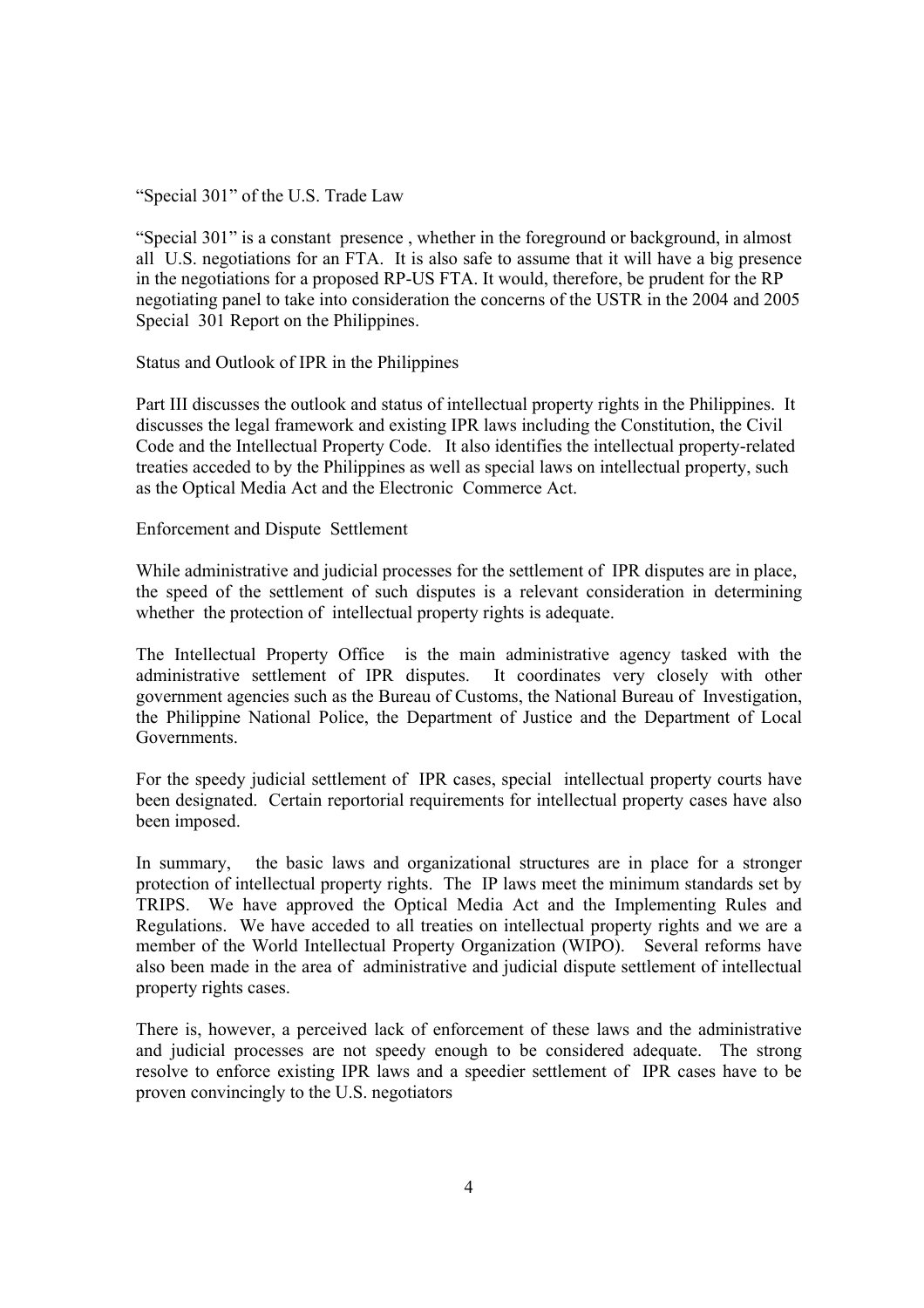#### Three Major Issues in IPR Protection

The three major issues in intellectual property rights protection between the Philippines and the U.S. are:

- 1. Adequate and sufficient legal protection of intellectual property rights;
- 2. Speedy and adequate administrative and judicial processes and strict enforcement of IPR laws; and
- 3. Improved market access for persons relying on intellectual property.

While the Philippines has complied with the minimum standards of intellectual protection under TRIPS, it is not sufficient, as shown by the other FTAs between the U.S. and other countries. Certain provisions have to be added to the Intellectual Property Code such as: provisions on protection of rights management information; the enactment of a special law on cyber-crimes; data protection of a subsisting patent; domain names on the Internet; electronic temporary and transient copies and electronic transmission of works .

Administrative and judicial processes are also in place but these processes are not speedy enough to be considered adequate. The case of McDonald's Corporation vs. L.C. Big Mak Burger which was an action for trademark infringement and unfair competition, illustrates this point. It took the judicial system 15 years to finally decide the case. As of this writing, the Supreme Court decision in favor of McDonald's has not been enforced. There are still many Big Mak stands all over the country.

#### Piracy of Optical Media, Books and Fake Drugs

The issue of piracy is an important consideration in the proposed negotiation for an RP-US FTA. The negative economic impact of piracy cannot be glossed over. The U.S. incurred trade losses due to piracy amounting to USD 120 million. The Philippines also incurred trade losses in the form of lost tax revenues (Php 3.7 billion in 2001 alone); cost of legal fees and IPR investigations (about Php 60 million and losses in the IT sector.

The USTR recognizes the efforts of the Philippine Government in curbing piracy. Of special mention were the approval of the Implementing Rules and Regulations of the Optical Media Act, better coordination among government agencies, as well as increased raids of pirated optical media. All these, however, were not considered adequate and sufficient. The U.S. expects more sustained and consistent efforts and more and better results in curbing piracy. We should show significantly improved enforcement of IPR laws against counterfeiting and piracy.

#### Parallel Importation

Parallel importation in the Philippines affects the sale and pricing of pharmaceuticals. In 2000, Administrative Order No. 85 authorized the parallel importation of certain medicines by the Philippine International Trading Corporation (PITC). This is now the subject of a case between the Pharmaceutical and Health Care Association of the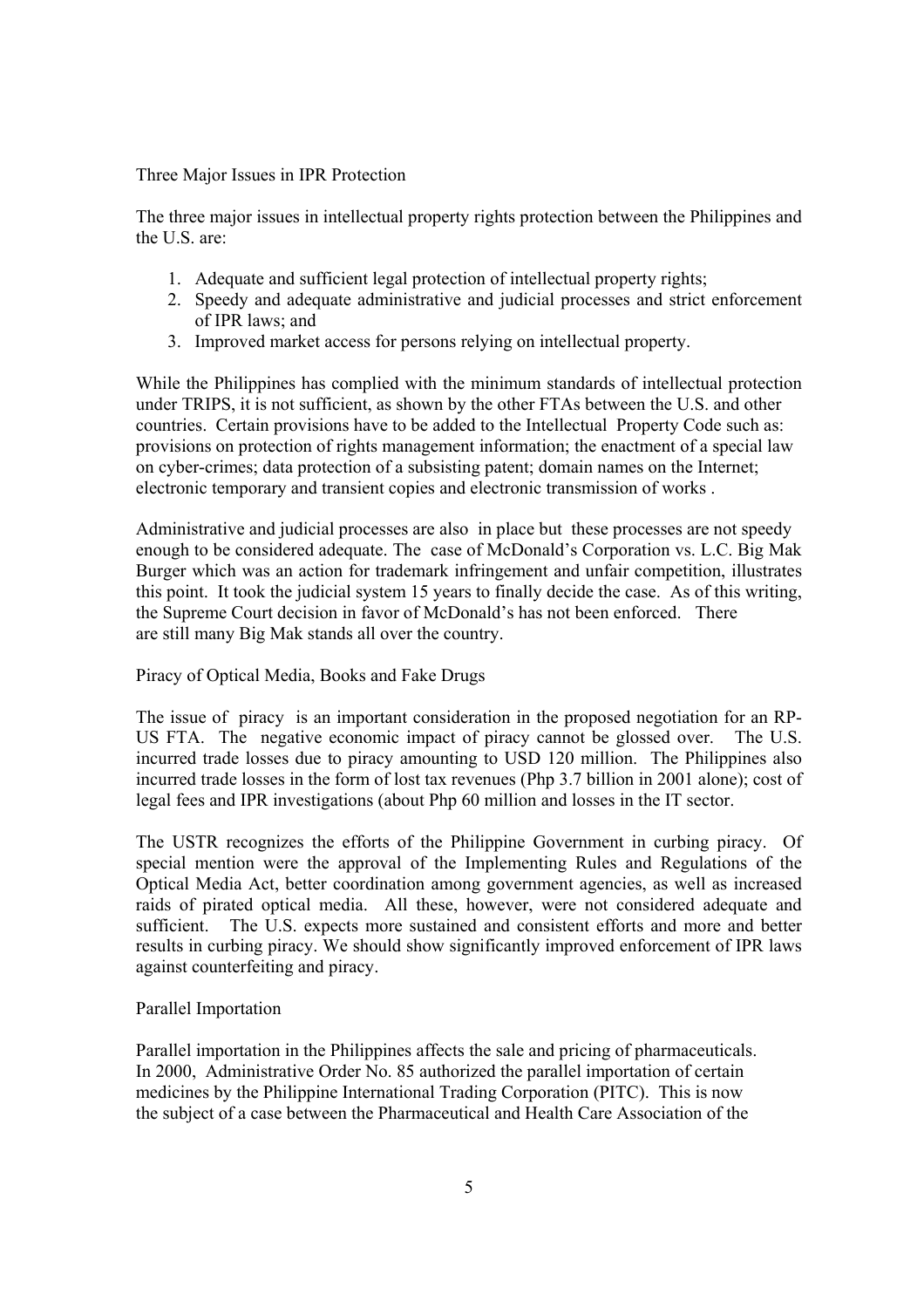Philippines and the Secretary of Health, et al. The purpose of parallel importation of medicines is to make cheaper drugs available to the consumers. The Philippine Patent Law, on the other hand, prohibits parallel importation and is considered an infringement of the rights of the patent holder. Parallel importation is allowed by TRIPS under certain circumstances, to make cheaper medicines available to developing countries. TRIPS also allows developing countries to produce generic copies of patented drugs for specified illnesses; but, countries that lack the capacity to produce cheaper medicines are left emptyhanded.

FTAs and Patented Pharmaceuticals

An FTA with the U.S. would have a negative impact on locally manufactured patented drugs as well as those imported from other countries. An FTA would mean cheaper and better quality drugs imported into the Philippines from the U.S. The local pharmaceutical industry would be affected adversely.

Conclusions and Recommendations

The basic structure and framework are in place for a stronger intellectual property rights protection in the Philippines. We have passed special laws, the latest of which was the Optical Media Act, we have adhered to treaties concerning intellectual property rights. It would be safe to say that we have done much to strengthen IPR protection but we cannot say that we have done enough. The protection of IPR will always be a work in progress. This is true especially in the area of combating piracy, enforcement of IPR laws and speedy disposition of IPR cases.

The following are the conclusions and recommendations:

- 1. Certain provisions have to be added to the Intellectual Property Code make it up to par with IPR provisions in most of the FTAs with the U.S.
- 2. Issues relating to "Special 301" cannot be avoided and will definitely be discussed. It is always used as a leverage in any FTA negotiation. More effort has to be exerted in curbing piracy and we have to prove a strong political will and resolve in protecting IPR.
- 3. A strong IPR regime is necessary to achieve the purposes of an RP-US FTA, which are to attract foreign investments and increase the volume of trade between the Philippines and the U.S. A strong IPR regime will always be beneficial to the Philippines and will always be a positive factor in future bilateral or regional trade agreements.
- 4. The Philippines should negotiate for the implementation of TRIPS insofar as parallel importation is concerned. The Philippines should determine for itself when it should resort to parallel importation.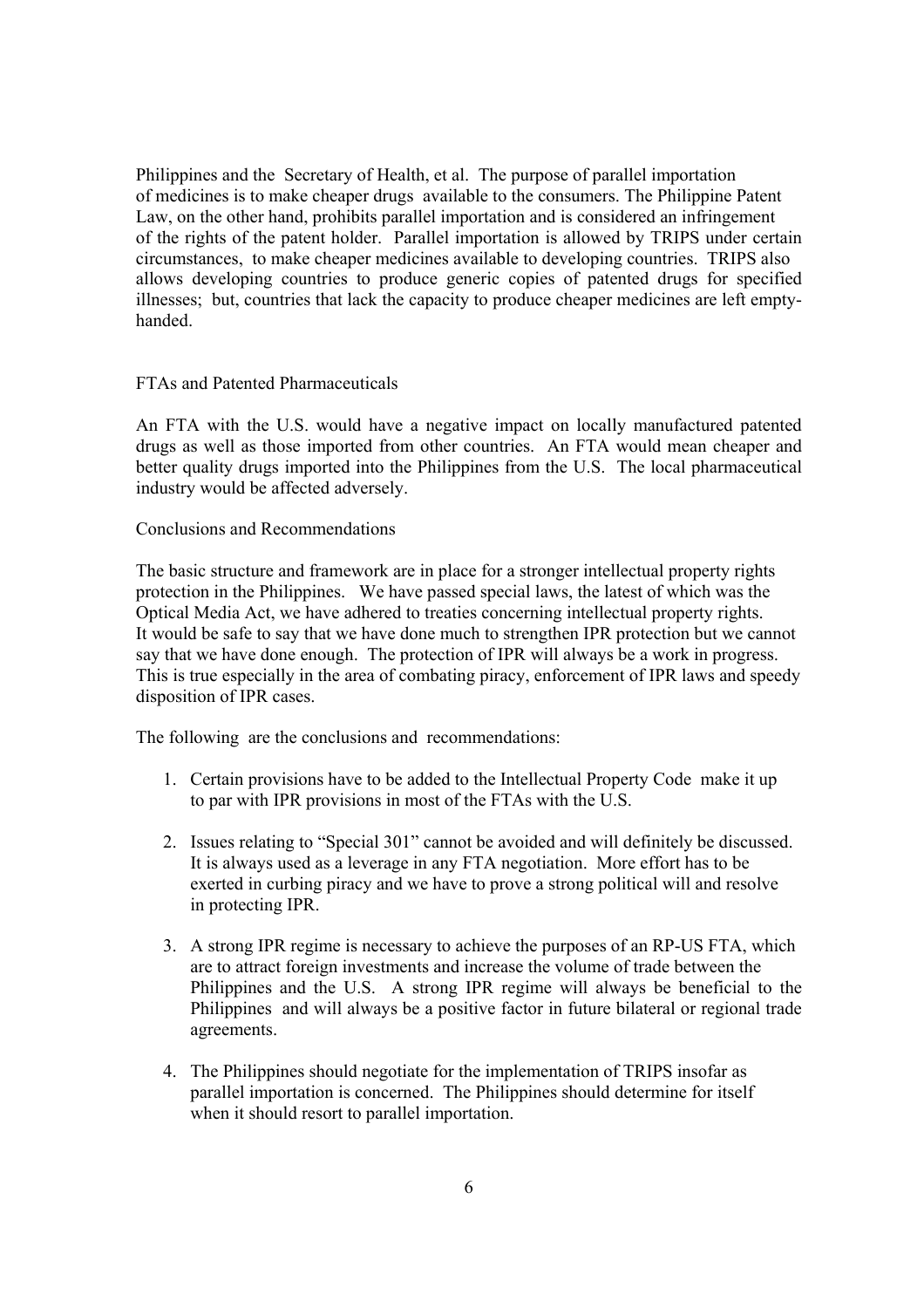- 5. The Philippines should insist on capability building measures such as faster transfer of technology, assistance in terms of reducing piracy including consumer education, customs border patrol and police enforcement.
- 6. The conclusion of an FTA between the Philippines and the U.S. would give the Philippines a better chance of changing its status under "Special 301" from "priority watch list" to "watch list."
- 7. A strong IPR regime will effectively increase trade with and direct investments from the United States.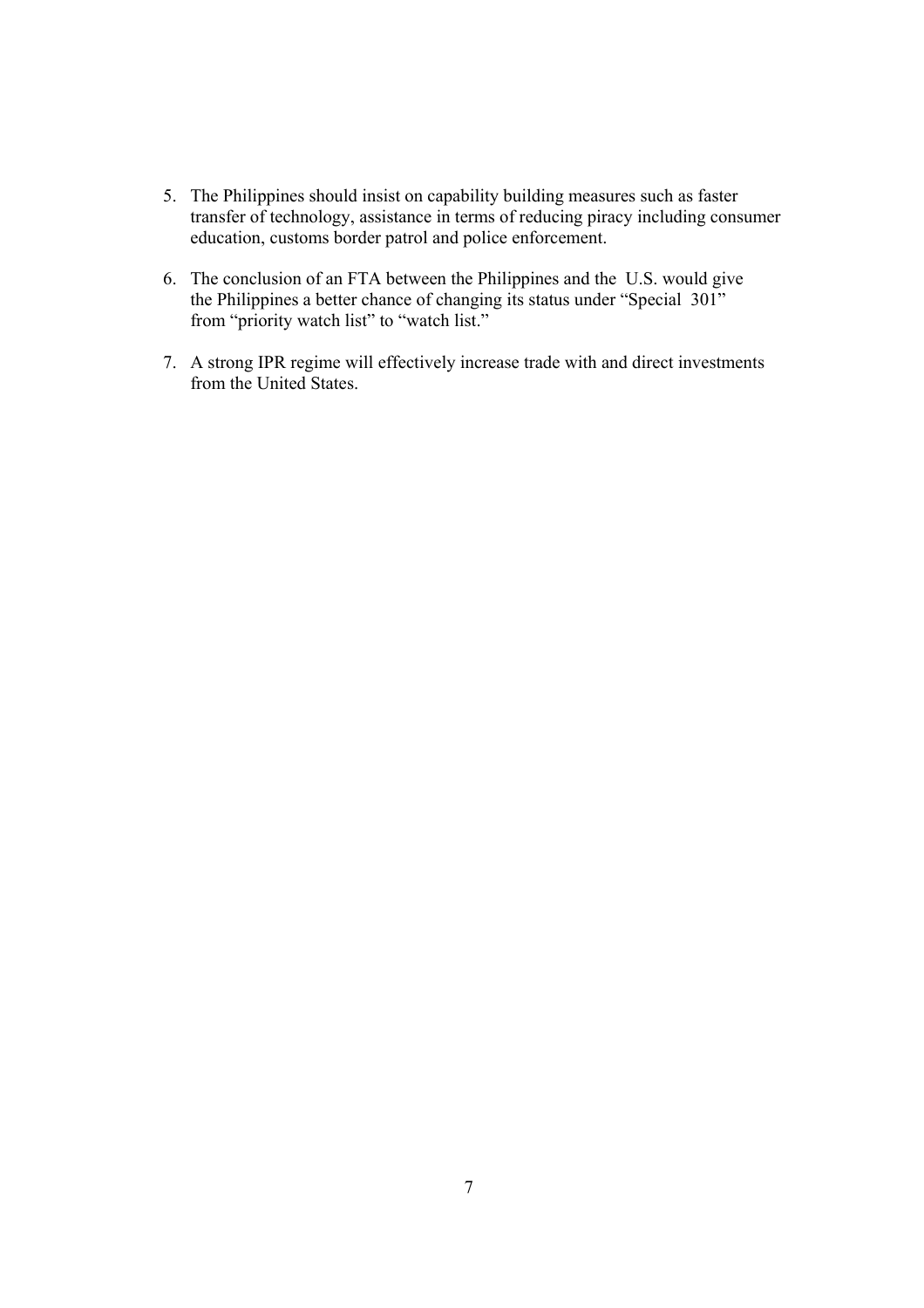# **LIST OF ANNEXES**

| ANNEX <sub>1</sub> | Timeline for MacDonald's Corporation vs. L.C. Big Mak<br>Burger                                                 |
|--------------------|-----------------------------------------------------------------------------------------------------------------|
| ANNEX <sub>2</sub> | US Trade Losses in the Philippines (In Millions of USD)                                                         |
|                    | (Source: International Intellectual Property Alliance, 2004)<br>Special 301 Report on the Philippines)          |
| <b>ANNEX 3</b>     | Crime Show<br>Estimated cost of pay-TV piracy in 2004 across Asia<br>(in millions of USD)                       |
|                    | (Source: Geoffrey Fowler: TV Piracy Throughout Asia<br>Grows Costlier, Asian Wall Street Journal, Oct. 27, 2004 |
| ANNEX <sub>4</sub> | <b>Parallel Imported Medicines</b><br>Price List Effective December 6, 2004                                     |
|                    | (Source: Philippine International Trading Corporation (PITC)                                                    |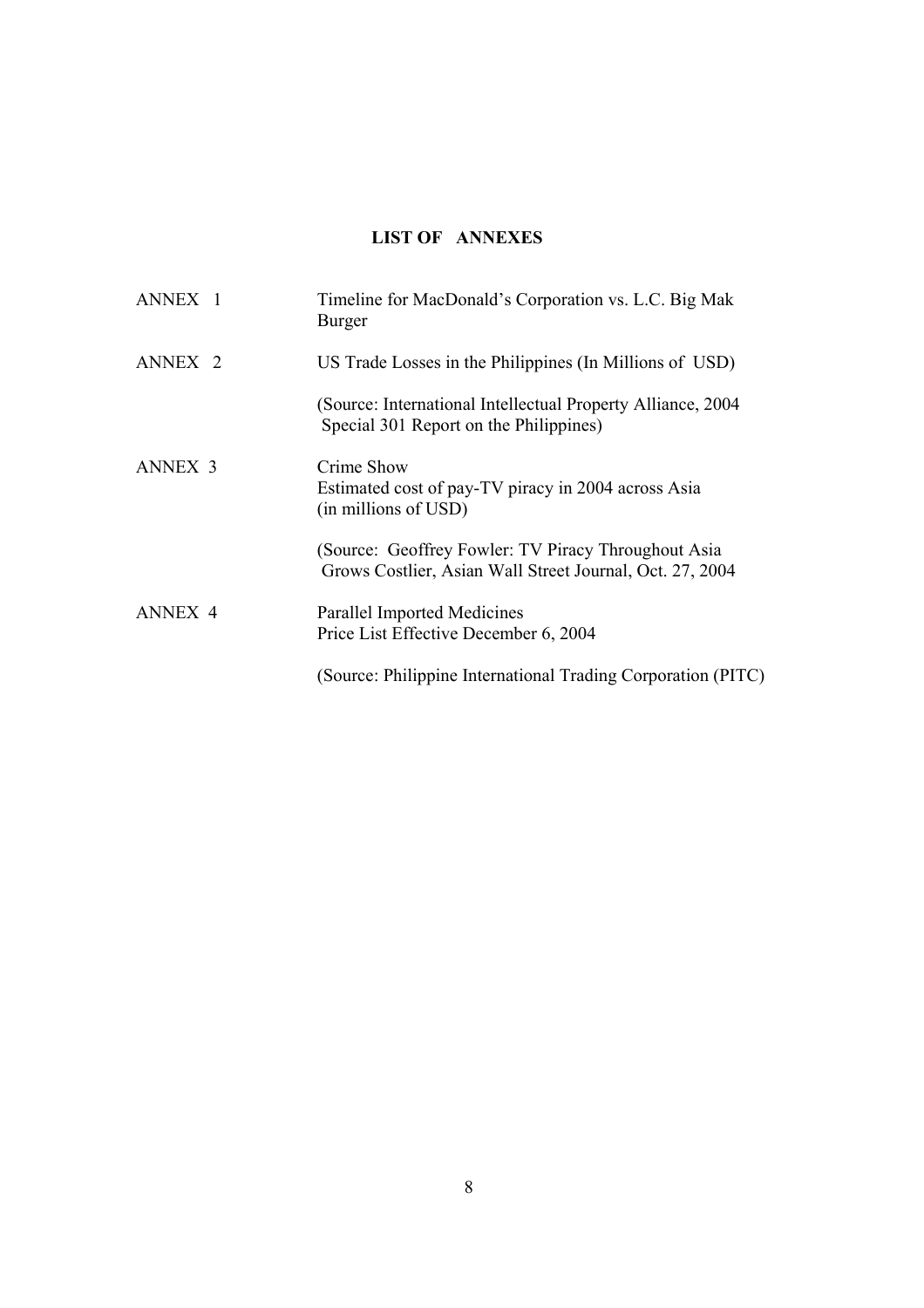# **INTELLECTUAL PROPERTY RIGHTS: TALKING POINTS FOR RP-US FTA NEGOTIATIONS1**

 By Delia S. Tantuico and Errol Wilfred Zshornack

# **Introduction**

On March 23, 2005, India's parliament gave final approval to legislation barring drug manufacturers from producing low-cost versions of patented medicines from the United States and elsewhere. Government officials said the law was a condition of India's membership in the World Trade Organization. (John Lancaster, Washington Post, March 25, 2005). Prior to this, India was looked up to as a model of third world countries for producing cheap pharmaceutical products and making them available to its citizens and the rest of the world, especially to developing and poor emerging countries. For more than three decades, Indian drug companies have skirted patent rules - and infuriated pharmaceutical firms in other countries – by means of a loophole that allows them to copy foreign medicines by altering the processes used to manufacture them. (Ibid).

The banning of low-cost versions of patented medicines means that India is now shifting from a regime of weak to stronger intellectual property rights protection. It is interesting to note that the approval of the law coincided with the visit of U.S. Secretary of State Condeleezza Rice to India and her announcement that the United States would help India further increase and develop its international trade.

This recent development in India demonstrates the growing importance of intellectual property rights in a global economy as well as its complexities and challenges in an era of fast-paced technological development, WTO and TRIPS.

# **Overview**

This paper on Intellectual Property Rights: Talking Points for RP-US FTA Negotiations, seeks to provide answers to the following issues and questions in the light of the proposal to negotiate a Free Trade Agreement with the U.S.:

# **In General – Intellectual Property Rights, Investments and Bilateral Trade Negotiations like FTAs**

 $\overline{a}$  $<sup>1</sup>$  This research paper was funded by the Philippine APEC Study Center Network (PASCN).</sup>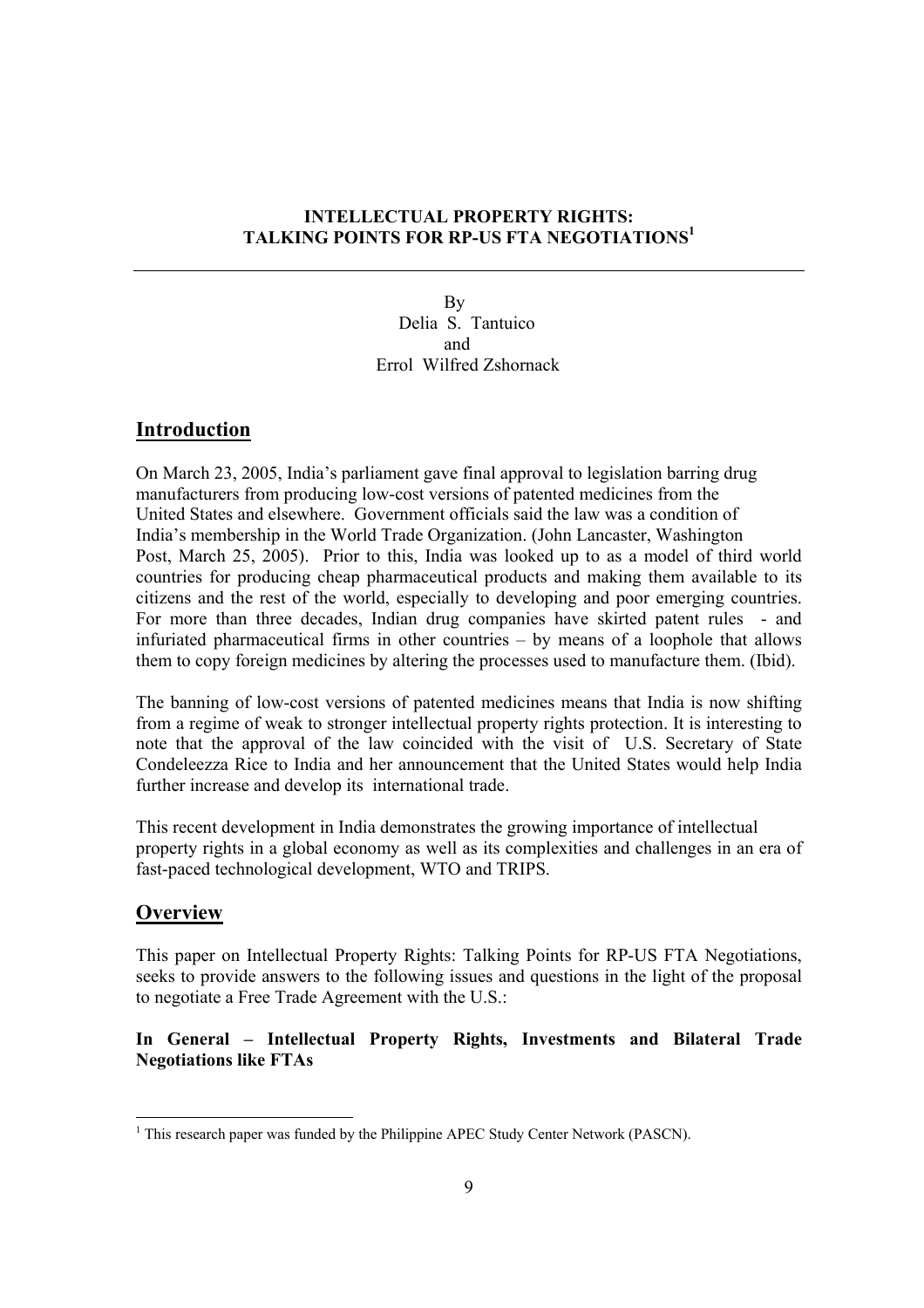- 1. Role of intellectual property rights (IPR) in a global economy and in the investment climate of developing countries like the Philippines.
- 2. Intellectual property rights, WTO and TRIPS.
- 3. Intellectual property rights, bilateralism and free trade agreements (FTAs).

#### **Specifically, with respect to the proposed RP-US FTA Negotiations:**

- 1. Major issues in IPR protection between the Philippines and the U.S. in relation to:
	- a. Standards
		- Are existing standards in the Intellectual Property Code acceptable by the U.S. in the light of FTAs already entered into by the U.S., especially the Singapore-U.S. FTA, America's first FTA with an Asian-Pacific nation and which, the U.S. has indicated, "would serve as a benchmark for future free trade agreements with other nations in the region?" (Fact Sheet, Bureau of Economic and Business Affairs, Washington, DC, July 22, 2003).
		- If the existing standards are not yet adequate, what changes have to to be made?
	- b. Enforcement and Dispute Settlement of IPR
		- Are the standards of enforcement speedy and adequate enough to afford protection of IPR?
		- Are "Special 301" of the U.S. Trade Law as well as the issue of piracy relevant to the FTA negotiations? In this connection, what does it take for the Philippines to be removed from the watch list or at least to be downgraded from "priority watch list" to "watch list"?
		- What is the economic impact of piracy on the economy in general and investments in particular?
	- c. Improved Market Access for Persons Relying on Intellectual Property
		- Do the existing laws on intellectual property provide an environment which guarantees improved market access for prospective investors? (The paper will discuss various trade sectors such as audio-visual products and software, books, pharmaceuticals and various goods such as accessories, bags and clothing apparel).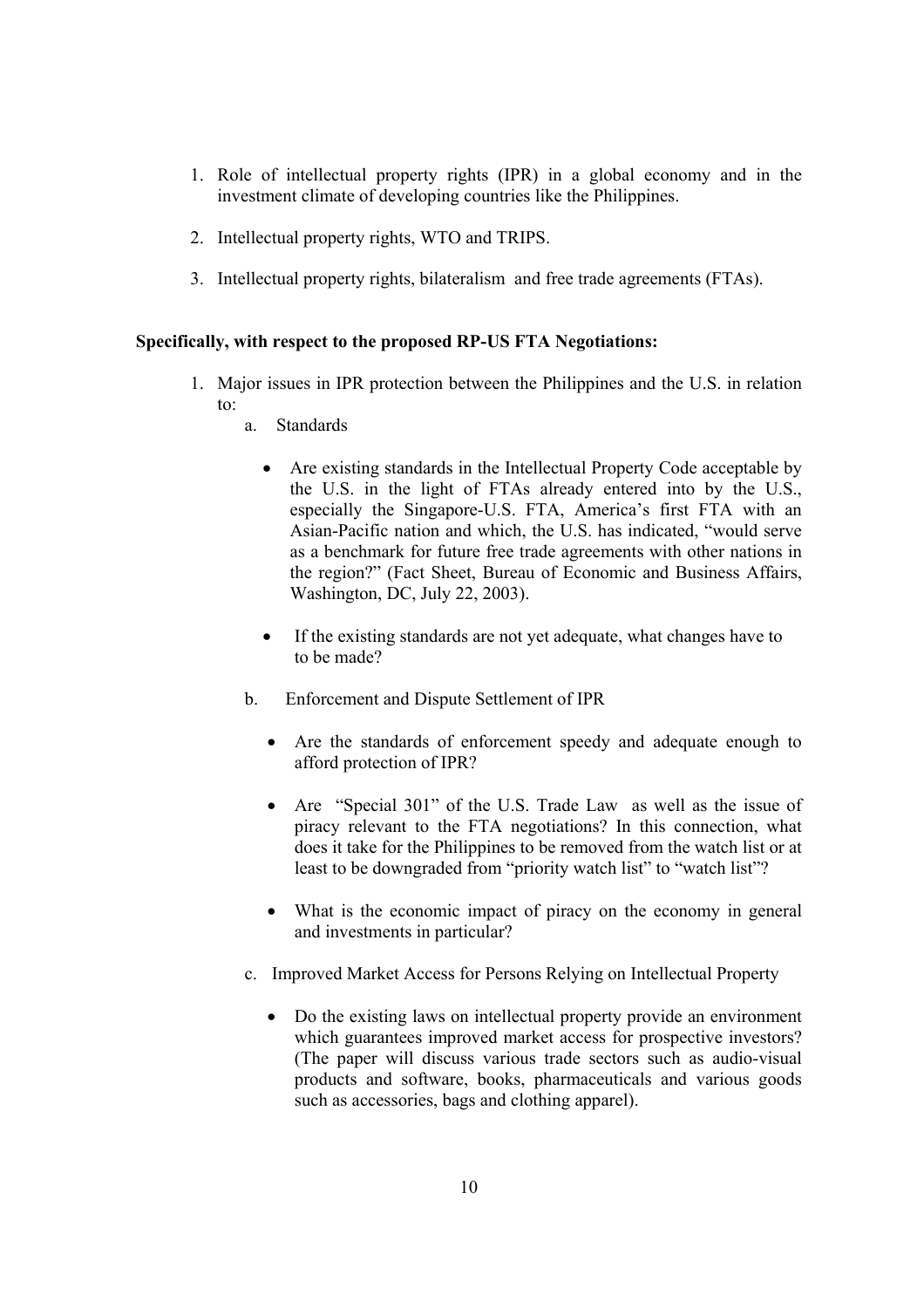- 2. IPR Capability-building Measures Which the U.S. Can Provide to the Philippines
	- What capability-building measures can the U.S. give to the Philippines to strengthen IPR protection and enforcement?

## **Part I. Intellectual Property Rights, Investments, The Global Economy, TRIPS**

#### a. Intellectual Property Rights

Intellectual property – copyrights, trademarks, patents, trade secrets, and related rights – may be said to have originated from and based on Adam Smith's concept on the importance of free markets and fair competition which was first publicly declared in his book "The Wealth of Nations." The grant by a state of some form of exclusive rights in inventions originated in the early part of the  $15<sup>th</sup>$  century in Venice and spread rapidly during the  $16<sup>th</sup>$  century to Germany, France, the Netherlands, and England. It was recognized that in a free market economy, patent protection provides the necessary incentive to invent, to disclose the invention, to invest in the commercial development of the invention, and to encourage others to design around the patented invention. (Lehman). This concept was later extended to copyrights for literary and artistic creations. The Statute of Queen Anne, enacted in 1709 in England, was the first true copyright statute and the first recognition of the source of the copyright interest in the creative act of authorship. (Ibid).

Laws for the protection of intellectual property rights are not static but change in concert with changes in technology and society. It is part of the reason that the norms in the field of intellectual property developed so rapidly in the  $20<sup>th</sup>$  century – the century that saw the creation of photocopiers, radio, television, videocassette recorders, cable television, satellites, computers and the Internet. It is also the reason why some "revolutionary" ideas of entirely changing the concept of copyright or even abolishing copyright in this era of fast technological development, are emerging.

#### b. Intellectual Property Rights, the Global Economy and Investments

Before the advent of increased international trade and global economy, intellectual property laws were mainly territorial and of local application. They were used to protect inventions, publications, musical compositions and artworks from infringement within a country. As international trade and business increased, the effects and application of intellectual property laws beyond national borders began to develop. Today, economic globalization is the transcendent commercial and political force. In a global economy, emerging and developing countries like the Philippines have a strong interest in attracting trade, foreign direct investments and technological expertise. Also, the global economy is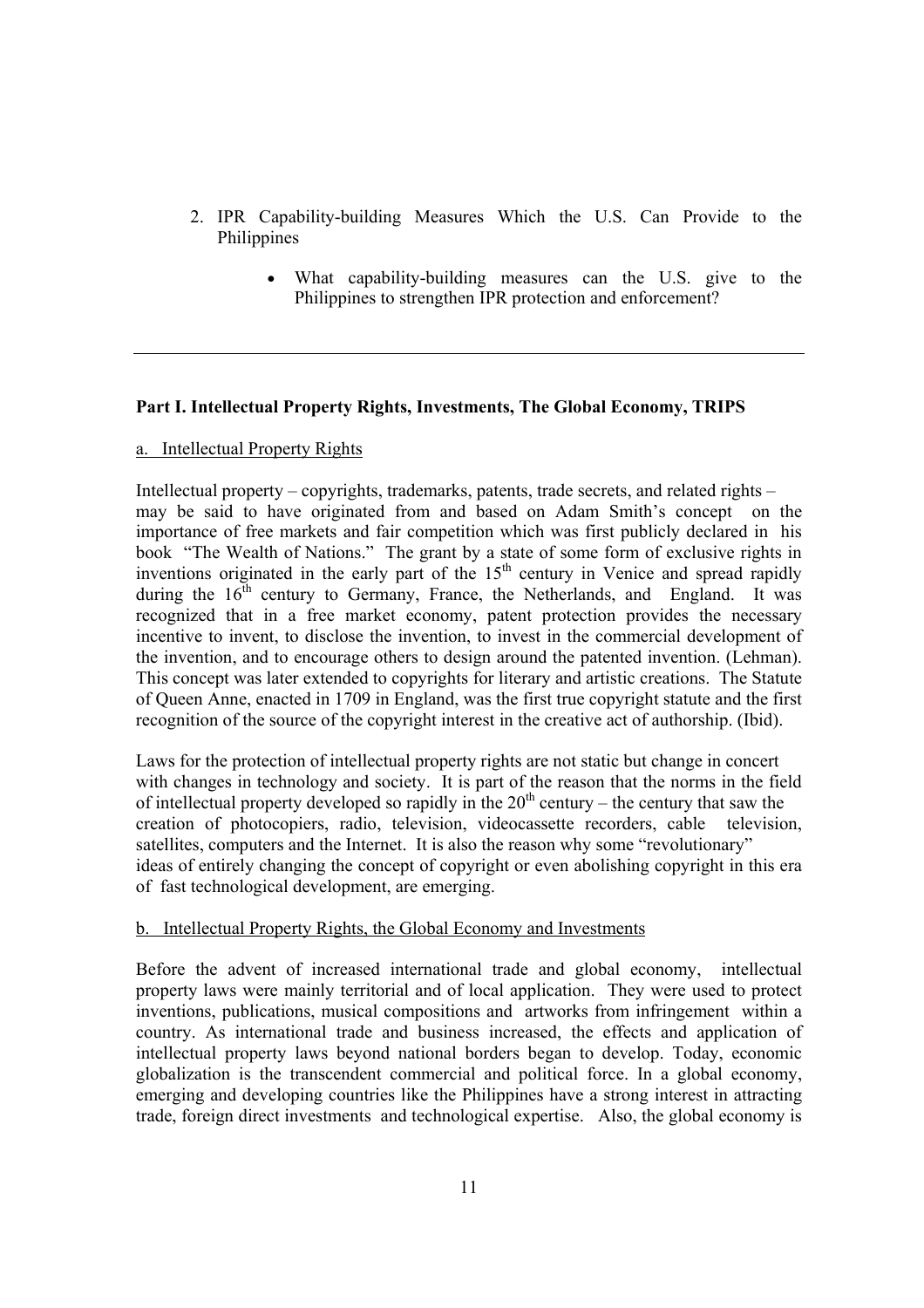a knowledge-based economy. As such, the creation of knowledge and its adaptation to product designs and production techniques are essential for commercial competitiveness and economic growth. (Maskus, 1997). A knowledge- based economy is largely dependent on the protection of intellectual property rights. In this context, intellectual property rights are important to developing economies, as are important factors in improving and expanding market access and promoting dynamic competition. (Ibid). All these have almost compelled numerous developing countries to strengthen their IPR regimes as this is the only way to attract investments and to be competitive in the global economy. Stronger intellectual property protection is also necessary to protect key information technologies, databases and electronic information transfer.

#### c. Intellectual Property Rights, WTO and TRIPS

An important related development in the growing importance of intellectual property rights in international trade and business is the introduction of the multilateral agreement on Trade-Related Aspects of Intellectual Property Rights (TRIPS) within the World Trade Organization (WTO). Starting in the 1980s, a number of industrial countries led by the United States, increasingly perceived inadequate enforcement of IPRs in importing countries as reducing their competitive advantage. The United States used unilateral threats of sanctions to deal with perceived patent and copyright infringements in foreign countries and was an active proponent of multilateral disciplines in this area. Despite initial opposition by many developing countries, the WTO started negotiations in 1986 until 1993 to adopt enforceable rules regarding ownership rights to intellectual property (IP). The Uruguay Round accords resulted in the TRIPS agreement.

TRIPS, by its nature, ties trading rights to intellectual property protection. It covers the gamut of intellectual property from copyright to patents to trademarks, to service marks, trade secrets, industrial designs and geographic indicators. Infringement and anticounterfeiting remedies are also included in the TRIPS, for both domestic and international protection. (Folsom, Gordon, Spanogle, Jr., p. 218, 1996).

The TRIPS agreement, however, does not require uniform intellectual property laws for all WTO member countries; it merely provides for minimum standards to be complied with. Neither does it give specific IP protection; it only creates domestic avenues to protect IP. TRIPS empowers developing and least developed countries to counteract IPR holders' market power by giving them options such as compulsory licensing, price regulation, parallel imports, and encouragement of differential pricing schemes for drugs that poor countries cannot afford.

Contrary to a widespread perception, by the time the TRIPS agreement entered into force, many developing countries like the Philippines, already had IPR laws and procedures that met a number of their TRIPS obligations. Developing and emerging countries like the Philippines became signatories of TRIPS in the hope of developing and increasing international trade and attracting foreign investments. It is not clear whether this has been achieved.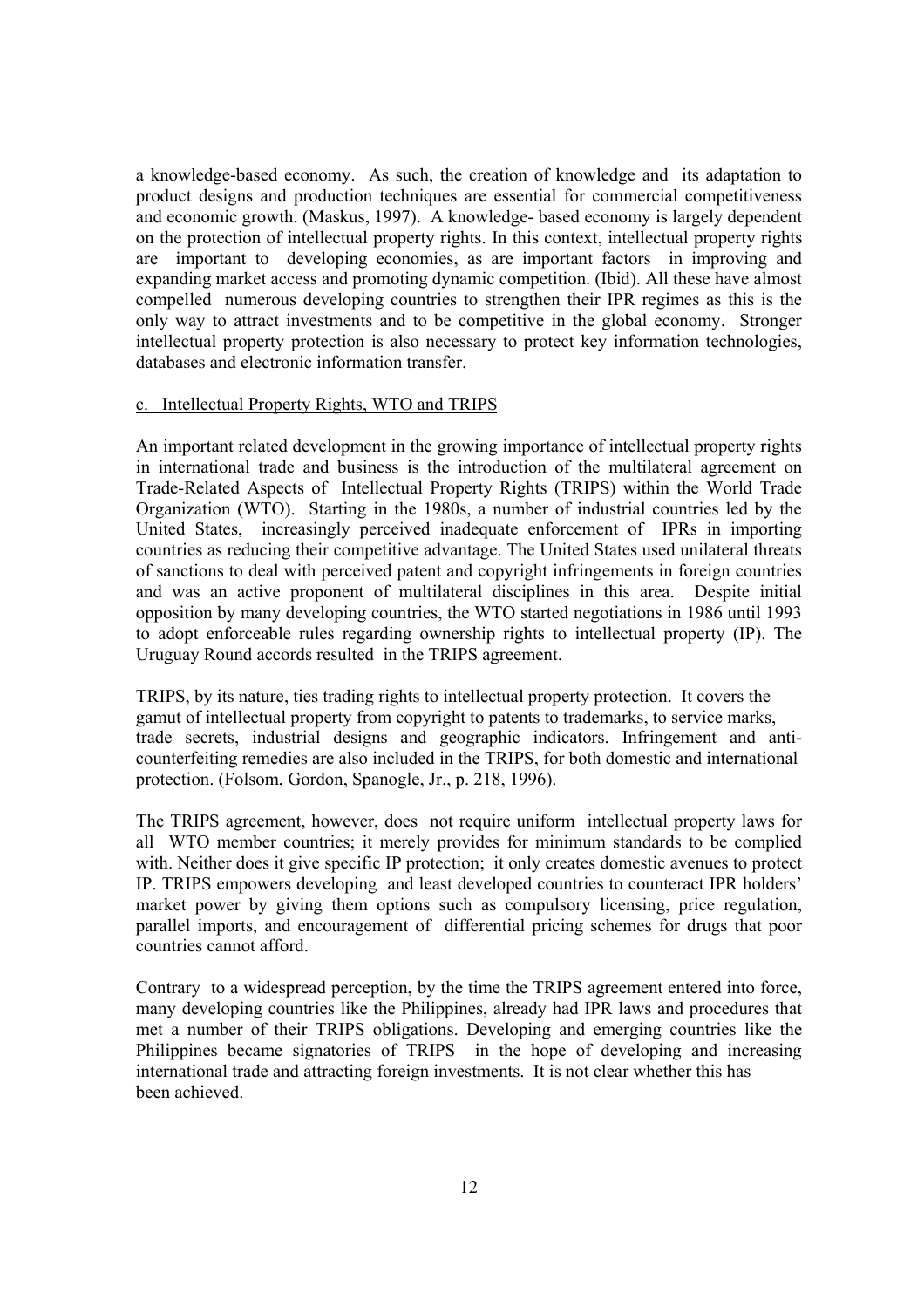#### (1)Economic Impact of TRIPS on Developing Countries

There remains considerable controversy on the economic impact of TRIPS on developing countries like the Philippines. As the World Bank has indicated:

 " Because the overwhelming majority of intellectual property…. is created in the industrialized countries, TRIPS *has decidedly sifted the global rules of the game in favor of those countries…* Developing countries went along with the TRIPS agreement for a variety of reasons, ranging from the hope of additional access to agricultural and apparel markets in rich nations, to an expectation that stronger IPRs would encourage additional technology transfer and innovation. However, the *promise of long-term benefits seems uncertain and costly to achieve in any nation, especially the poorest countries.* In addition, the administrative costs and problems with *higher prices for medicines and key technological inputs* loom large in the minds of policy makers in developing countries. Many are pushing for significant revisions of the agreement." (World Bank (2001), p. 129, emphasis added, cited in Lall 2001).

TRIPS' main reason for existence is to give competitive advantage to industrial and developed countries and to minimize patent and copyright infringements in foreign countries. While the benefits of the TRIPS agreement to the least developed and developing countries still have to be proven, suffice it to say that TRIPS has contributed to IP protection throughout the world by putting pressure on countries to provide IP protection. Also, TRIPS is a signal to the whole world that compliance with the minimum standards for IP protection set by TRIPS is almost a necessity in international trade.

#### (2) Intellectual Property, Bilateralism and TRIPS

An interesting insight on bilateralism in intellectual property in relation to TRIPS was written by Peter Drahos, Herchel Smith Senior Fellow in Intellectual Property , Queen Mary College, University of London in 1997. Most of his views are useful and relevant in view of the U.S. initiative to pursue bilateral trade agreements. It examines the way in which bilateral trade negotiations like FTAs are being used by the U.S. and others to build more extensive protection for intellectual property than that set out in the WTO TRIPS agreement. It shows examples of US/EU negotiations with countries such as Nicaragua, Jordan and Mexico to illustrate "how developing countries are being drawn into highly complex multilateral/bilateral web of intellectual property standards over which they have little control."(Drahos, Summary, p.2, 2001).

The paper states that during the negotiations on TRIPS (1986-1993), there were suggestions that if developing countries agreed to TRIPS, the U.S. "would ease off negotiating intellectual property standards bilaterally." TRIPS sets minimum standards of IPR standards and protection and the WTO and WIPO were expected to be the "principal fora for the negotiation of new intellectual property standards."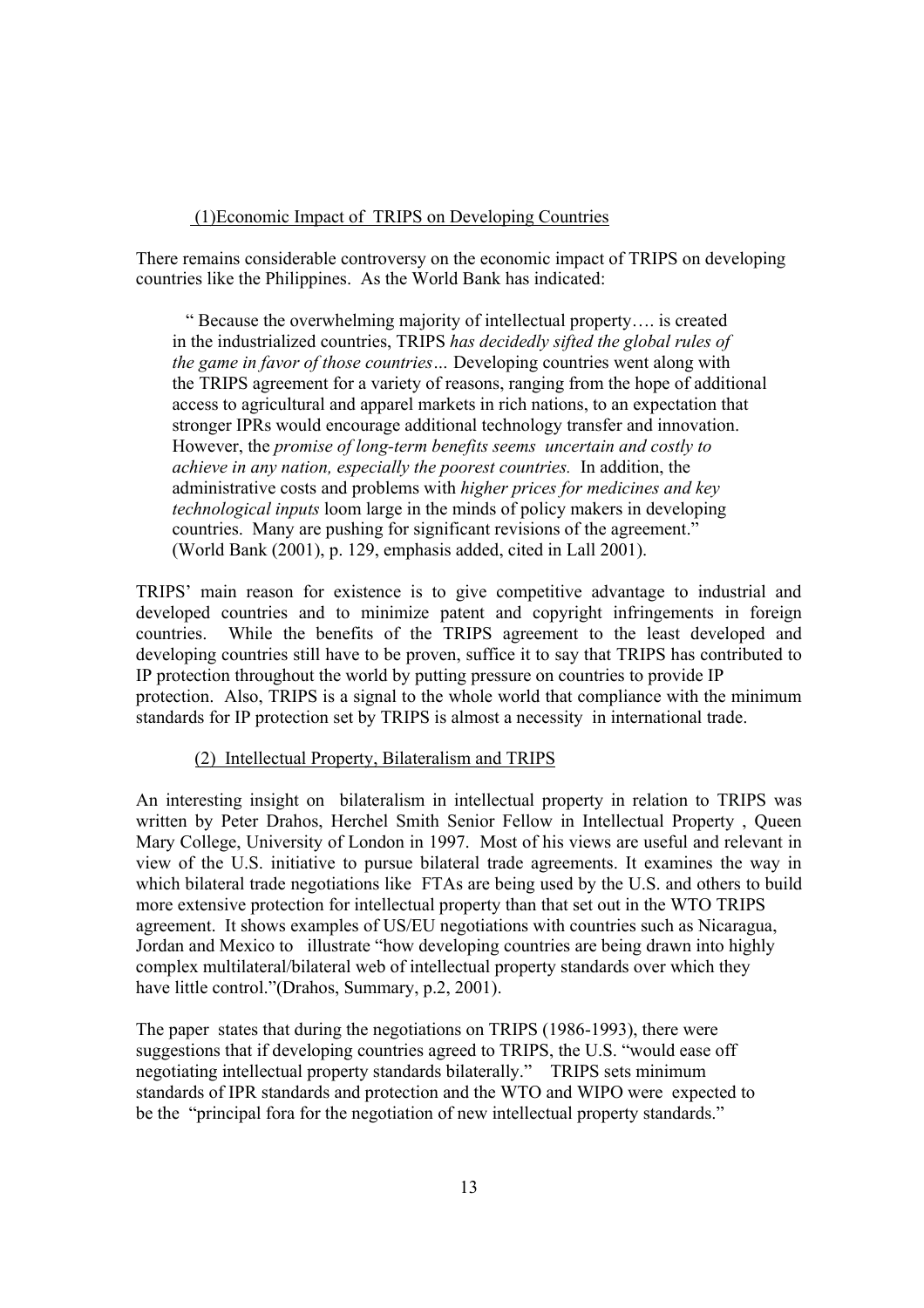The signing of TRIPS was expected to result in a decline in U.S. bilateral activity on intellectual property but it is clear that there has been no apparent decline. In fact, the recent U.S. FTAs show that the U.S. has adopted what Mr. Drahos has called a "TRIPS plus" policy. This means that in bilateral trade negotiations which the U.S. enters into, especially those with weaker economies (Chile, Morocco, Jordan, Mexico), the U.S. requires standards of IPR protection higher and more extensive than the minimum standards set in TRIPS or eliminates an option for a TRIPS member under a TRIPS standard.

#### **Part II. The U.S. ASEAN Agenda**

During the past two years, there has been a spate of bilateral Free Trade Agreements (FTAs) entered into between the United States and several countries like Morocco, Jordan, Chile, Australia and Singapore. Prior to this, the United States signed a Bilateral Copyright Agreement with Vietnam in 1998, followed by a Trade Agreement in 2000. All these are indicative of the U.S. efforts to give itself a competitive edge and increase its market access in the international market by entering into bilateral trade agreements with as many countries as possible. The ASEAN was part of this grand design. This led to the Enterprise for ASEAN Initiative (EAI).

#### a. Enterprise for ASEAN Initiative (EAI)

The ASEAN is the United States' fifth largest trading partner collectively. The region represents about 500 million people with a combined gross domestic product of USD 737 billion and a two-way trade of nearly USD120 billion annually. The Enterprise for ASEAN Initiative was announced in October 2002 to strengthen ties with the ASEAN countries. It is under the EAI where the United States offered the prospect of bilateral free trade agreements with ASEAN countries that are committed to economic reforms and openness inherent in an FTA with the United States. The U.S. goal is to create a network of bilateral FTAs with ASEAN countries. (www.ustr.gov/Trade, 2004). The United States and individual ASEAN countries will jointly determine if and when they are ready to launch FTA negotiations. As stated by the president George W. Bush, "When you hear me talk about negotiating trade agreements, really what we're doing is leveling the playing field . What we're really doing is making sure America has a chance to compete on the same terms that people can sell into our market. And if they don't respond…, we'll use the tools necessary to make sure that the playing field is level." (Speech delivered in Appleton, Wisconsin, March, 2004).

The first U.S. Free Trade Agreement with an ASEAN country as a result of the Enterprise for ASEAN Initiative was with Singapore. The Singapore-U.S. FTA has been hailed as a model for future FTAs with ASEAN. (Fact Sheet released by the White House, Office of the Press Secretary, Washington, D.C., October 26, 2002, www.state.gov, 2004)

The intellectual property rights chapter in the Singapore-U.S. FTA is comprehensive and detailed enough to be considered as the law on intellectual property rights for Singapore. It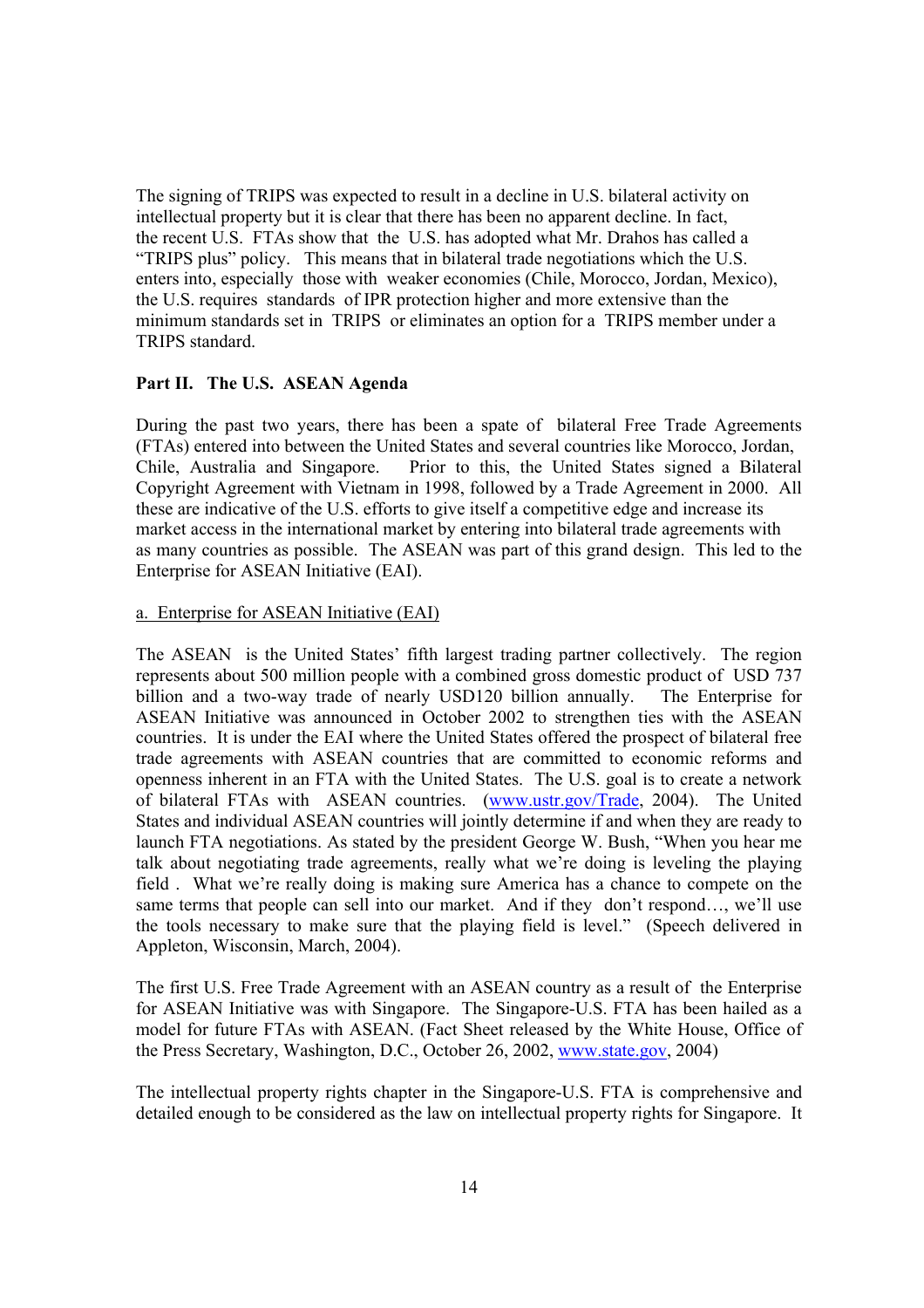covers all aspects of IPR. A considerable part of the chapter is on enforcement of IPR laws. It is safe to assume that should an FTA between the United States and the Philippines be negotiated, many provisions on IPR in the Singapore-U.S. FTA will be adopted.

#### b. Intellectual Property Rights and FTAs

Just as TRIPS linked trade with intellectual property rights protection, the negotiation of free trade agreements (FTAs) is also a mechanism used by the U.S. in advancing the protection of intellectual property rights. The U. S. had to break the resistance of ten developing countries who were opposed to make a code on intellectual property as a negotiating item in a new GATT round. This led to U.S. bilateralism on intellectual property ; thus, FTAs with intellectual property as a negotiating item. (Drahos, 2001).

In bilateral trade negotiations between states involving a strong and weak state, like the United States and the Philippines, the U.S. has developed "models" or "prototypes" of the kind of bilateral treaties it wishes to have with other countries. The FTA that the U.S. has negotiated with Jordan served as a model for the FTAs with Chile and Singapore. The FTA with Singapore in turn, will serve as a model for all FTAs with ASEAN countries. (Ibid, pp.  $4 - 5$ ). Suffice it to say at this point that in all of these FTAs, there are very detailed provisions on intellectual property rights as this is necessary for improving market access of U.S. products as well as for expanding trade in merchandise and services. (Maskus, p. 1, 1997).

To discuss whether intellectual property rights should be used as a negotiating item in FTAs would not be a productive exercise as it is a given that every FTA which the U.S. has entered into, contains detailed provisions on intellectual property rights. While it is true that, for reasons of expediency, if certain provisions on intellectual property rights already exist in a country's intellectual property code, there is no need to repeat these same provisions in detail in the FTA, it is also true that there is no harm done if these provisions are repeated in the FTA. Similarly, certain provisions on intellectual property rights which are already in international agreements which the Philippines has adhered to, for example, need not be repeated in detail in an FTA also for reasons of expediency. They could be incorporated into the FTA merely by reference. Needless to say, the fact remains that all U.S. FTAs , including the Singapore – U.S. FTA which will be used as a model for the negotiations for the proposed  $RP - U$ . S. FTA, contain very detailed provisions on intellectual property rights protection. It is safe to assume, therefore, that this will also be the case if negotiations for an RP-U.S. FTA push through. The inclusion in the FTA of very detailed provisions on intellectual property rights will be a reassurance to both parties of their commitment to strengthen protection of intellectual property rights.

Another opportunity used by the United States to strengthen protection and enforcement of intellectual property is the increasing number of trade and investment framework agreement (TIFA) being negotiated. The United States has TIFAs with the Philippines, Indonesia and Thailand. Only those with TIFAs may later on opt for FTA negotiations. TIFAs may be considered as a prelude to FTAs.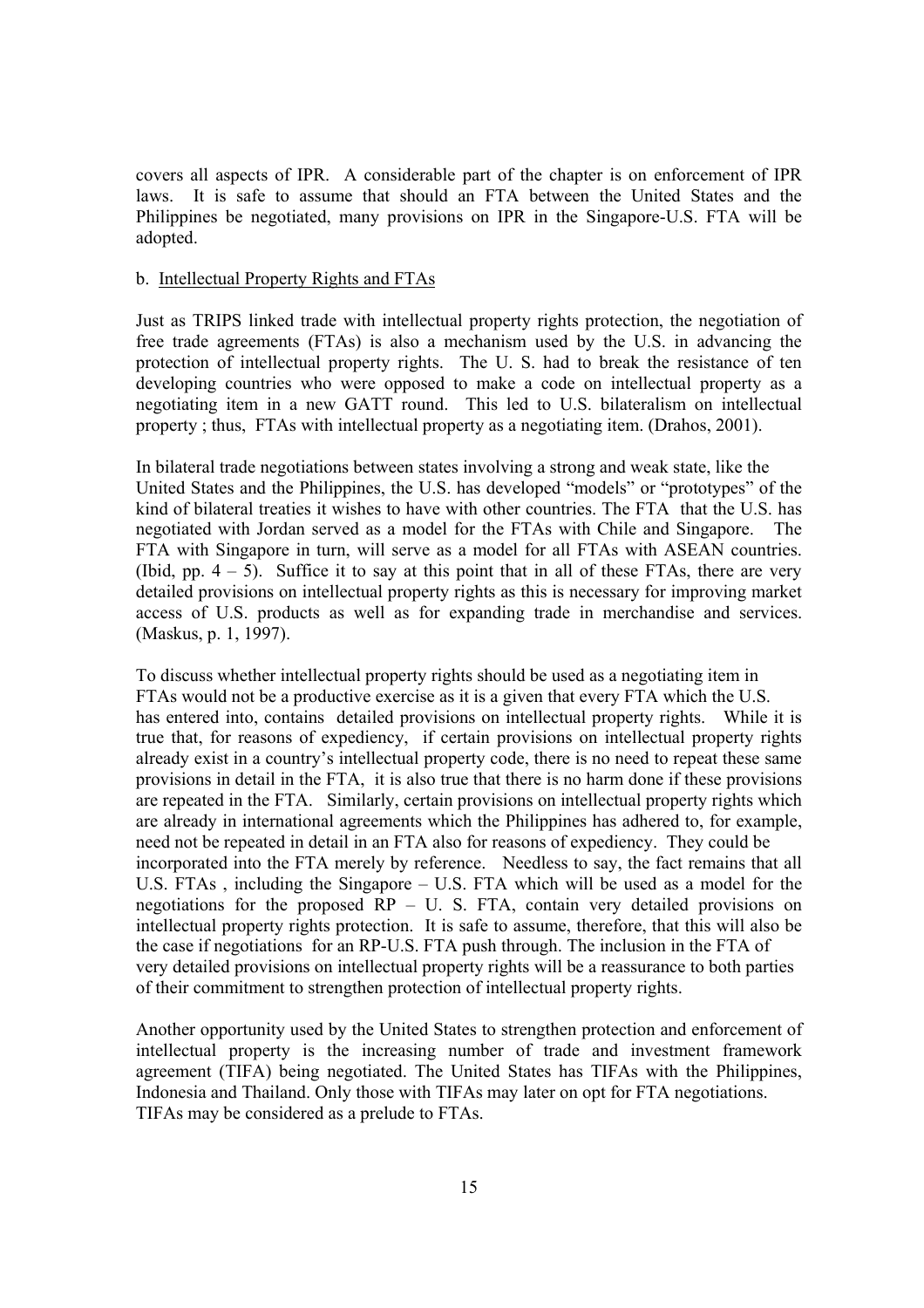#### c. Intellectual Property Rights and "Special 301"

"Special 301" is a part of the U.S. Trade law that requires the U.S. Trade Representative (USTR) to identify countries that deny adequate protection for intellectual property rights or that deny fair and equitable market access for U.S. persons who rely on IPR. (www.usinfo.state.gov - Introduction to Intellectual Property Rights: the U.S. Special 301 Process, 2004).

"Special 301" was also largely a response to the United States' failure to obtain an agreement on trade in counterfeit goods at the end of the Tokyo Round (1979). During the 1980s, the U.S. reformed its Trade Act of 1974 to "create a linkage with intellectual property…. The principal enforcement tool of U.S. trade policy, section 301, was amended to make it clear that it could be used to obtain protection for U.S. intellectual property. The result was "Special 301." (Drahos, p. 3, 2001).

Under "Special 301," the USTR must decide which countries to identify each year in a Special 301 review, as "priority foreign countries." These are countries that have the most egregious acts, policies, or practices, or whose acts, policies or practices have the greatest adverse impact on relevant U.S. products and are not engaged in good faith negotiations to address these problems. If so identified, the country could face bilateral U.S. trade sanctions if changes that address U.S. concerns are not made. The USTR has also created a "Priority Watch List" and "Watch List." Placement of a trading partner on the "Priority Watch List" or "Watch List" indicates that particular problems exist in that country with respect to enforcement of IPR or market access for persons relying on intellectual property. Countries placed on the "Priority Watch List" are the focus of increased bilateral attention concerning the problem areas.

While "not all trade negotiations that the USTR carries out with other countries involve the process under Special 301, nevertheless section 301 is a constant presence whether in the foreground or background in U.S. bilateralism on intellectual property." (Ibid).

On the effectiveness of Special 301 as a "negotiating tool," Ambassador Richard W. Fisher, Deputy U.S. Trade Representative , in his testimony in Washington, D.C. on "Special 301," once remarked:

 "One fascinating aspect of the Special 301 process occurs just before we make our annual determinations, when there is often a flurry of activities in those countries desiring not to be listed or to be moved to a lower list. IP laws are suddenly passed or amended, and enforced activities increase significantly." ( cited in Drahos , p. 3).

It is clear from the above remark that "Special 301" will have a "big presence" in the negotiations for the proposed RP-U.S. FTA. It would be prudent for the RP negotiating panel to take into consideration the Special 301 Report on the Philippines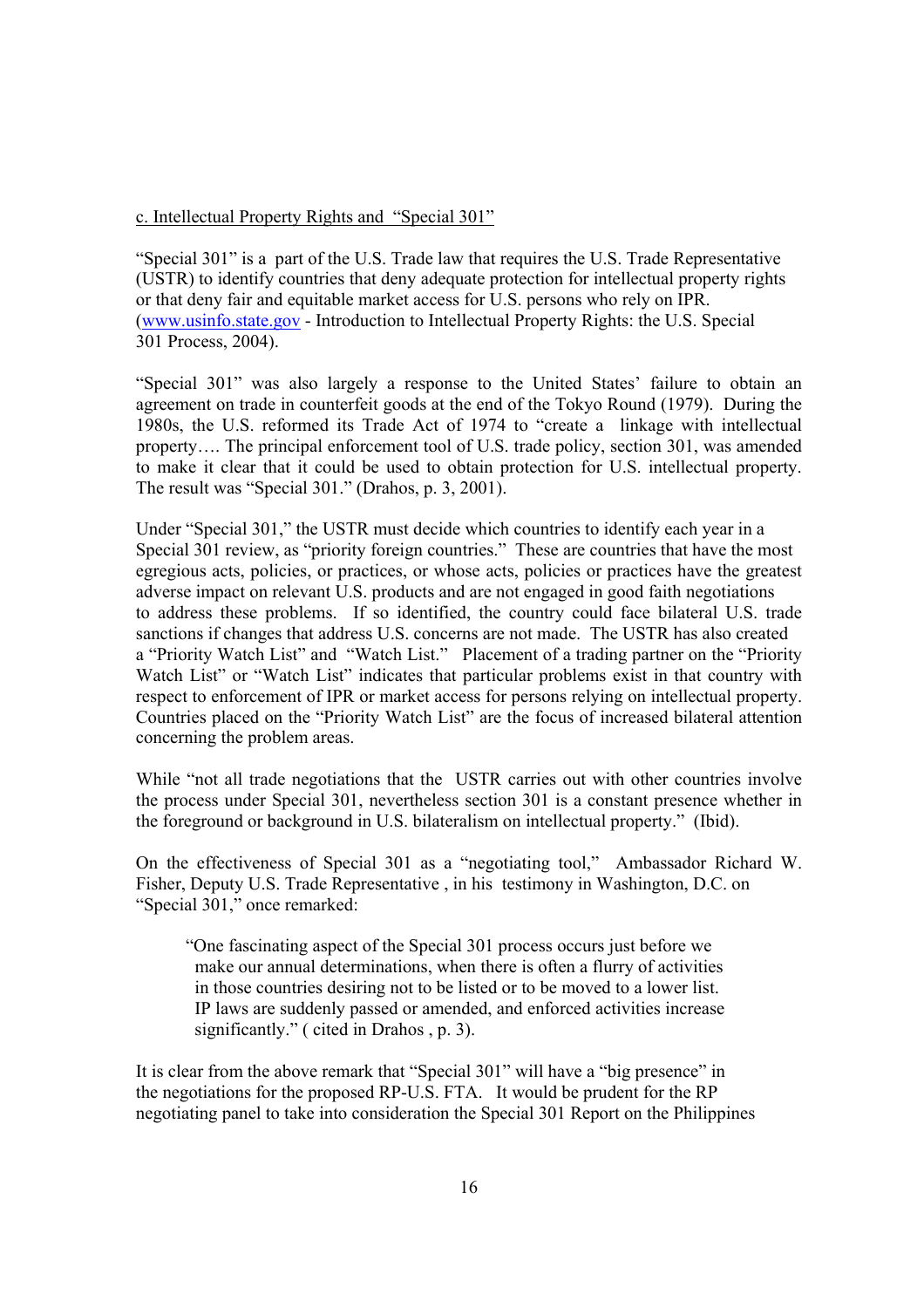for 2004 and make sure that the issues discussed are acted upon or adequately explained.

# **Part III. Intellectual Property Rights in the Philippines: Status and Outlook**

In the context of the global economy, WTO- TRIPS, the Enterprise for ASEAN Initiative and "Special 301," we will discuss the status and outlook of intellectual property rights in the Philippines, keeping in mind the proposed negotiations for an FTA with the United States.

A. Legal Framework and Existing Laws

The concept of intellectual property rights has been in existence in the Philippines for almost two centuries now.

The first known intellectual property law in the Philippines was the Spanish patent law promulgated on March 27, 1826. This resembled closely the contemporaneous French law. As to when and how this law or a subsequent one was first adopted and administered in the Philippines is unknown. (Sapalo, 1994). The first known copyright law was the Spanish Law of Intellectual Property of 1879 which was made applicable to the Philippines in 1887. Subsequently, during the American regime, American patent laws and copyright laws were made applicable to the Philippines. In 1924, the Philippine Legislature passed the first law protecting intellectual property.

# **1. The Philippine Constitution of 1987**

The Philippine Constitution of 1987 embodies the concept of intellectual property protection in Article 14, Section 13 as follows:

 "The state shall protect the exclusive right of scientists, inventors, artists and other gifted citizens to their intellectual property and creations, particularly when beneficial to the people for such period as may be provided by law."

Since intellectual property rights are enshrined in the fundamental law of the land, the protection of these rights is guaranteed. Citizens cannot, therefore, be deprived of these rights.

# **2. The Civil Code of the Philippines**

Intellectual property rights and their protection are echoed by Title II, Article 721 of the Civil Code of the Philippines when it provides for "intellectual creation" as a mode of acquiring ownership. Thus, under the Civil Code, the following acquire ownership:

 a. The author with regard to his literary, dramatic, historical, legal, philosophical, scientific or other work;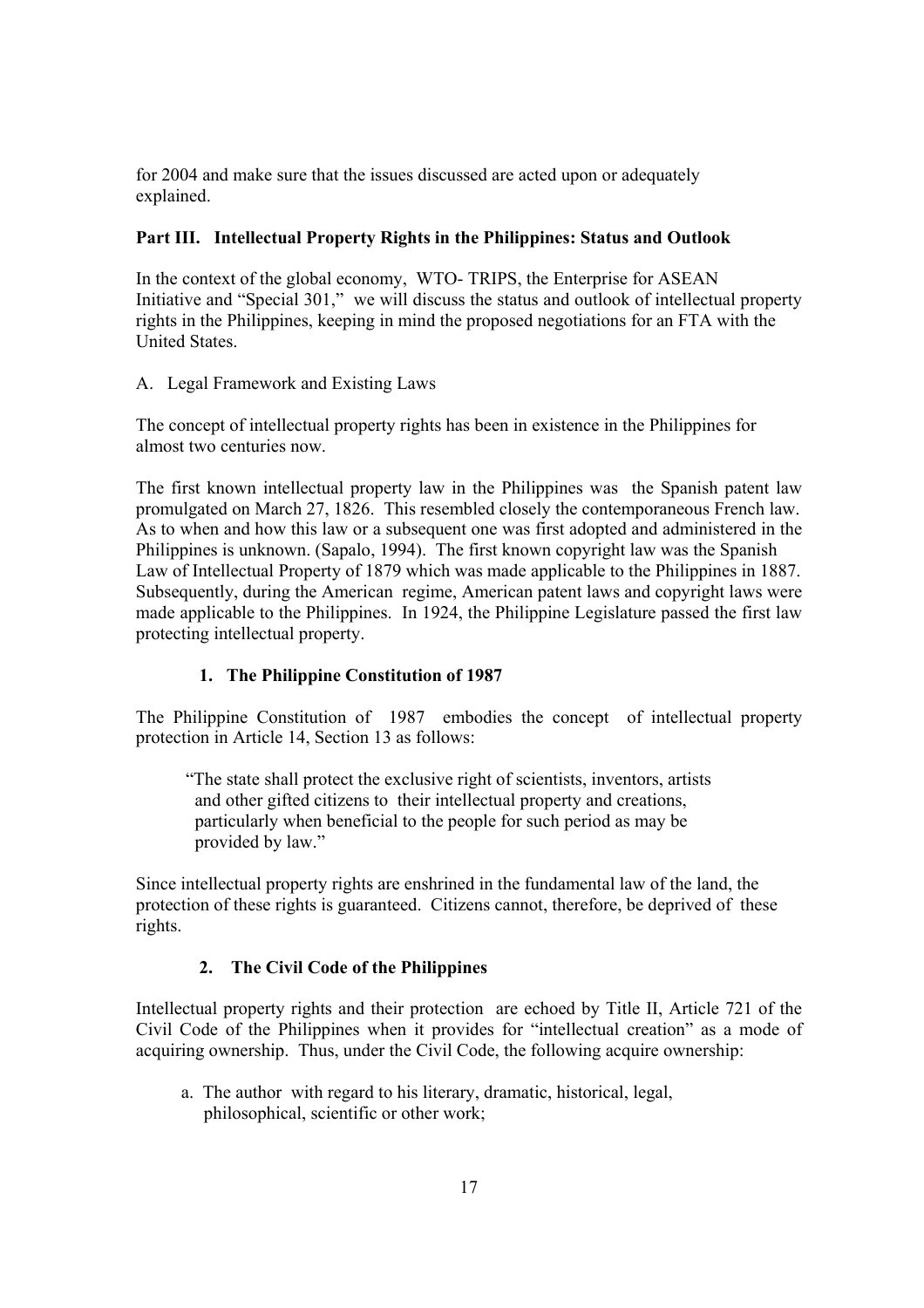- b. The composer, as to his musical composition;
- c. The painter, sculptor, or other artist, with respect to the product of his art; and
- d. The scientist or technologist or any other person with regard to his discovery or invention.

### **3. The Intellectual Property Code (Republic Act No. 8293)**

The basic law governing intellectual property in the Philippines is the Intellectual Property Code (IPC) (Republic Act No. 8293) enacted on January 1, 1998. Prior to the Intellectual Property Code, Presidential Decree No. 49 as amended by Presidential Decree No. 1988 issued in November, 1972 by President Ferdinand Marcos during the martial law regime, was the operative law on intellectual property rights. When the WTO-TRIPS Agreement took effect, there was much pressure on the Philippine government to enact a comprehensive intellectual property code; otherwise, it would be in the "priority watch list." The enactment of the Intellectual Property Code in 1998 was considered a step towards the effective implementation of the WTO-TRIPS Agreement.

The declaration of policy of the IPC states that "an effective intellectual and industrial property system is vital to the development of domestic creative activity, facilitates transfer of technology, attracts foreign investments and ensures market access for our products…." It also states that it is also the policy of the State to streamline administrative procedures of registering patents, trademarks and copyright, to liberalize the registration on the transfer of technology, and to enhance the enforcement of intellectual property rights.

Several changes were incorporated in the Intellectual Property Code to avoid being in the "priority watch list" of the U.S. Trade Representative. The enactment of the IPC was largely due to the pressure from the U.S. Trade Representative for a stronger IPR code, with stronger enforcement provisions. The "sword of Damocles" was always the prospect of being on the "priority watch list." Historically, however, enforcement and administrative procedures were always the problem rather than the existence of laws.

Among the changes made to the IPC to strengthen the enforcement of intellectual property rights were: (a)the increase in penalties for violations of the Code, particularly for copyright and trademark infringement; (b) the new law removed the reciprocity requirement before a foreign patent or trademark holder may bring an action in the Philippines for intellectual property right protection; (c) the term of patents under the IPC was increased from seventeen (17) to twenty (20) years; and (d) courts are now empowered to impound sales invoices and other documents evidencing sales in actions for trademark infringement.

It is clear that early on, the U. S. Trade Representative (USTR) has been consistently advocating for stronger intellectual property rights protection and more effective enforcement and administration of intellectual property laws. The Philippines has always complied with the enactment of special laws and/or amendments to the existing laws in accordance with the WTO TRIPS agreement. In spite of this, the Philippines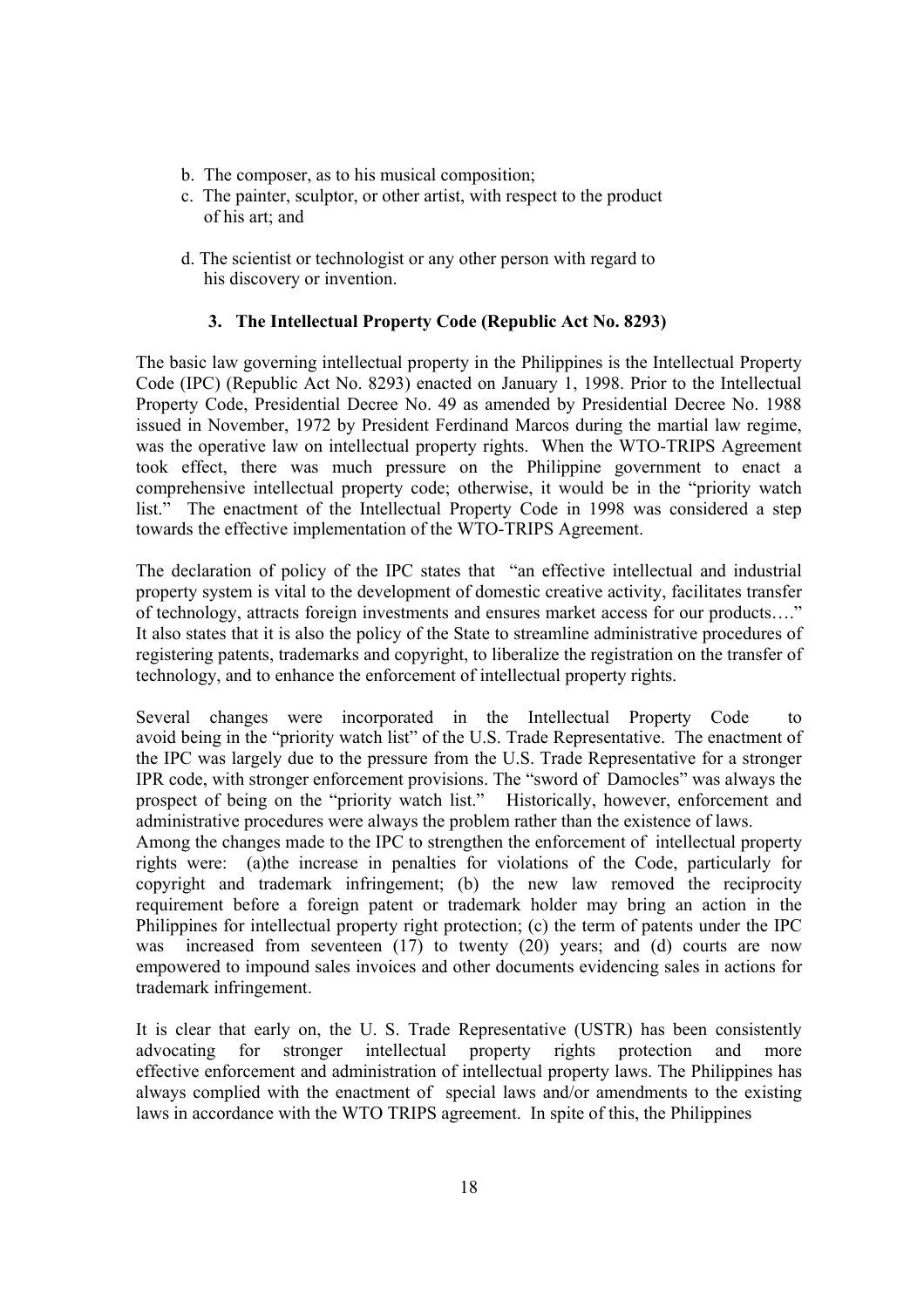continues to be on the "priority watch list of the U.S. Trade Representative. The problem seems to be, as will be indicated in detail later, the lack of political will to enforce existing laws, resulting in inadequate enforcement of the IPC and related laws and inadequate protection of intellectual property rights. Today, seven years after the enactment of the Intellectual Property Code, the Philippines remains on the "priority watch list" of the U.S. Trade Representative. Effective enforcement continues to be a problem.

#### **4. Intellectual Property-Related Treaties Acceded to by the Philippines**

The Philippines has acceded to almost all of the intellectual property-related treaties, agreements and conventions on intellectual property rights. These are:

a. WTO-TRIPS agreement ratified by the Philippine Senate in 14 December 1994.

 The Uruguay Round of trade negotiations resulted in the Trade-Related Aspects of Intellectual Property (TRIPS) which is the most comprehensive multilateral agreement on IPR.

- b. World Intellectual Property Organization Convention (WIPO) (1980).
- c. The Berne Convention for the Protection of Literary and Artistic Works (1951 for administrative provisions and 1997 for substantive provisions).
- d. The Rome Convention for the Protection of Performers, Producers of Phonograms (1984).
- e. The Paris Convention for the Protection of Industrial Property as revised at Lisbon on September 27, 1965 and to the revision done at Stockholm on administrative matters on July 16, 1980.
- f. The WIPO Copyright Treaty (WCT) ratified by the Philippine Senate, which took effect on October 2, 2002; and
- g. The WIPO Performance and Phonograms Treaty (WPPT) ratified by the Philippine Senate and which took effect on October 2, 2002.

The last two treaties were enacted by the WIPO to enhance intellectual property rights protection in the light of the latest developments in technology. Notable provisions in these two treaties are the rights management protection and effective technology measures. These two rights will be discussed more in detail later.

#### **5. Special Laws**

As indicated earlier, the USTR has advocated for the enactment of certain special laws to make the protection of intellectual property rights in the Philippines stronger. Among these laws are: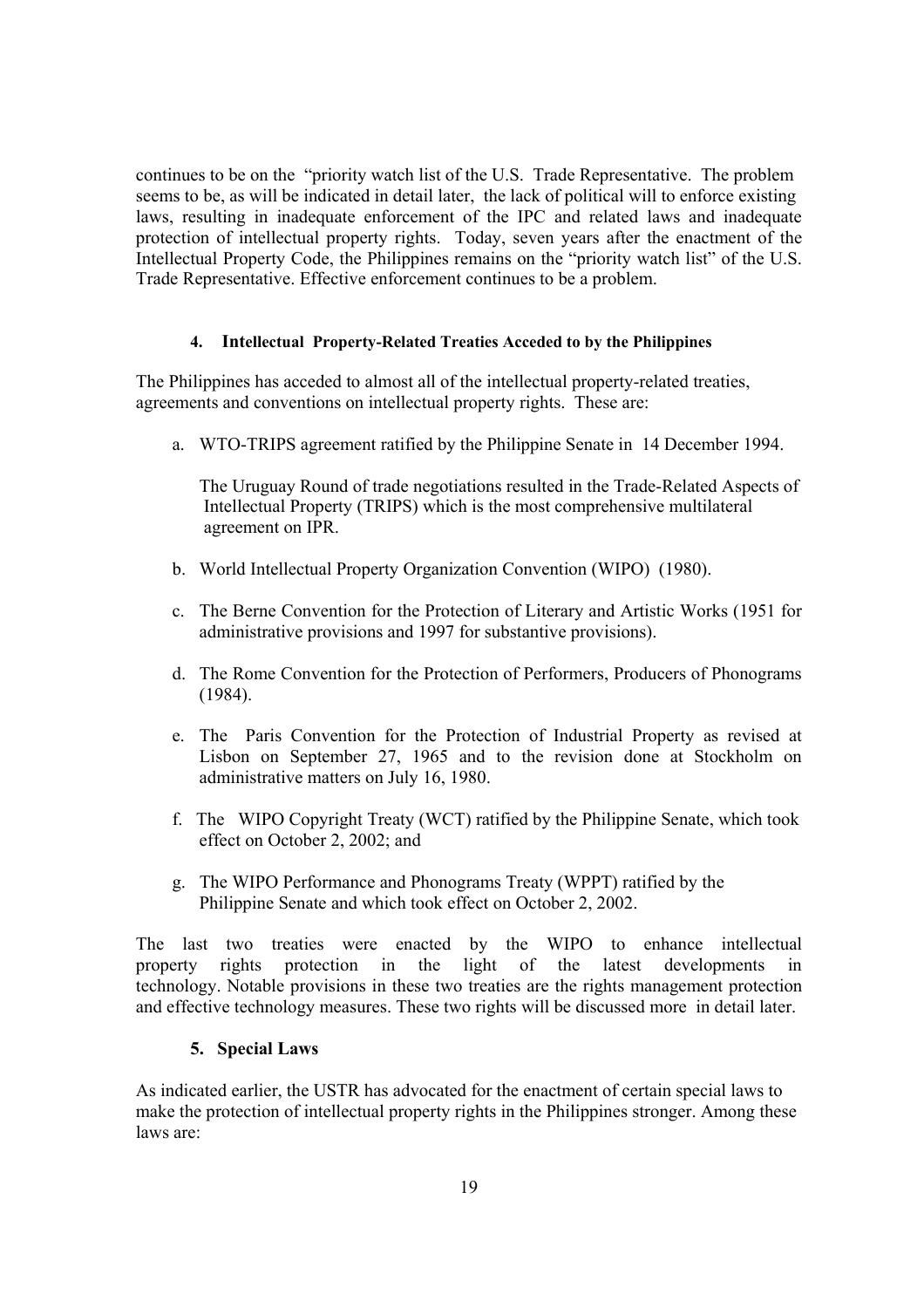(1) The Optical Media Act of 2003 (OMA) (Republic Act No. 9239)

This law, enacted on February 10, 2004 highlights the efforts of the Philippine government in its campaign against piracy. The OMA which reorganized the Videogram Regulatory Board, reiterates the policy of the State to "ensure the protection and promotion of intellectual property rights…; institute means to regulate the manufacture, mastering, replication, importation and exportation of optical media." The law gives both policy-making, administrative and enforcement powers to the Optical Media Board. (OMB). It can conduct inspections by itself or with other agencies; hear and resolve administrative cases against violators of the OMA; deputize, whenever necessary, provincial governors, city and municipal mayors and representatives of the national government agencies. It also requires the licensing and registration of the importation, exportation, acquisition, sale or distribution of optical media, possession and operation of manufacturing equipment, parts and accessories and the mastering, manufacture, replication, importation or exportation of optical media, and the destruction and disposal of seized materials.

While the USTR commended the Philippine government on the passage of the Optical Media Act (OMA) in its 2004 Special 301 Report, in the same breath he (USTR) lamented the fact that at that time, the Implementing Rules and Regulations of the OMA had not yet been approved. This is an indication that, as far as the USTR and presumably other trading partners of the Philippines are concerned, enforcement and implementation of laws are more important than just the passage and enactment of laws. The approval of the Implementing Laws and Regulations will help prove the resolve of the Philippine government to effectively enforce the Optical Media Act to curb piracy of optical discs.

(2) The Electronic Commerce Act (Republic Act No.8792)

The Electronic Commerce Act was enacted as a reaction to the "love bug " virus. While the basic purpose of the E-Commerce Act is the recognition and regulation of the use of electronic commercial and noncommercial transactions, it is the only existing law which provides for penalties for cyber-crimes such as hacking, or any access to corrupt, alter, steal or destroy using a computer or other similar information and communication device. It also punishes the unauthorized copying , reproduction, dissemination, distribution , alteration, substitution ….. of protected material, electronic signatures or copyrighted works including legally protected sound recordings.

There may be a necessity to enact a special law punishing cyber-crimes specifically, considering the spate of cyber-crimes committed. As indicated earlier, the Electronic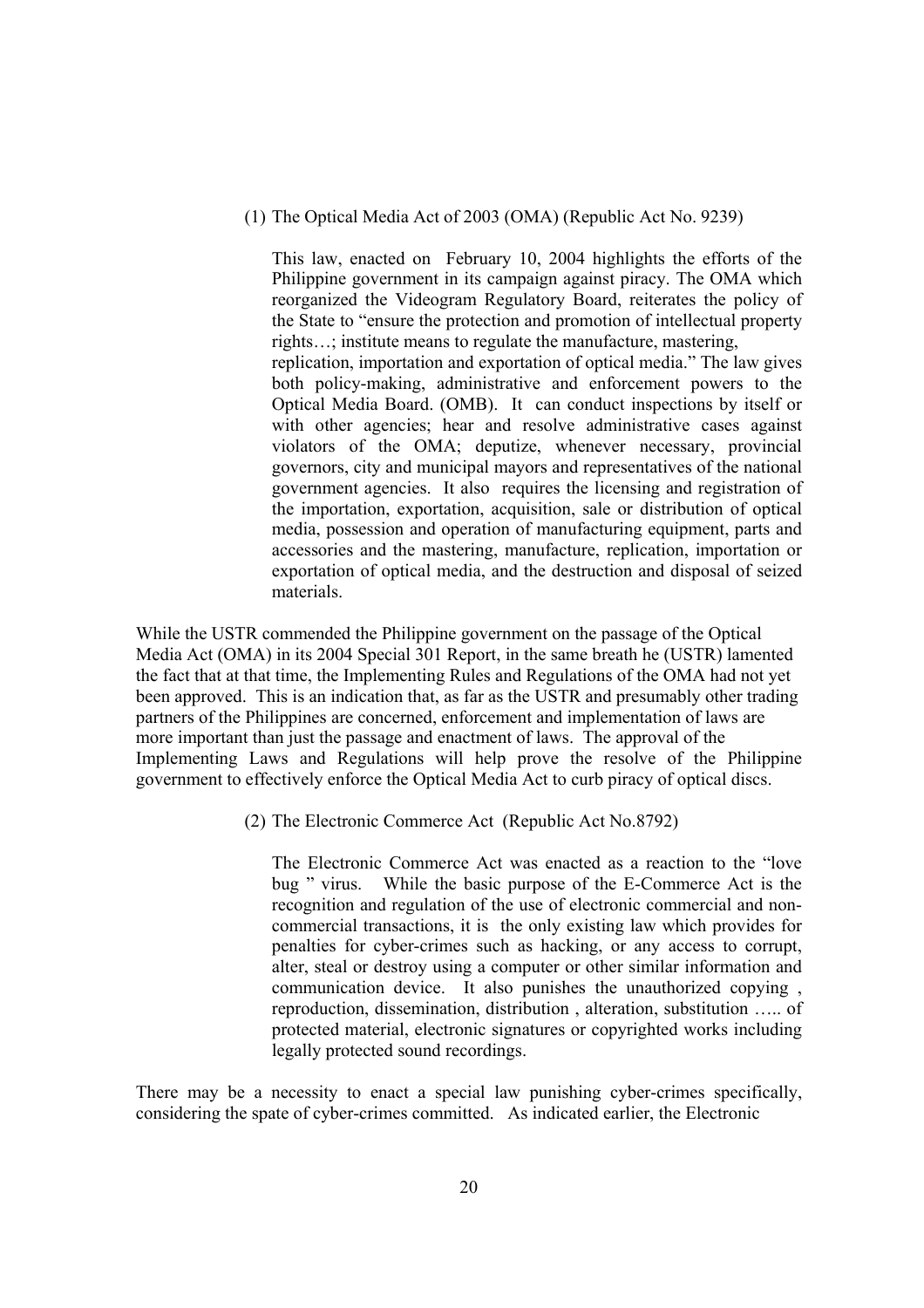Commerce Act is the only law punishing cyber-crimes. In a digital era, such special law will help in the stronger protection of intellectual property rights.

## **6. Enforcement and Dispute Settlement**

The enforcement and dispute settlement of intellectual property rights are just as important as the enactment and existence of laws protecting intellectual property rights. Disputes concerning intellectual property rights may be settled administratively and judicially. Generally speaking, administrative settlement is more expeditious than judicial settlement ; thus, it is usually resorted to before going to the courts. The speed of the settlement of intellectual property rights disputes is a relevant consideration in determining whether the protection of intellectual property rights is adequate. While the administrative and judicial machinery for the settlement of disputes exists in the Philippines, the speed of such settlement leaves much to be desired, as will be shown later.

## **a. Administrative**

#### (1) Intellectual Property Office (IPO)

The Intellectual Property Office (IPO) is the main administrative agency tasked with the administrative enforcement of the Intellectual Property Code. The IPO's ability to enforce intellectual property laws, however, largely depends on its coordinated efforts with other government agencies and the private sector. Such agencies include the Philippine National Police (PNP), the National Bureau of Investigation (NBI) and the Bureau of Customs (BOC).

## (a) Bureau of Customs (BOC)

Rules and regulations were prescribed on September 23, 2002 thru Customs Administrative Order No. 6-2002. These rules are aimed at preventing the entry into the country of merchandise which infringe upon intellectual property rights. Under these rules, the Bureau of Customs is mandated to maintain an Intellectual Property Rights (IPR) registry where IP holders may record their IPR and other relevant information in order to assist the BOC.

On September 12, 2003, Customs Special Order No. 19-2003 was issued which conferred a permanent character to the intellectual property unit which is vested with the power to conduct searches and seizures, apprehensions and monitoring of shipments found or suspected to be violating intellectual property laws, rules and regulations.

(2) National Bureau of Investigation (NBI)

As the lead agency tasked with investigation of violations of the law, the NBI assists holders of intellectual property rights in investigating acts of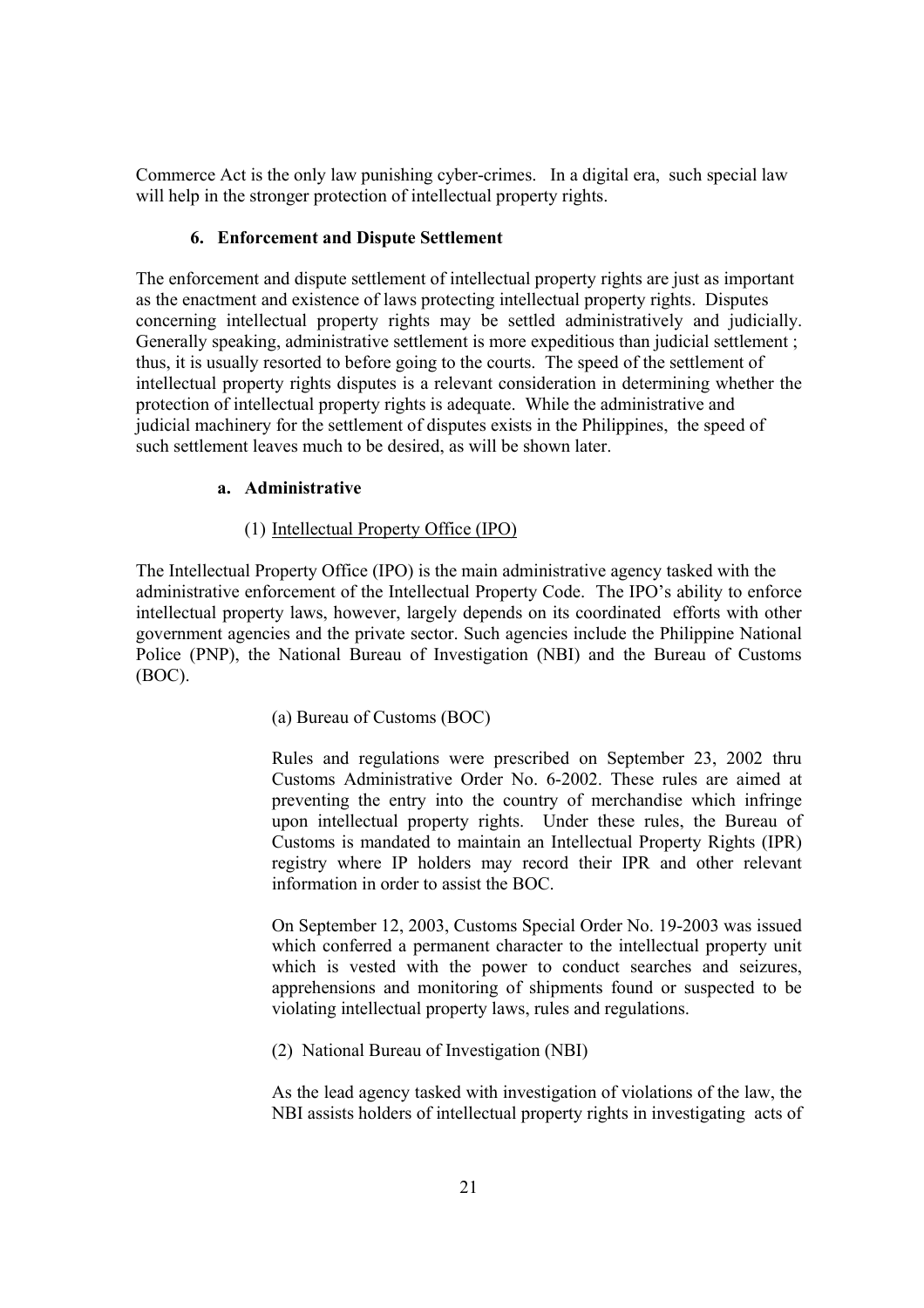infringement. The NBI is empowered to apply with the courts for search warrants when necessary.

(3) The Philippine National Police (PNP)

The Philippine National Police may provide assistance to the Intellectual Property Office and other government agencies in enforcing intellectual property laws, serving warrants of arrest and court processes such as writs injunction.

(4) The Department of Justice (DOJ)

The DOJ has formed a Task Force on Anti-Piracy of Intellectual Property. The prosecutors in the task force underwent regular training to equip them with the knowledge necessary for the successful handling of intellectual property cases.

(5) The Department of Interior and Local Government (DILG)

The DILG has issued a Memorandum Circular to all local government executives enjoining them to adopt the draft ordinance prepared by the Intellectual Property Office for the protection of intellectual property rights.

#### **(b) Judicial**

When administrative remedies are ineffective in the settlement of intellectual property rights disputes, the only remedy left is to resort to the courts. Prior to 1995, intellectual property cases could be filed in any court, subject only to the rules of procedure. As part of the effort to expedite the disposition of IPR cases, certain changes were made after the passage of the Intellectual Property Code. These are:

(1) Designation of IP Courts

As far back as 1995, the Supreme Court designated certain special courts to hear and decide intellectual property cases. There are currently 65 designated intellectual property courts throughout the country. The designation of special IP courts is aimed at the speedy disposition of cases involving intellectual property disputes.

(2) Approval of Rule on Search and Seizure for Infringement Cases

The new rule on search and seizure for intellectual property cases may be availed of even in civil cases and is broad enough to cover even the seizure and impounding of items, which may serve as relevant evidence of infringement.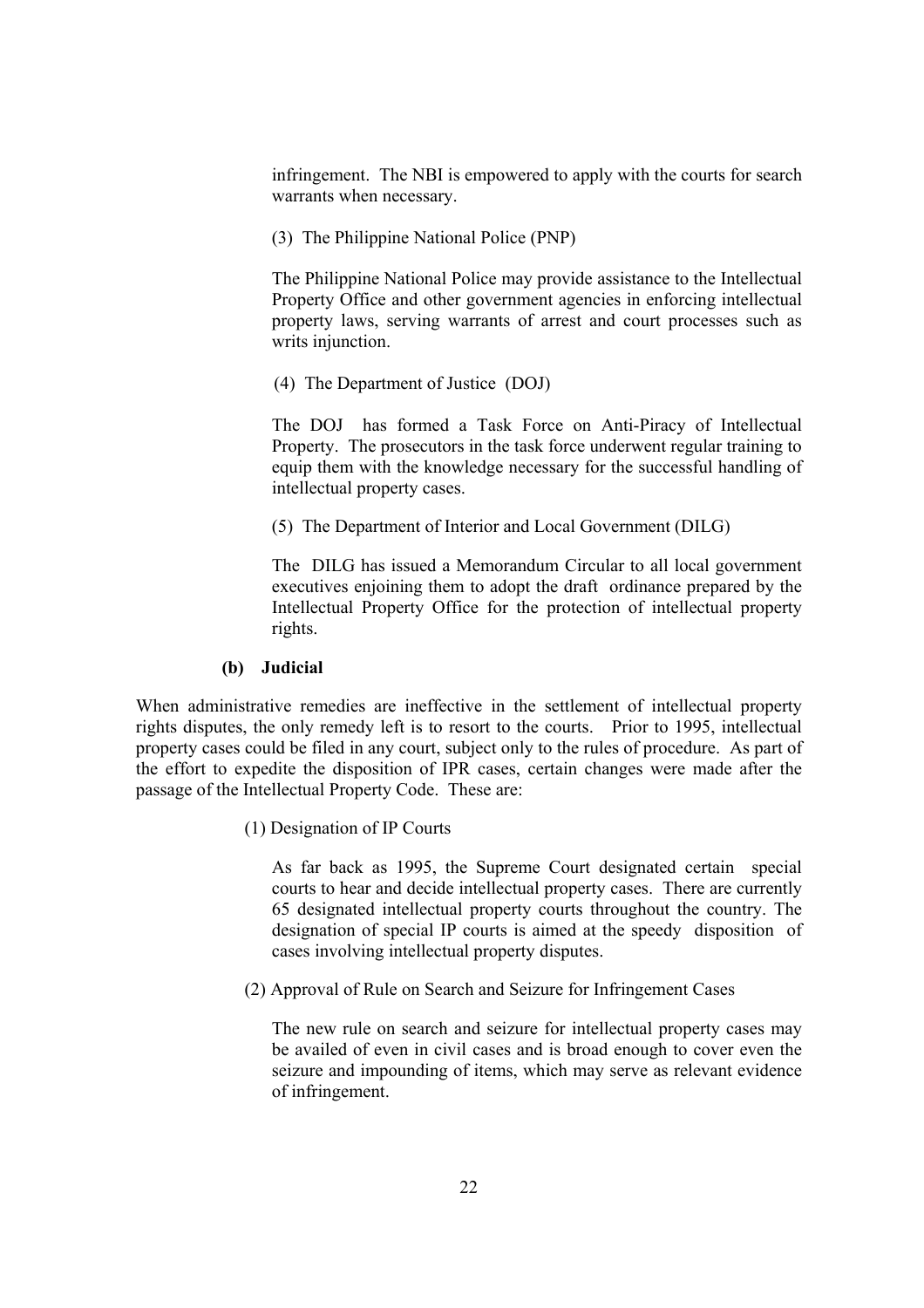(3) Reportorial Requirement for Intellectual Property Cases

To closely monitor the progress of intellectual property cases pending in the courts, the Office of the Court Administrator of the Supreme Court issued on March 30, 2004 its Circular No. 47-2004 enjoining the judges and clerks of court of the designated intellectual property courts to submit on a monthly basis to the IPO a list of intellectual property cases filed with them indicating the status of each case.

In summary, the Philippines has taken several major strides in strengthening the protection of intellectual property rights. These are: (a) The enactment of the Intellectual Property Code which was a step towards the implementation of the WTO TRIPS agreement; (b) We have acceded to all the major treaties and conventions on intellectual property, including the WIPO Copyright Treaty (WCT) and the WIPO Treaty on Performances and Phonograms (WTPP); (c) We have also enacted the Optical Media Act at the prodding of the U.S., to give more teeth to the campaign against piracy of optical media; and, (d) Several reforms have also been made in the area of administrative and judicial dispute settlement of intellectual property rights cases.

While the basic laws and organizational structures are in place for a stronger protection of intellectual property rights in the Philippines, both for its citizens and for foreign investors and trading partners, a perceived lack of enforcement of these laws and the speedy administrative and judicial settlement of disputes involving IPR continue to be a problem. The effort may be there but the desired results of these efforts are sorely lacking. These will have to be proven convincingly if we are to negotiate from a position of strength in the negotiations for an RP-U.S. Free Trade Agreement.

## **Part IV. Three Major Issues in IPR Protection Between the Philippines and the U.S.**

Protection of intellectual property rights is one of the elements of the business climate that may affect the volume and composition of trade and investment flows (Maskus, 2000 cited in Hoekman, 2004). Many analysts claim that strong IPRs play a much larger role in signaling to potential investors that a particular country recognizes and protects the rights of foreign firms to make strategic business decisions with few government impediments (Sherwood, 1990 cited in Maskus, 1998). For countries with IPRs that are still being strengthened, as in most developing countries like the Philippines, harmonization of IPRs within the TRIPS agreement will increase the attractiveness for investors. These are main considerations in negotiations for Free Trade Agreements. These are also the same issues which the United States will consider if negotiations for an RP – U.S. FTA will take place.

Specifically, the three major issues in intellectual property rights protection between the Philippines and the U.S. are: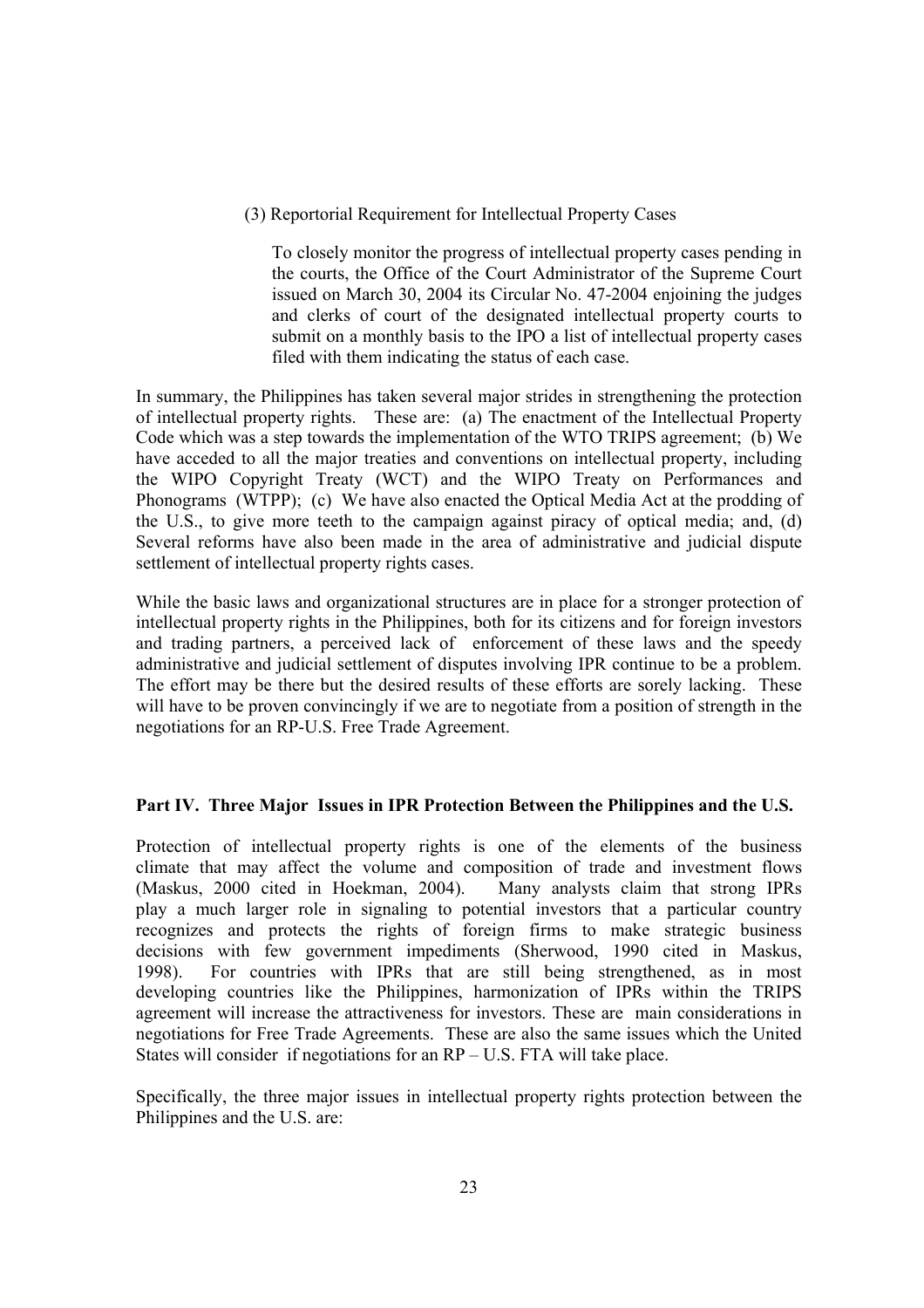- 1. Adequate and sufficient legal protection of intellectual property rights;
- 2. Speedy and adequate administrative and judicial processes and strict enforcement of IPR laws; and
- 3. Improved market access for persons relying on intellectual property. Included in this is the issue of piracy.

## **1. Adequate and Sufficient Legal Protection of Intellectual Property Rights**

As previously indicated, the Philippines has clearly indicated its willingness to adhere to international standards and internationally accepted principles of intellectual property rights. There is no doubt that our IPR laws are in compliance with the minimum standards set in TRIPS. Compliance with minimum standards, however, is not sufficient. On the basis of the nine FTAs already negotiated by the U.S., there is a need to add certain provisions to our IPR laws. Most of these provisions are imperative in the light of the WIPO Internet Treaties which we have already acceded to. These same provisions will later on form part of the RP- U.S. FTA as shown by the FTAs already negotiated by the U.S. These provisions are also in the Singapore – U.S. FTA which, as previously stated, will be the model for all U.S. FTAs with ASEAN countries. It goes without saying that even without the proposed RP-US FTA negotiations, these provisions are necessary for the Philippines to be up to par with the latest international standards of intellectual property rights protection. These international standards are as dynamic as the rapid development of technology. The common provisions to be added to the Intellectual Property Code include:

(a) Protection of Rights Management Information

Rights management information means information which identifies a work, performance, or phonogram; the author of the work, the performer of the performance, or the producer of the phonogram; or the owner of any right in the work, performance or phonogram; information about the terms and conditions of the use of the work, performance, or phonogram; and any numbers or codes that represent such information, when any one of these items is attached to a copy of the work, performance, or phonogram or appears in conjunction with the communication or making available of a work performance, or phonogram to the public.

In order to provide adequate and effective legal remedies to protect rights management information, certain acts are punishable, such as the intentional removal or alteration of any rights management information without authority and having reasonable grounds to know that it will induce, enable, facilitate, or conceal an infringement of any copyright or related right. The distribution or importation for distribution of rights management information, knowing that it has been altered without authority is also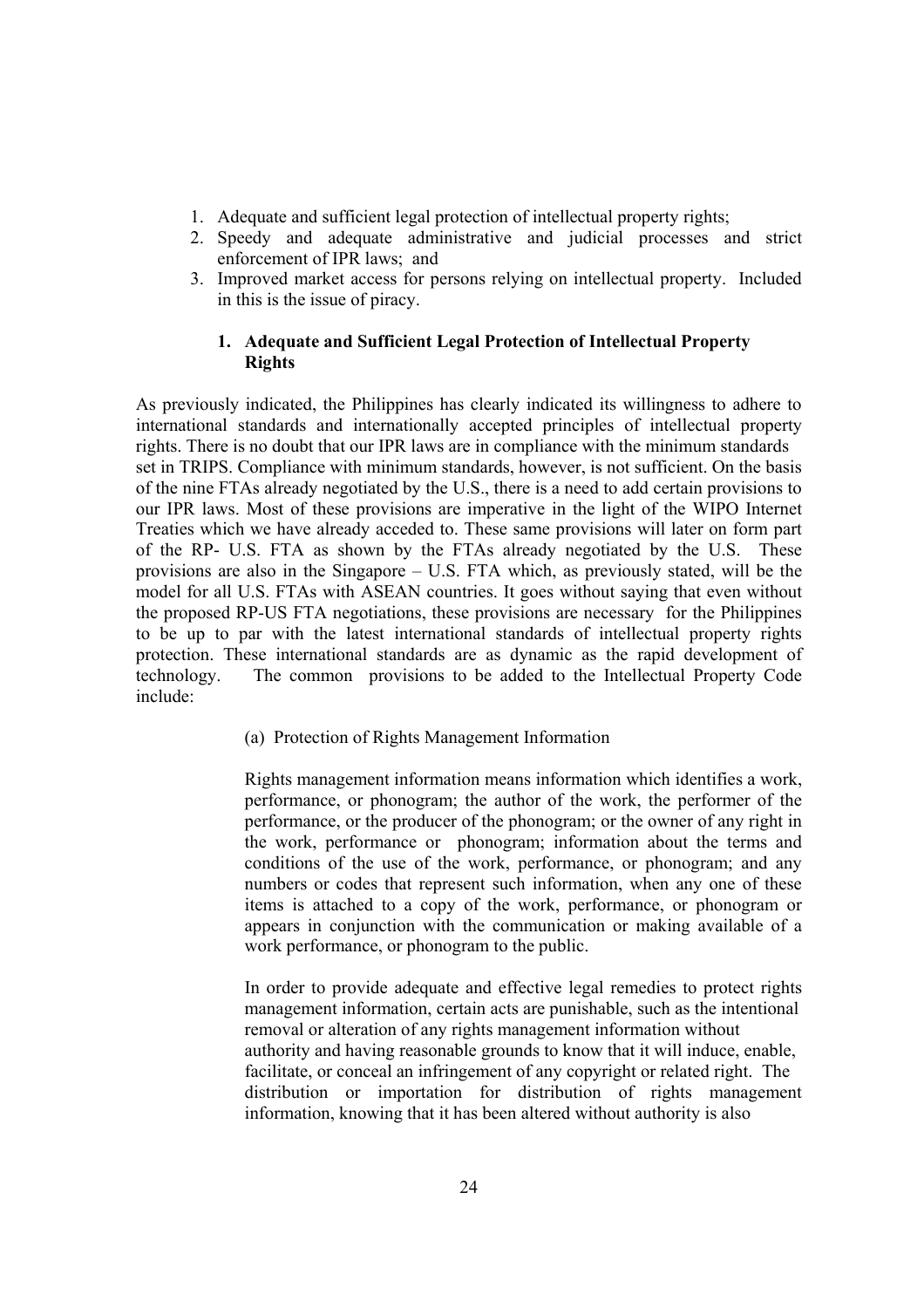#### punishable.

.

It is interesting to note that while Singapore obliges to accede to the WIPO Performances and Phonograms Treaty which has the very same provision quoted above, the same provision was required to be included in the U. S. – Singapore FTA. It is safe to assume that should there be negotiations for an RP- U.S. FTA, the United States will also require the same provision to be included, even if the Philippines has already acceded to the WIPO Performances and Phonograms Treaty.

(b) Law on Cyber-crimes and Effective Technological Measures

 The E-Commerce Law is the only law punishing certain acts relating to the Internet such as hacking and unauthorized access to certain programs. It is, however, inadequate and insufficient to implement the WIPO Internet Treaties. There is, therefore, a need for a separate law to punish cyber crimes.

 The law must contain provisions punishing the circumvention of effective technological measures or any technology, device, or components that, in the normal course of its operation, controls access to a copyright protected work.

Parenthetically, there are several bills pending in Congress on cyber-crimes; but, they have suffered the same fate as thousands of other bills introduced in Congress. This is probably indicative of the lack of priority which our lawmakers give to such bills.

( c ) Data Protection of a Subsisting Patent

One of the provisions of the U.S.- Singapore FTA on patents is data protection of a subsisting patent for marketing approval of a pharmaceutical product. If the holder of a subsisting patent permits the use by a third party of the subject matter of a subsisting patent to support an application for marketing approval of a pharmaceutical product, the third party shall provide that any product produced under such authority shall not be made, used, or sold in the territory of that party other than for purposes related to meeting requirements for marketing approval. If the party permits exportation, the product shall only be exported outside the territory of the party who holds the patent for purposes of meeting marketing approval requirements. This provision is for the protection of patent holders to protect the confidentiality of data which was the basis of the patent.

(d) Domain Names on the Internet

As previously indicated, the only law governing the Internet in the Philippines is the E-Commerce Law. It does not, however, contain any provision on the use of domain names which is an important aspect of the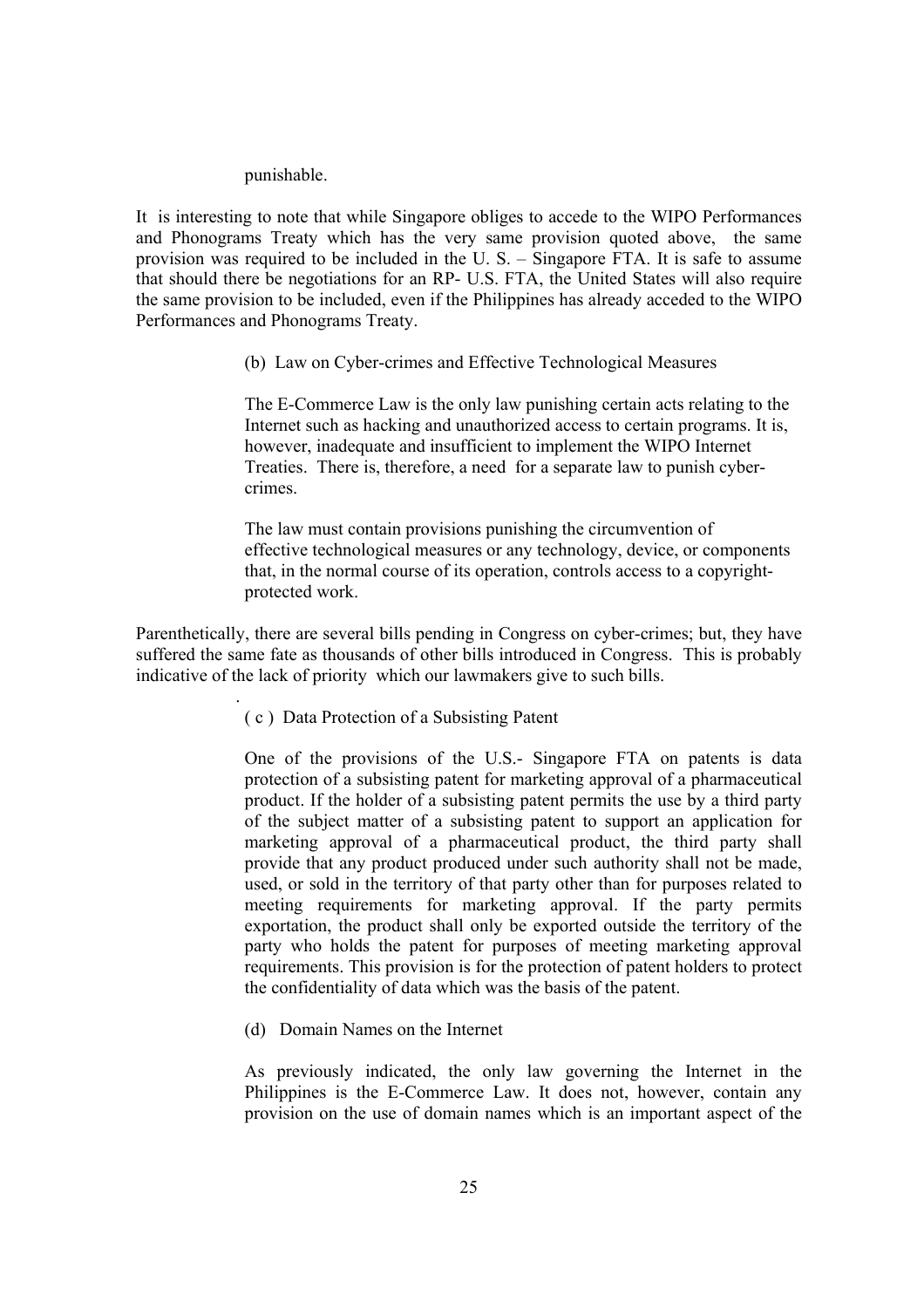Internet. It is safe to assume, therefore, that the U.S. would require provisions on the use of domain names to be added. These provisions would require that we provide for Uniform Domain Name Dispute Resolution Procedures for the country-code top-level domains of the Philippines. It would also require that we prove public access to a reliable and accurate "Whois" database of contact information of each domain name registrant. These provisions would combat the problems of copyright and trademark cyber-piracy.

(e) Electronic Temporary and Transient Copies

A provision that temporary and transient copies (such as those made in the RAM of a computer) are nevertheless copies and fully subject to the reproduction right. This is critical in a digital, networked world in which copyrighted material can be fully exploited without a permanent copy ever being made by the user.

(f) Electronic Transmission of Works

 A provision protecting the right to control any manner of transmitting works, including interactive transmissions over electronic networks, like the Internet, with only minor exceptions for sound recordings and performances, would also have to be added.

All of the above provisions are provisions in the WIPO Internet Treaties which the Philippines has already acceded to but which are not part of the Intellectual Property Code. These were included in most of the U.S. FTAs including the Singapore-U.S. FTA.

## **2. Speedy and Adequate Administrative and Judicial Processes and Strict Enforcement of IPR Laws**

The framework for the implementation of intellectual property rights protection in the Philippines exists. The administrative and judicial processes are also in place. There is, however, a need to show that the Philippines is serious in its efforts to implement and enforce existing laws and to speed up the administrative and judicial processes. Whatever is being done by the law enforcement authorities is not perceived as adequate and effective especially in the area of piracy. There is a need to show a strong political will to institute reforms for a speedier administrative and judicial dispute settlement.

The lack of speedy and adequate judicial processes with respect to IPR laws is shown by the case of McDonald's Corporation vs. L.C. Big Mak Burger, an action for trademark infringement and unfair competition which was decided by the Supreme Court of the Philippines in favor of McDonald's Corporation on August 18, 2004 . It took the judicial system fifteen years before the case was finally decided by the highest court of the land. Clearly, this is unacceptable by any standard. The timeline for the case is shown as Annex 1.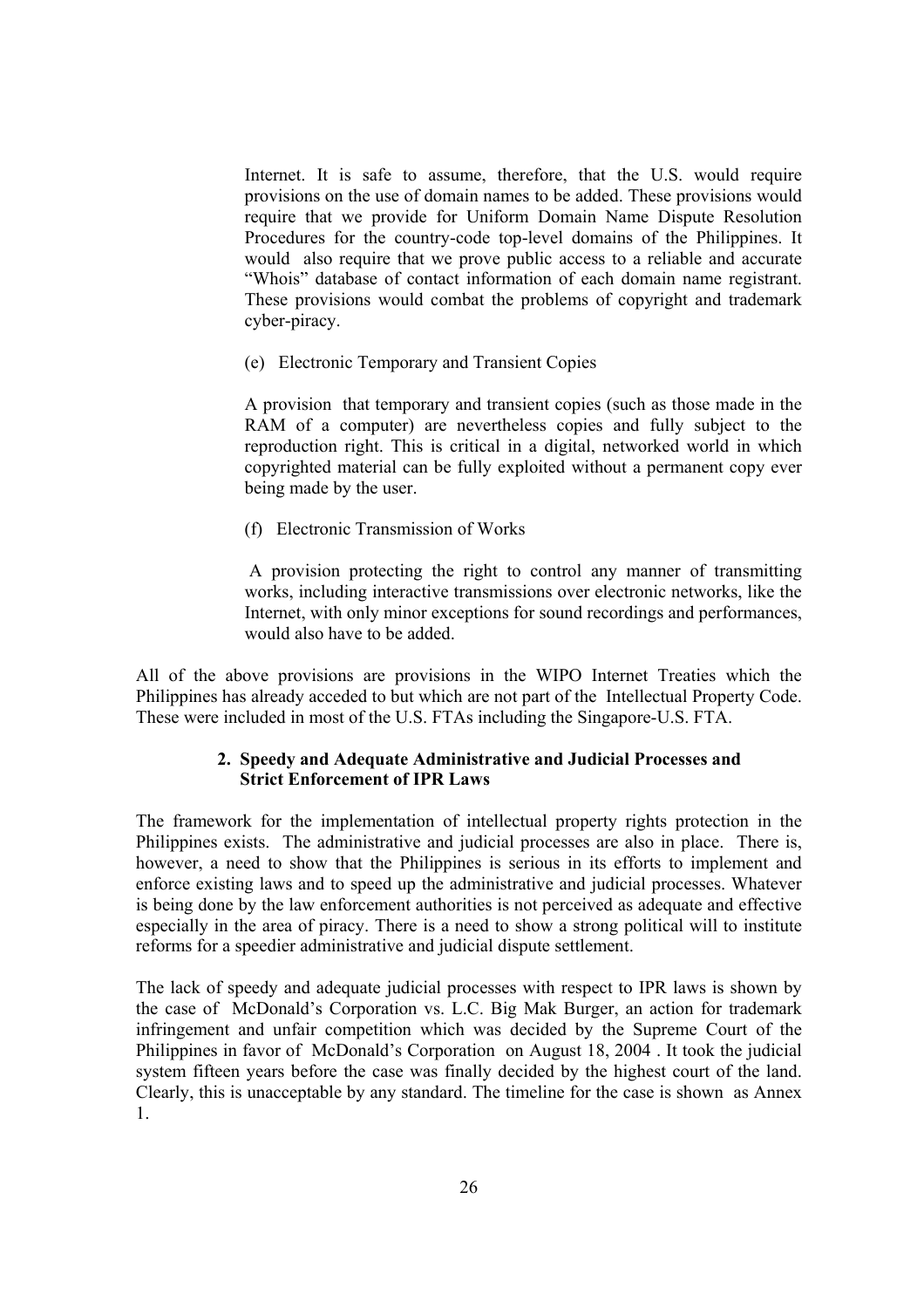Interestingly enough, as of this writing, there are still Big Mak hamburger stands notwithstanding the Supreme Court decision in favor of McDonald's. Of what use is a legal victory which cannot be enjoyed by the victors? We hope it will not take another fifteen years for the judicial administrative machinery to enforce the decision.

#### **3. Improved Market Access for Persons Relying on IPR**

#### (a) Piracy and Counterfeiting of Copyrighted Goods

Piracy is a deterrent to improved market access for persons relying on IPR and is a nontrade barrier. There is no doubt that piracy of copyrighted optical discs and trademarked goods exist. The only bone of contention is the extent of the piracy and the efforts exerted by the government agencies concerned to eliminate or at least reduce such piracy to a level acceptable to the United States. If unabated, the Philippines could be elevated to "priority foreign country" category which could result in trade sanctions. Also, a decrease in pirated and counterfeited goods would improve market access for persons relying on intellectual property while an increase thereof would deter such market access. The 2004 "Special 301" Report on the Philippines by the United States Trade Representative gives much insight into the issue of piracy in the Philippines. Whether we like it or not, "Special 301" is an important negotiating item in any U.S. free trade negotiations.

Before we discuss the economic impact of piracy, we will first discuss the inter-related issue of the 2004 "Special 301" Report.

(1) The 2004 Special 301 Report

The U.S. Trade Representative, in his 2004 Special 301 Report, included the Philippines under the "Priority Watch List." In general, the 2004 report indicated that many developing countries and new members of the World Trade Organizations (WTO) are among progress toward implementing their anti-counterfeiting obligations under the WTO Agreement on TRIPS. The USTR, however, added that problems remain, "particularly in the area of enforcement."

USTR placed 33 trading partners on the "watch list" for IPR. Among the ASEAN countries are Malaysia, Thailand and Vietnam. Another 16 trading partners are on the "priority watch list" which entails greater scrutiny. Eleven of these, including India, Indonesia, Taiwan and the Philippines, were on last year's priority list. The four, including Korea, were moved this year from the "watch list" to the "priority watch list" (www.usinfo.state.gov). While the Philippines was one of the countries specifically mentioned which the USTR considered as showing "some positive development in the global adherence to IPR enforcement such as the passage of new legislation on protecting optical discs," the report states that the lack of IPR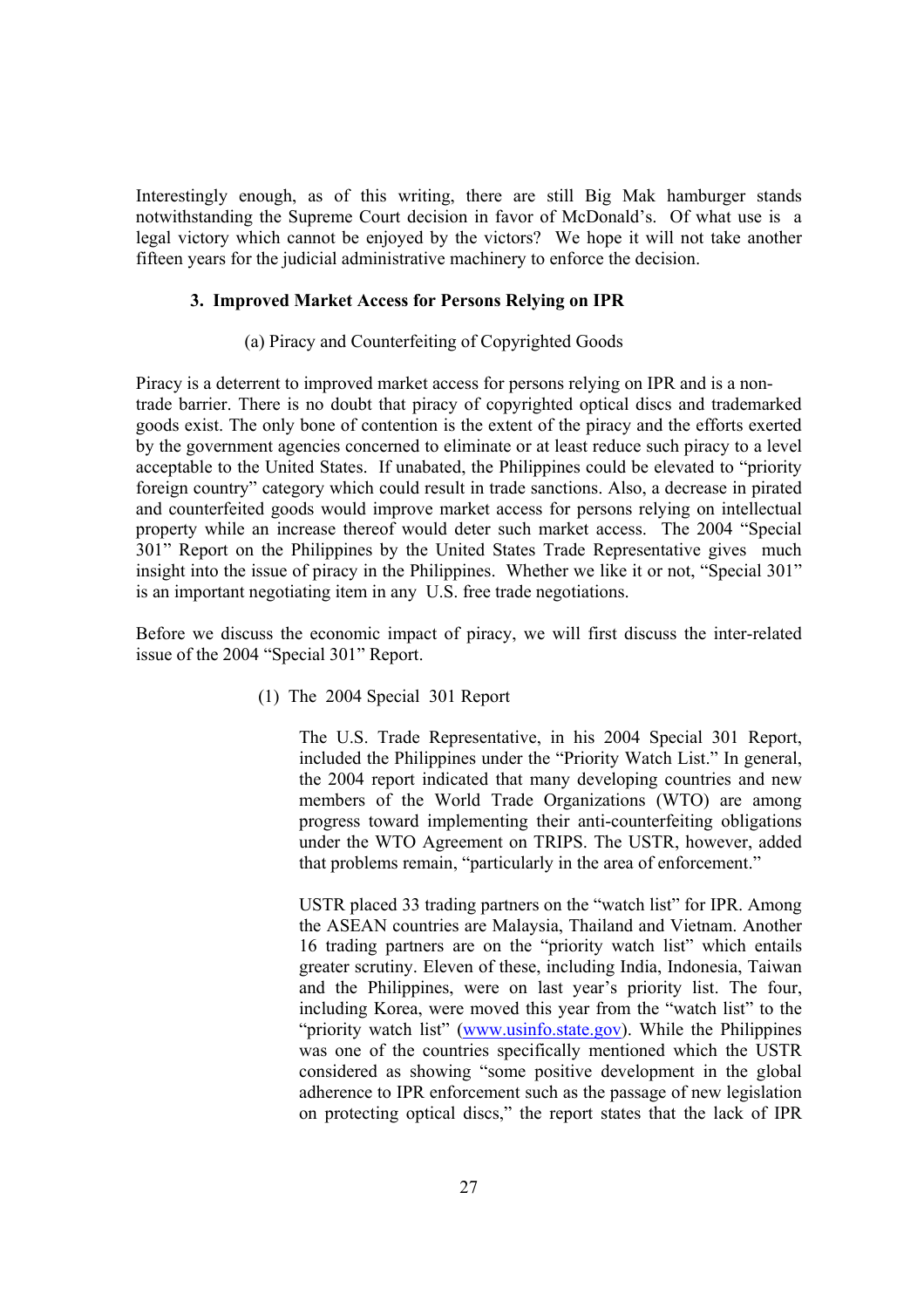protection and enforcement continues to be a global problem. It also calls for certain governments, including the Philippines, to take stronger actions to combat commercial piracy and counterfeiting. (ibid).

The report also notes that "the United States will consider all options, including but not limited to initiation of dispute settlement consultations, in cases where countries do not appear to have implemented fully their obligations under WTO-TRIPS agreement." (Executive Summary 2004 Special 301 Report).

(2) The 2004 Special 301 Report on the Philippines

In his 2004 Special 301 Report on the Philippines, the USTR devotes special attention to the increasingly important issue of "the need for significantly improved enforcement against counterfeiting and piracy, with particular emphasis on the ongoing campaign to reduce production of unauthorized copies of 'optical media' products such as CDs, VCDs, DVDs, and CD-ROMs;" in short, the issue of piracy.

What is very significant is one sentence in the executive summary, which should help the Philippines in proving its resolve to curb counterfeiting and piracy. The report says:

"The issue on these and other countries ultimately is one of the foreign government's political will to effectively address piracy and counterfeiting."(Underscoring supplied.)

 Special issues and concerns about the Philippines in the Special 301 Report include the following:

- (aa) Serious concerns remain regarding the lack of consistent, effective, and sustained IPR protection;
- (bb) U.S. distributors report high levels of pirated optical discs of cinematographic and musical works, computer games, business software, as well as widespread unauthorized transmissions of motion pictures and other programming on cable television;
- (cc) Trademark infringement in a variety of product lines also is widespread, with counterfeit or pirated merchandise openly available in both legitimate and illegitimate venues;
- (dd) The Philippine government's failure to implement data protection measures for innovative pharmaceutical and agricultural chemical products and copyright provisions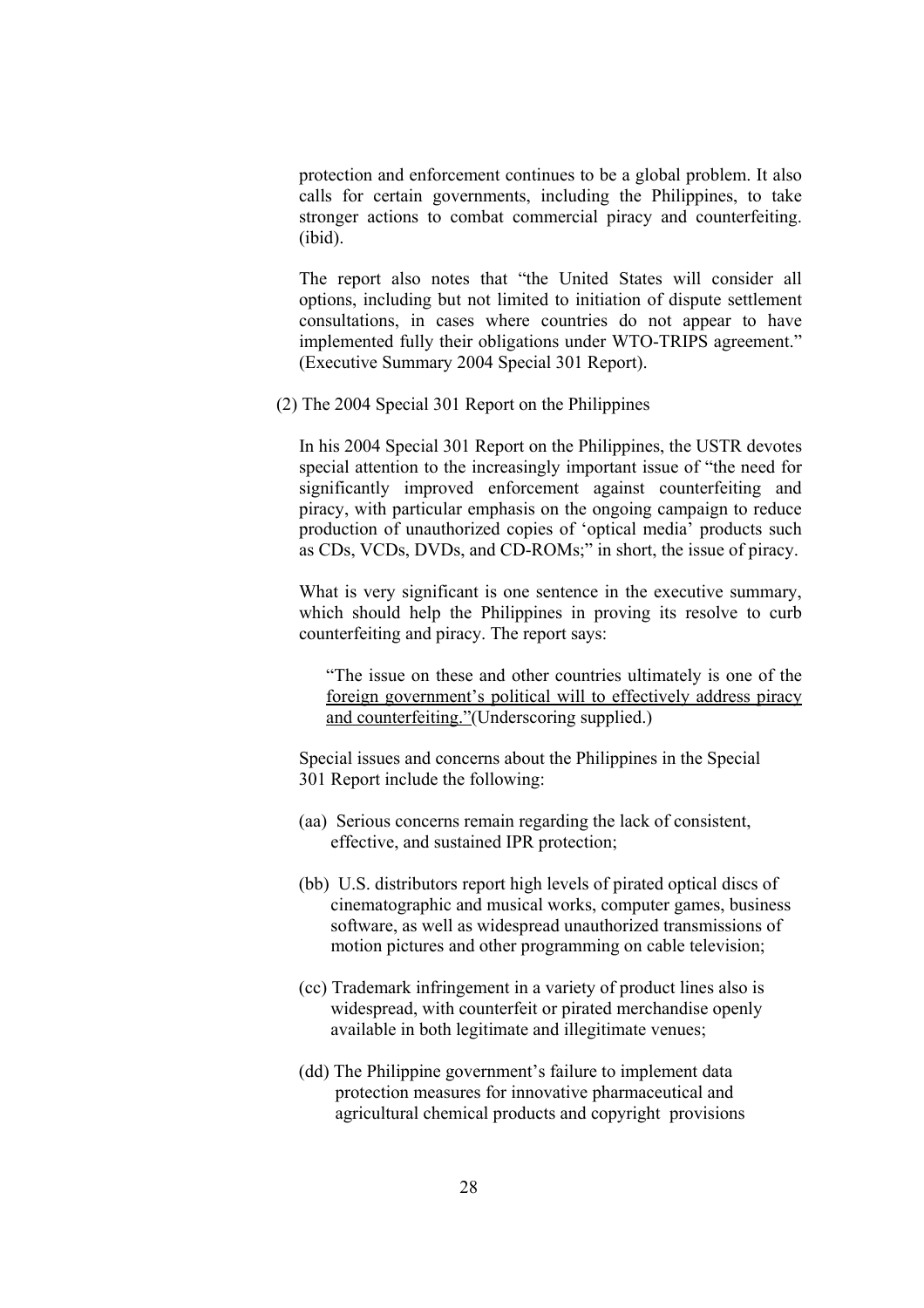consistent with its obligations under the WIPO treaties;

 (ee) Counterfeit goods from China, Malaysia, Hong Kong, Taiwan, and Thailand continue to enter the Philippines in large quantities.

All of the above concerns may be summed up in the lack of strong political will and resolve to adequately, effectively and consistently enforce protection of intellectual property rights.

(3) The International Intellectual Property Alliance (IIPA)

The International Intellectual Property Alliance is a private sector coalition formed in 1984 to represent the U.S. copyright-based industries in bilateral and multilateral efforts to improve international protection of copyrighted materials. It is comprised of six trade associations representing 1,300 U.S. companies producing and distributing materials protected by copyright laws throughout the world.

Interestingly enough, the reasons for keeping the Philippines under the "Priority Watch List" given by the USTR are the same reasons given by the International Intellectual Property Alliance (IIPA) in its 2004 Special 301 Report on the Philippines. The main reason given by IIPA is the continued existence of "unauthorized optical disc plants" which engage in pirate production and inadequate actions taken against pirate reprinters and photocopy shops.

The IIPA also recommended certain actions to be taken in 2004 . Among these are:

- Run sustained enforcement raids against pirate optical disc production facilities;
- Run coordinated sustained raiding, including against pirate book reprint facilities and photocopy shops, cable pirates and businesses or Internet cafes using unauthorized software;
- Clear backlogs of investigations and court cases;
- Reinstate specialized IP prosecutors in the Department of Justice;
- Implementation of the Optical Media Law;
- Pass copyright amendments to fully implement the WIPO "Internet" treaties; and
- Ensure that P.D. 1203 which has been repealed should not be "exploited." (International Intellectual Property Alliance 2004 Special 301 Report on the Philippines).

The Philippine government prepared a response to the recommendations of the IIPA and in fact refuted most of their allegations especially in the context of existing laws and administrative procedures. The Philippine government submits "that the country should now be de-listed from the Special 301 Priority Watch List. The priority given by Philippine Government to IPR protection highlighted by the signing into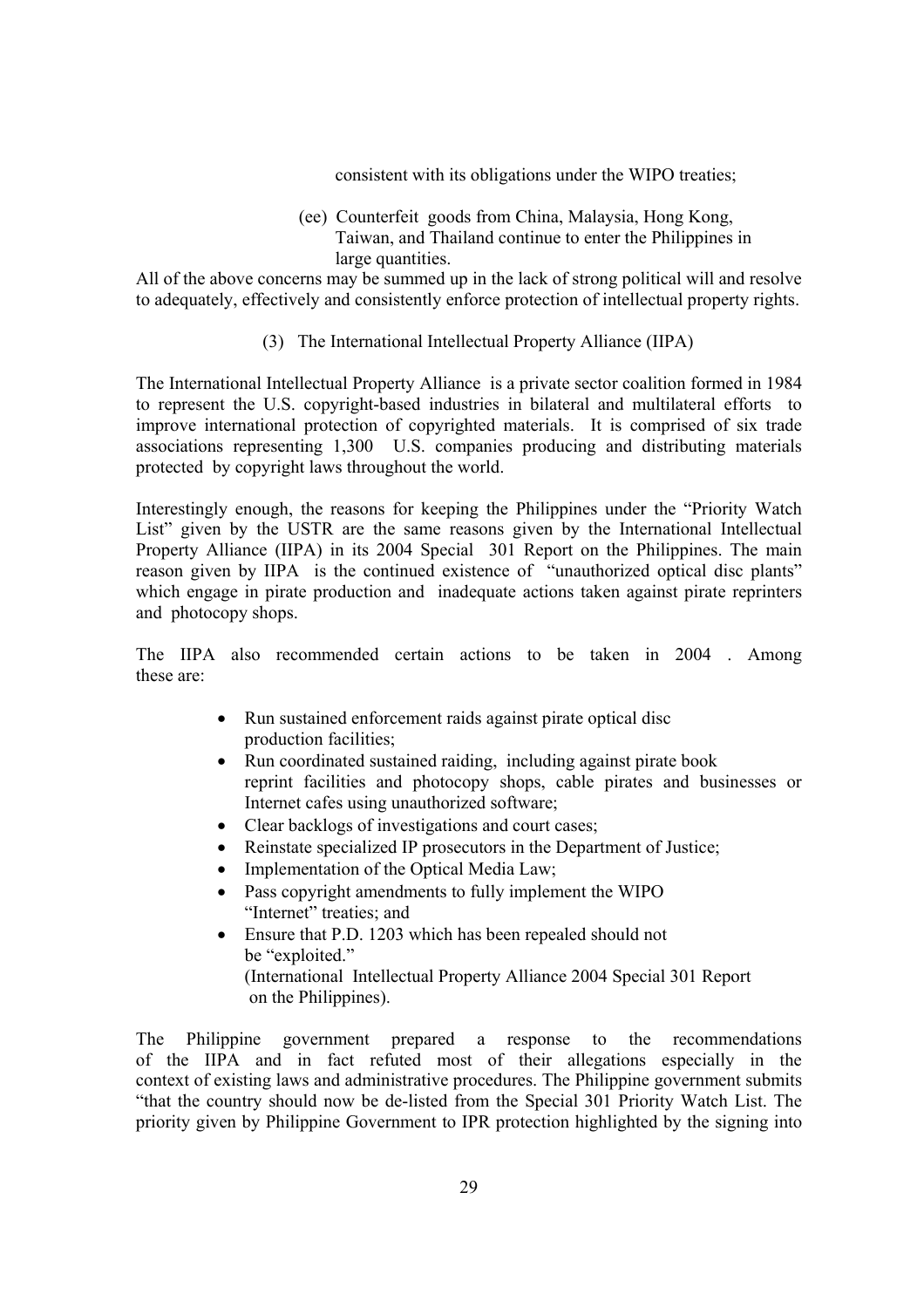law Republic Act No. 9230, otherwise known as the Optical Media Act last 10 February 2004 cannot simply be glossed over nor be ignored." (Response to the International Intellectual Property Alliance 2004 Special 301 Report for the Philippines, April, 2004).

Be that as it may, it is clear that the IIPA works very closely with the U.S. Trade Representative in the annual "Special 301" reviews and that the USTR gives much weight to the recommendations of the IIPA. The concerns of the IIPA should, therefore, be addressed adequately.

#### (4) The 2005 Special 301 Report on the Philippines

After this paper was submitted for final approval, the USTR released the 2005 Special 301 report on the Philippines. While in general the concerns remained the same as in the 2004 report, it is interesting to note that the 2005 report recognizes the fact that "the Philippines made significant progress in 2004 which the U.S. copyright industry noted could lead, if continued, to the elimination of optical media piracy in the Philippines." (USTR 2005 Special 301 Report, underscoring supplied). The improvements mentioned are the passage of the Optical Media Act in February 2004 , the creation of the Optical Media Board, accession to the WIPO Internet Treaties, improved coordination of the groups responsible for IPR enforcement, and an increased number of raids of production facilities and retail establishments. In the same breath, however, the report states:

> "However, despite these improvements, U.S. industry continues to raise serious concerns about high levels of copyright piracy and trademark counterfeiting, including book piracy, increasing levels of pirated optical media imported into the country, and pervasive end user software piracy."

The report also mentions a growing number of backlog of cases in the domestic system. It also specifically mentions that the U.S. will use the bilateral Trade and Investment Framework Agreement (TIFA) to assist the government in strengthening its IPR regime.

It would seem that while the USTR recognizes the efforts and progress in the enforcement of IPR laws and strengthening of IPR protection by the Philippine government, it still does not consider the results sufficient. It expects more sustained and consistent efforts and more and better results especially in curbing piracy. Interestingly enough, the report states that the 2005 review devotes special attention to the need for "significantly improved enforcement against counterfeiting and piracy." It even mentioned that what the Philippines and other countries needed, including Vietnam, is the "foreign governments' political will to effectively address piracy and counterfeiting ." (2005 Special 301 Report).

- **(** b) Economic Impact of Piracy
	- (1) U.S. Trade Losses

According to IIPA, in 2001, U.S. trade losses due to piracy amounted to USD115.8 million and in 2002, USD 120 million. The total losses for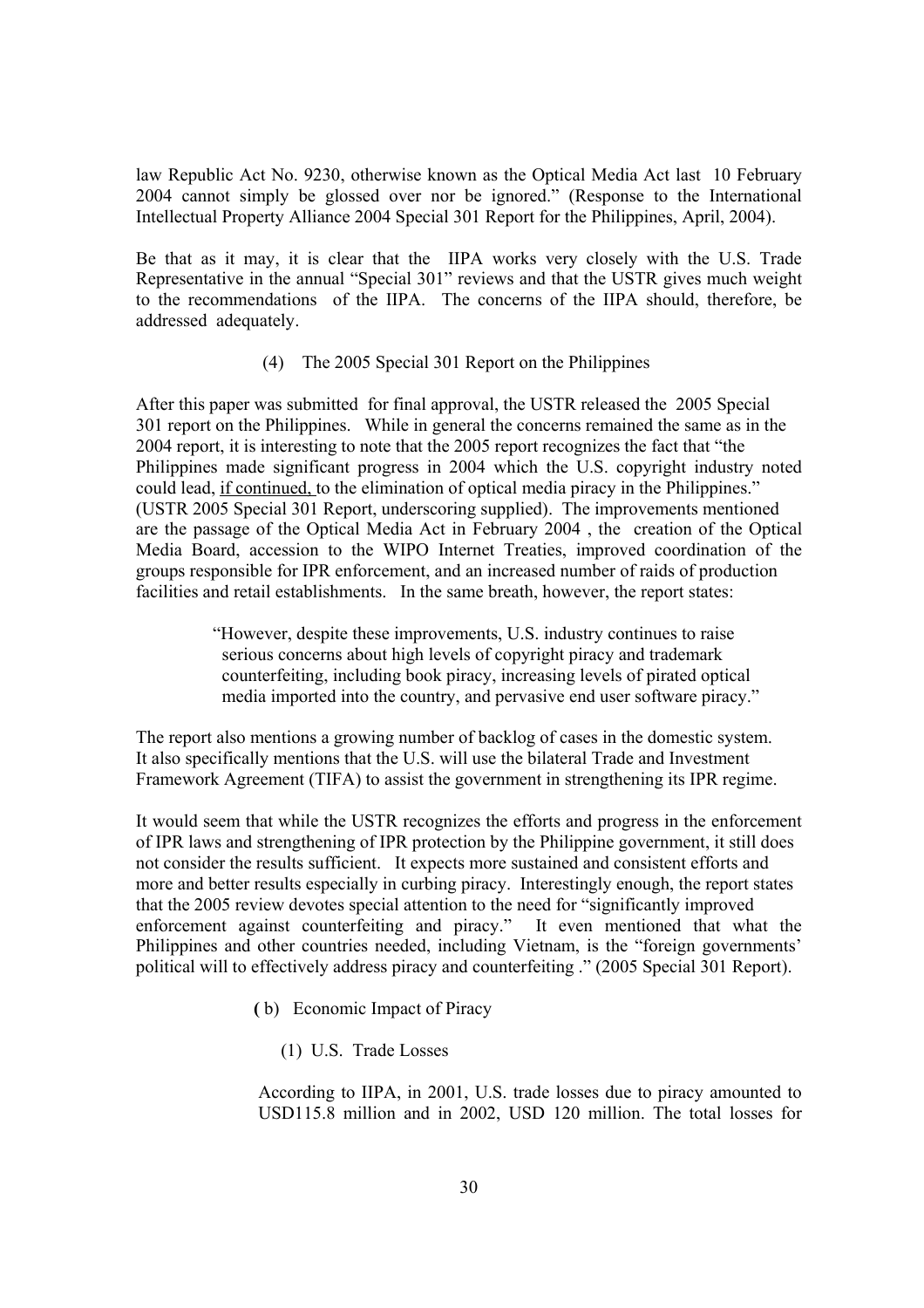2003 are still being compiled by IIPA but so far, their data shows USD 45 million for pirated books, USD 33 million for motion pictures and USD 22.2 million for records and music. ( Please see Annex 2 for comparative data from 1999 to 2003). (IIPA 2004 Special 301 Report on the Philippines, www.iipa.com/countryreports.html).

- (2) Philippine Trade Losses
	- (aa) Lost Tax Revenues

On the Philippine side, the Philippines is losing some Php 7.5 billion in forgone tax revenues yearly due to the deluge of fake goods in the country (Business World, 2, November 2, 2002). The Brand Protection Association (BPA), a private watchdog for private corporations, also released a report in 2002 which said that industries are losing billions yearly in potential sales.

> "In 2001 alone, the aggregate sales of the products of at least 15 products that are being faked stood at over Php3.7 billion… which translate into a tax revenue loss which will be equal to Php1.3 billion, largely comprising forgone duties, business taxes and value-added tax collection" (BPA files, 2002).

(bb) Cost of legal fees and IPR investigations

 Aside from these losses, corporations have also spent some Php 30 million each in legal fees and IPR investigations in 2001.

(cc) Losses in the IT Sector

 A study from the International Data Corporation revealed that the information technology sector of the country could more than double if piracy is cut by 10%. Another study entitled "Expanding Global Economies: The Benefits of reducing Software Piracy," stated that if the Philippines could reduce its 63 percent piracy rate to 53 percent in four years, the industry could grow even more and create 2,000 new high-tech, high-wage jobs, generating and additional Php1 billion in tax revenues, Php19.2 billion to the economy, and an additional Php13.7 billion in the local industry revenues (Manila Times, b2, April 4, 2003).

(dd) Textbooks

One concern of the IIPA is the unauthorized printing of copyrighted textbooks presumably on the basis of an exemption under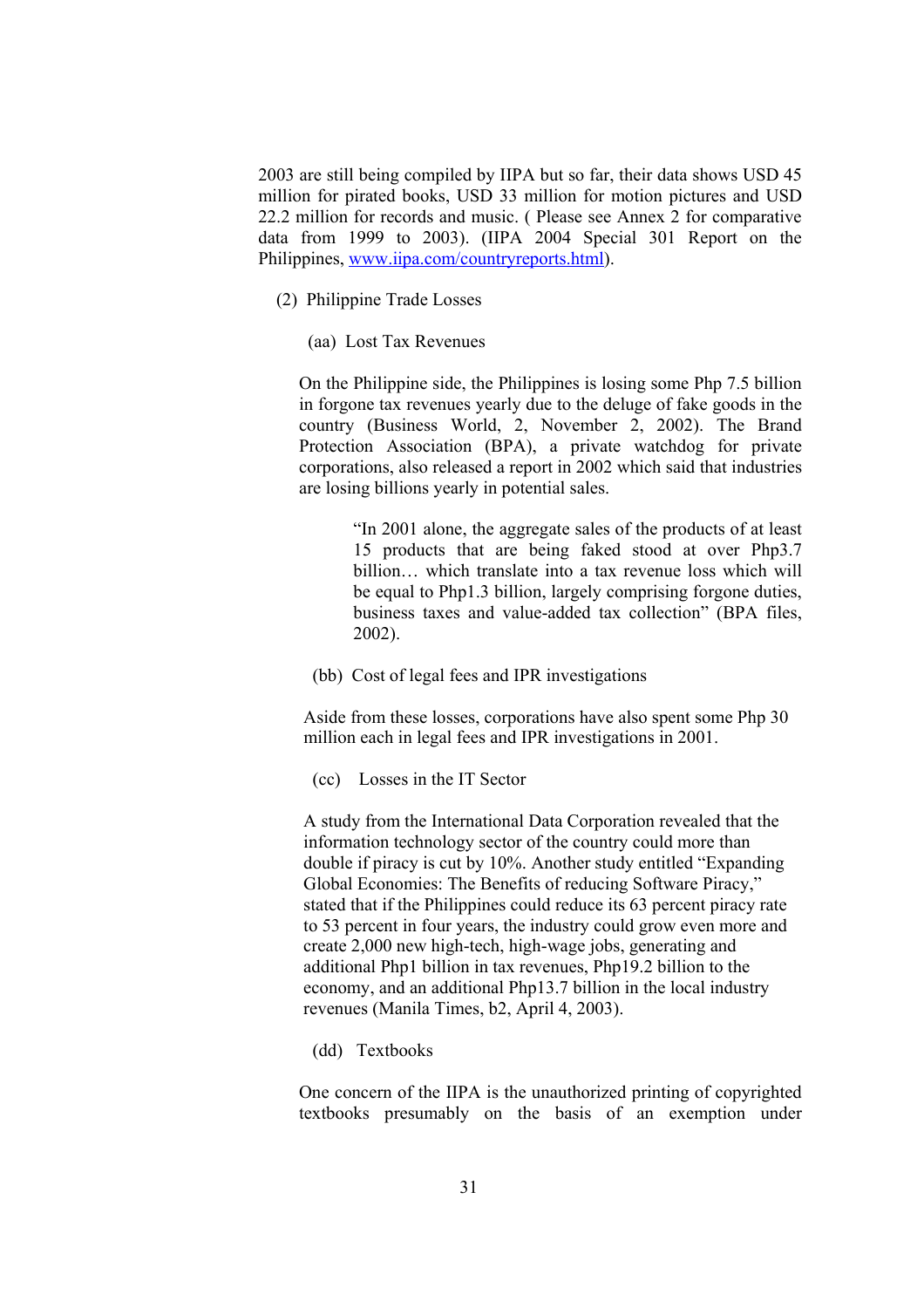Presidential Decree No. 1203 which was expressly repealed by the Intellectual Property Code. According to the IPO, international publishers lose an average of USD 60 million due to local piracy. The Philippines has been tagged as the "second worst territory in Asia for publishers" (Philippine Star, B-3, October 12, 2002). The above figure does not take into consideration the approximately 7, 500 copyrighted books which are freely accessible on the Internet. While this problem is prevalent not just in the Philippines but worldwide, this underscores the need for the inclusion of provisions of the WIPO Internet treaties in a separate law.

Adding concern in unauthorized textbook printing is the proposed bill introduced by Senator Panfilo Lacson providing for the mechanism for compulsory reproduction of unavailable copyrighted books and printed materials for schools and universities 30 days after the commencement of classes. If enacted, the Philippines will be in violation of its obligations under TRIPS.

Under an Appendix to the Berne Convention, a license can only be granted by a government after the passage of five years following the date of first publication of the book in the foreign country of origin (three years in the case of "works of the natural and physical sciences, including mathematics, and … technology"; seven years in the case of "works of fiction, poetry, drama, and music and … art books). In addition to the time periods, the Berne appendix provides that a license first be sought from the right holder. Many requirements under the Berne appendix are not included in the provisions of the bill.

(ee) Fake Drugs

The World Health Organization (WHO) estimated that 10% of the global pharmaceutical commerce is made up of fake drugs. Most of the illegal trade is allegedly taking place in Southern Asia. The fake drugs are estimated to have a value of USD 32 billion a year. About 85% of the world's prescription drugs are consumed in developing countries and as much as 25% of pharmaceuticals are fake (Manila Bulletin, September, 2002).

"Fake drugs" is the collective term of drug preparations that are of substandard quality or are illegally imported. They have been adulterated or are made up of inactive or substandard ingredients, bootlegged or unregistered (Calleja 2002). The Bureau of Foods and Drugs (BFAD) confiscates about 150 to 300 million worth of fake drugs every year. BFAD estimates that nearly 30% of the drugs in the country are counterfeit (Tubeza, 2002). In 2004, Filipinos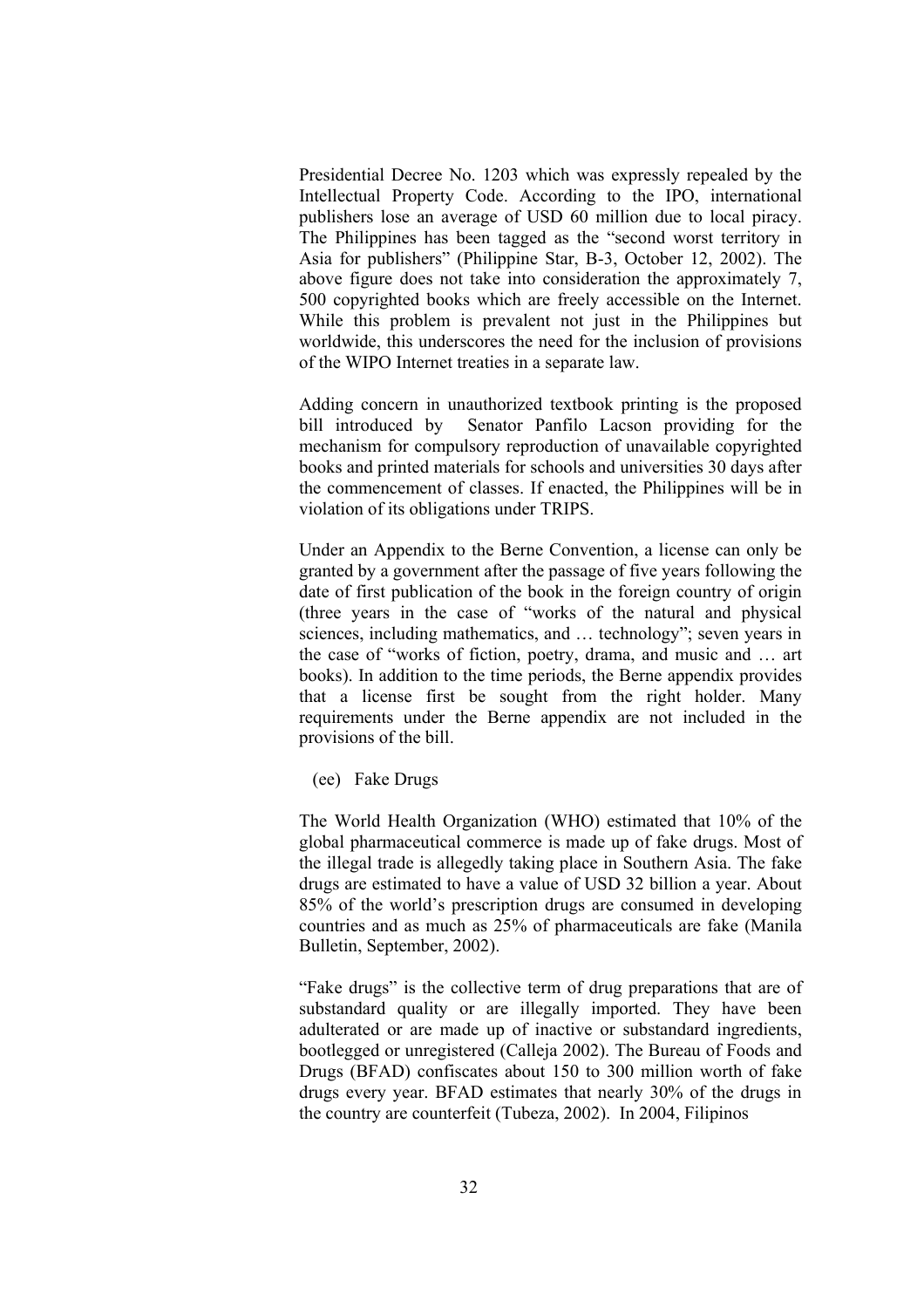consumed about Php 7 billion worth – or 1.4 million kilograms – of fake drugs. Senator Pia Cayetano said she was amazed that of the 1.4 million kilograms of fake drugs which entered the Philippines and distributed to pharmacists last year, only two bags were confiscated by the Bureau of Customs. (Ubac, 2005).

The issue of fake drugs also brings about the issue of parallel importation and pharmaceuticals.

Parallel Importation and Pharmaceuticals

Parallel importation in the Philippines affects the sale and pricing of pharmaceuticals.

Parallel imports are goods brought into a country without the authorization of the patent, trademark, or copyright holder after those goods were placed legitimately by rightsholders in another country. (Watal, 1998). These goods are legitimate copies, not pirated copies or knockoffs. Parallel imports are regulated by IPR laws. The TRIPS agreement recognizes, in Article 6, the prerogative of each country to set its own regulations covering parallel imports. Owners of U.S. patents and copyrights are protected from parallel imports. Few developing countries restrict parallel trade. (Saggi,1998).

 Parallel importation is also a scheme whereby a similarly branded product that is cheaper in another country will be imported and introduced in the local market. The Philippine Patent Law prohibits parallel importation under Sec. 71 which provides that one of the rights of a patent holder where the subject matter of a patent is a product, is "to restrain, prohibit and prevent any unauthorized person or entity from making, using, offering for sale, selling of importing that product." The U.S. generally gives the rightsholder the right to prevent parallel imports of patented or copyrighted products but is more open to such imports under trademarks. (Watal, 1998).

 The issue of parallel importation is now the subject of a case between the Pharmaceutical and Health Care Association of the Philippines, Inc. vs. the Secretary of Health, Director of Bureau of Food and Drugs and the Philippine International Trading Corporation. During the administration of then President Joseph Estrada, Administrative Order No. 85, S. of 2000, dated July 14, 2000 was issued. It authorized the Department of Health and the Department of Trade and Industry to intensify efforts in making essential and life-saving medicines affordable and accessible to the public, especially to the poorer segments of society. This in effect institutionalized the parallel importation of certain medicines by the Philippine International Trading Corporation (PITC). The constitutionality of the Administrative Order and the legality of the parallel importation is now being challenged in the aforementioned case. As of this writing, the case is still pending.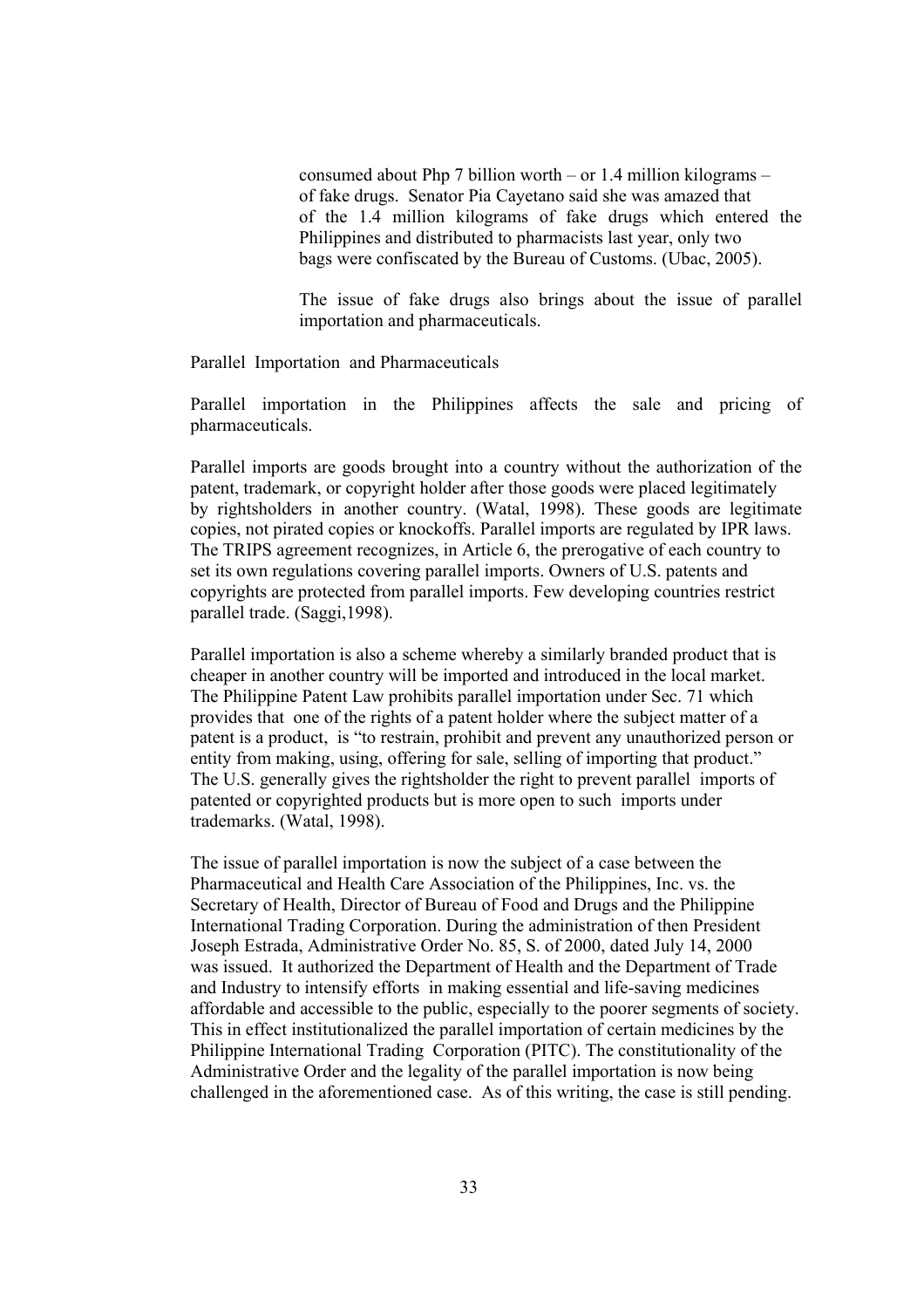There are many essential medicines being distributed in the Philippines by pharmaceutical companies that are licensed from abroad with the parent companies mostly in Europe and North America. There are also pharmaceutical manufacturers in India which are also licensed by the very same parent companies. Since labor is cheaper in India, the retail price would be lower; thus the rationale for importing these medicines from India. A sample of the comparative prices is shown in Annex 4.

 It is interesting to note that the U.S. – Singapore FTA, intentionally or inadvertently, does not contain a provision providing for the right of a copyright owner to prevent parallel imports of its products manufactured outside of Singapore that are not intended.

#### Patents and Pharmaceuticals

 The recent development in India mentioned earlier, brings to fore the issue of pharmaceuticals and patents, an issue which could crop up in the negotiations of an RP – U.S. FTA. It is a known fact that the United States is home to giant multinational pharmaceutical companies which holds patents to pharmaceuticals which are used worldwide. Strong patent protection for pharmaceuticals drives medical progress by providing economic incentives for innovation. Without international respect for pharmaceutical patents, medical innovation would suffer. A study in 1966 showed that 65% of pharmaceutical products would not have been introduced without adequate patent protection. (Mossinghof, 2004). The underlying reason why pharmaceutical progress is dependent on intellectual property protection is the staggering cost of drug development. It costs an average of USD 500 million to develop a new medicine. The downside to a strong patent protection , especially in less developed countries, is the high cost of patented medicines. (ibid). This is the reason why India in 1970 adopted legislation prohibiting patents for medicines. This law, by allowing for existing patents to be ignored and drugs to be copied, enabled the development of a local pharmaceutical industry. When the legislation first took effect, domestic production accounted for about 25% of the market, In 2003, it reached 70% of bulk drugs. (Ibid). This practice also fueled the rapid growth of India's USD5 billion pharmaceutical industry while providing its people and those of other developing countries countries with reliable and advanced generic medicines.

 While the TRIPS allows developing countries to produce generic copies of patented drugs, for specified illnesses, countries that lack the capacity to produce cheaper drugs are left empty- handed. (ibid).

India is different in that it has the capacity to produce cheaper drugs. The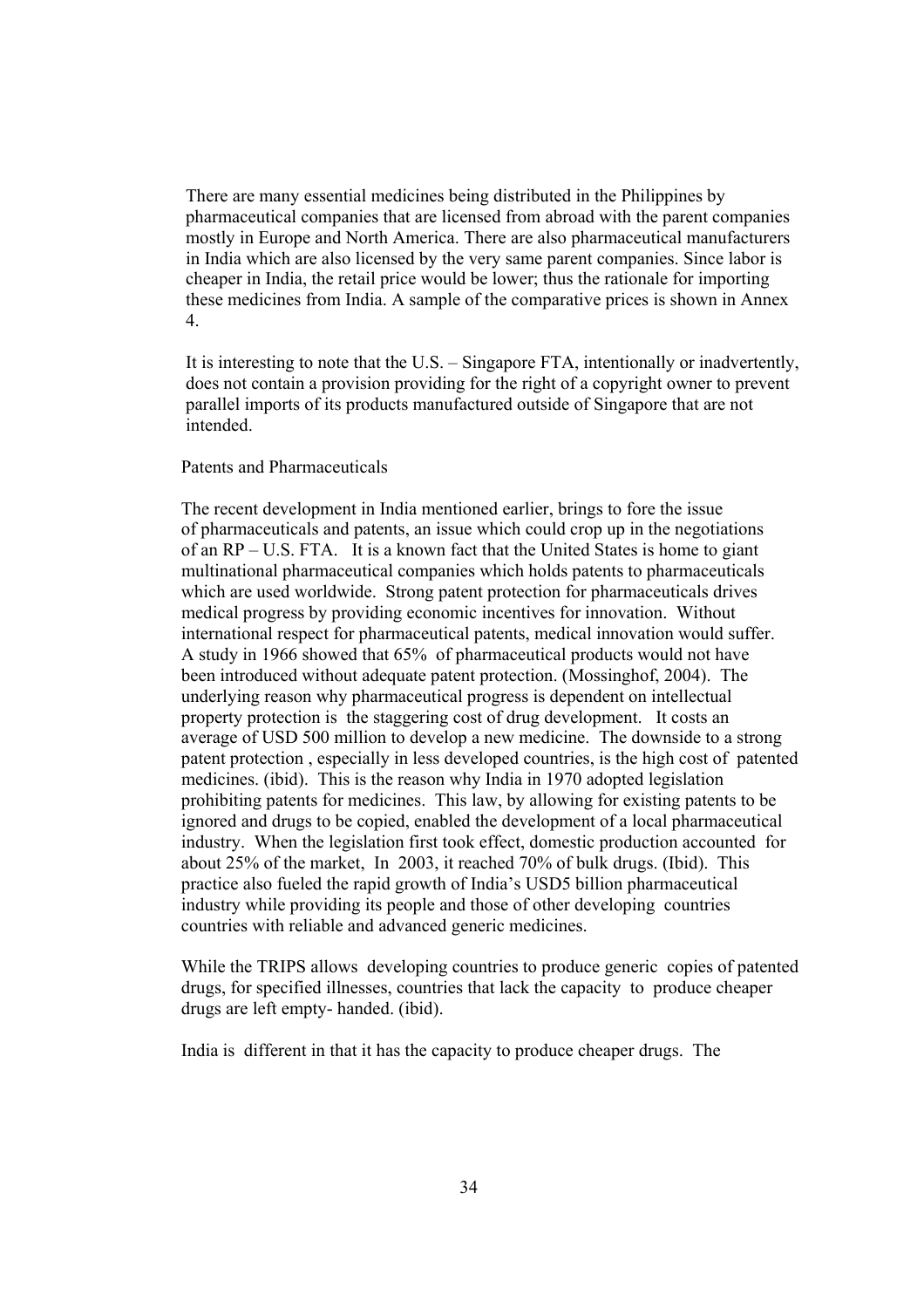Paris-based Doctors Without Borders estimates that 700,000 people in Africa and other developing nations rely on generic drugs from India to stay alive. These drugs generally are sold for about 5 percent of the cost of name brands. (Lancaster, Washington Post Foreign Service, March 24, 2005). As stated earlier, the Philippines imports cheap generic drugs from India.

 The new law passed by the Parliament of India which prohibits the production of low-cost versions of patented medicines from the United States and elsewhere will not cut off the existing supply of existing generic medicines. It permits continued production of drugs that are already on the market as long as their manufacturers pay royalties to the patent holders. (Ibid). The payment of of royalties will definitely increase the price of these medicines and India will cease to be the supplier of cheap medicines to developing countries. The bigger concern, however, centers on new medicines. The measure requires that generic Indian companies wait three years before they can apply to produce a new drug. (Ibid). While such patent restrictions could be overridden in the event of a national emergency, the fact remains that this new law in India cuts off a supply of cheap medicines for developing and emerging countries.

 This change of policy on pharmaceuticals in India is an indication that as a developing country becomes industrialized and increases its international trade, the need for stronger intellectual property rights protection arises. It also shows the growing acceptance of the fact that although generally perceived as a benefit only for developed countries with large pharmaceutical industries, patent protection is even more important for developing countries. A strong pharmaceutical patent regime increases local pharmaceutical research and development, attracts foreign investment, fosters technology transfer, provides high-technology employment, and increases exports. It also protects people from fake drugs. (Mossinghoff, 2004).

 Be that as it may, the problem of high cost of patented medicines in less developed countries like the Philippines, remains. Perhaps the solution lies in allowing parallel importation which is allowed under TRIPS, of generic drugs to countries which do not have the capability of producing these generic drugs.

#### FTA and Patented Pharmaceuticals

 An FTA with the U.S. would have a negative impact on locally patented and generic medicines as well as those imported from other countries. Presumably, an FTA would mean cheaper and better quality drugs imported into the Philippines from the U.S. This would place U.S. patented medicines at a big advantage over locally produced patented medicines and could even kill the fledging local generic medicine industry. While it may be true that an FTA would not necessarily reduce the prices of U.S.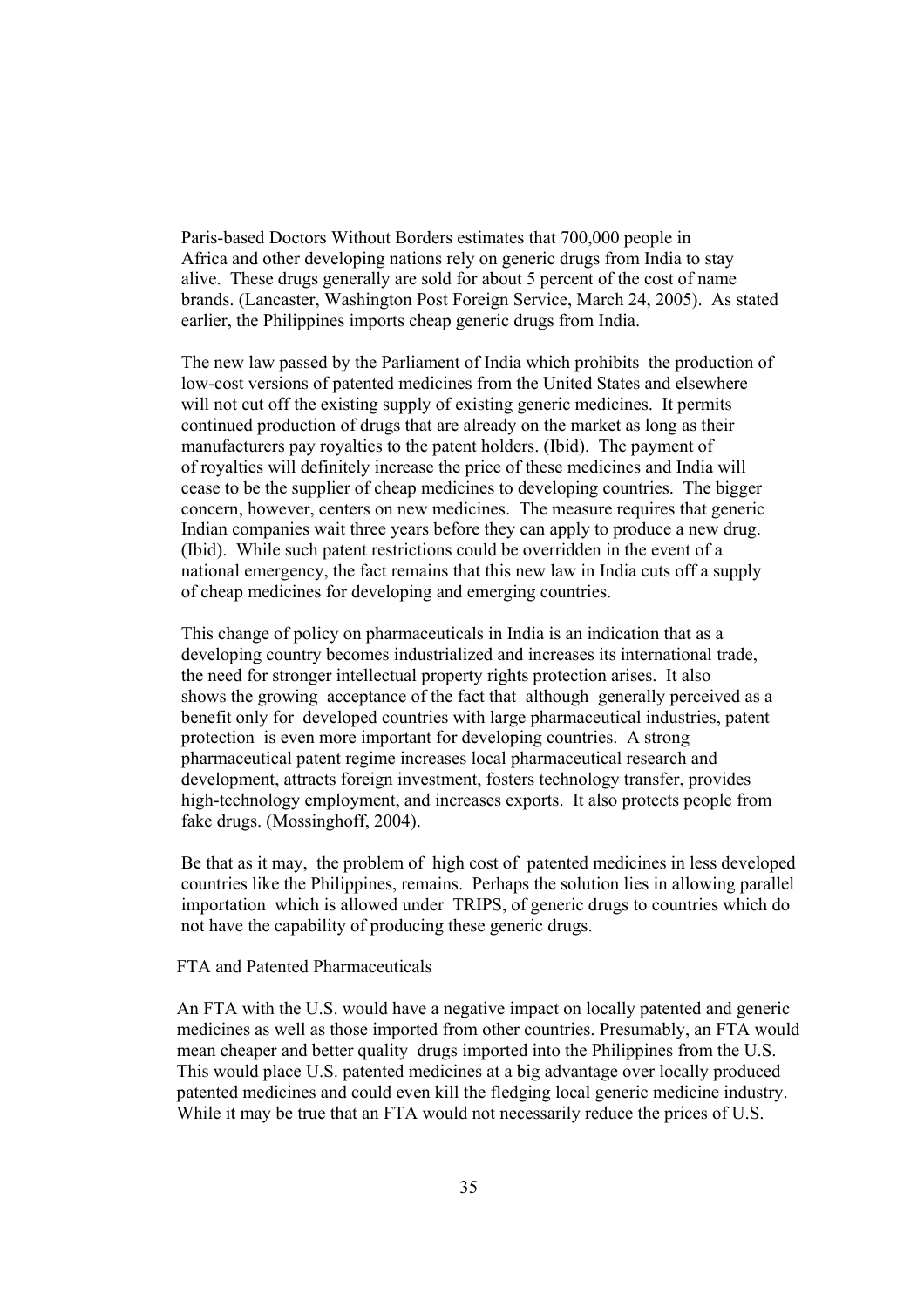manufactured pharmaceuticals down to the level of generic medicines or cheaper medicines from India (if they are still available), the demand for U.S. manufactured or licensed patented pharmaceuticals would increase, as consumers normally are willing to pay a little more for better quality, especially for an important commodity like medicines. Coincidentally, there has been much publicity lately about fake medicines. To guard against fake medicines and to make sure that they get the desired effect from a medical prescription, especially in life or death situations, consumers would rather buy the more reliable U.S. patented medicines. In short, the local pharmaceutical industry as well as the generic medicine industry, would be adversely affected by an FTA. The positive side to cheaper U.S. patented medicines as a result of an FTA is that fake medicines could be driven out of the market or at least minimized.

#### (ff) Optical Media

The underground business of pirating copyrighted works in the country was worth Php7 billion. It was expected to be reduced with the enactment of the Optical Media Act. The 2004 Special 301 report of the USTR, however, indicates that the Optical Media Act will not be fully implemented until the implementing rules and regulations are in place. While the Philippine government may have made some headway in going after pirated optical media, a lot more has to be done in terms of strict enforcement of the OMA and bringing those involved in pirated optical media to court.

The Philippines remained one of the countries in Asia Pacific with the highest software piracy rates, trailing eight nations in annual survey of 14 economies in the region (Piracy Study, 2004). The country lagged behind New Zealand, Japan, Australia, Singapore, Taiwan, Korea, Hong Kong, Malaysia, and India in software protection (Bautista, 2004).

 When the Optical Media Board which replaced the Videogram Regulatory Board was given broad powers to go after intellectual property pilferers and monitor the reproduction of copyrighted works in digital discs and other more sophisticated forms of technology that may be developed in the future, the exercise of their new powers have not made enough improvements to merit de-listing from the "priority watch list." For, after the commercial outlets for pirated video are raided, they usually reopen and resume their trade after a few days. This is made possible through the fast and easy way of reproducing pirated items.

 The latest data on pay-TV piracy in 2004 across Asia shows the Philippines as the fourth highest at an estimated cost of USD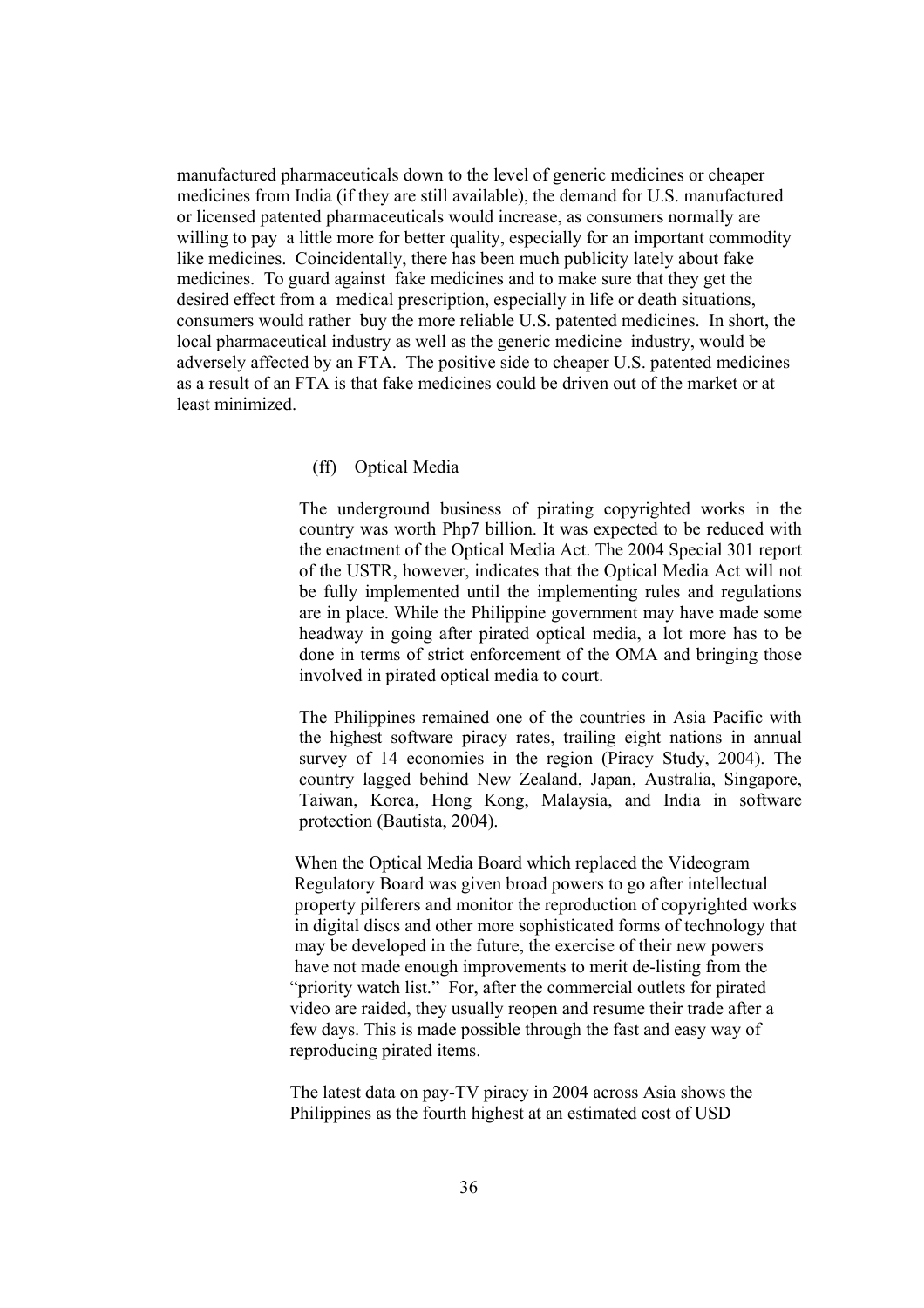70.4 million. The first three were India (USD 564.6), Thailand (USD 140.8) and Taiwan (USD 113). The total cost of television piracy in the Asian-Pacific region is costing pay-TV broadcasters USD 970 million in 2004, mostly in potential subscription revenue (Fowler, 2004). Please see Annex 3 for the table which shows the data.

(gg) IT Investments

 Professor Ramon Clarete of the University of the Philippines School of Economics, after conducting a study, came to the conclusion that there is a "high negative correlation" between investments in software development and information technology in general and estimates of intellectual property rights theft for the four years up to December, 2002. IT investments quadrupled from a year earlier in 2000 when the piracy rate posted a seven percentage-point decline to 70% in 1999. Similarly, investments in 2001 increased by 38.2% when piracy rates dropped by nine percentage points in 2000. Piracy rate in 2001 was 63% which went up to 68% in 2002. As result of the decline in investments, new hiring in the software sector was cut in half in 2002 and by 65.2% in 2003.

 Data from the Business Software Alliance (BSA) shows that investments in software and IT-related services reached Php216.994 million in 1999 and grew to Php960.52 million in 2001. On the other hand, the investment level declined in 2002 when the country posted a higher piracy rate of 63% in 2001. On 2002, IT investments fell to Php605.029 million and the country's exports of IT software and services reached USD 186 million when the industry's contribution to the country's GDP was less than 1%. The data used were from the Board of Investments and from the industry group BSA which counts some of the biggest software companies as its members like Microsoft, McAfee, and Sybase.

The issue of piracy of digital music, movies and other devices, books, clothing apparel and drugs cannot be taken lightly by the Philippine negotiating panel. The same goes with the issues and concerns raised in the 2004 "Special 301" report of the USTR as well as the International Intellectual Property Alliance. All these issues boil down to piracy and the infringement of copyrighted products. It will take a lot of convincing the U.S. panel that the Philippines has a very strong resolve, coupled with a strong political will, to curb piracy. Certainly, it will take more than just conducting raids and destroying the pirated goods. There has to be a concerted effort from all levels of the government, including the general public, to eradicate, or at least to minimize the infringement of copyrighted goods. If piracy is eliminated, there will be improved market access for exporters to the Philippines as well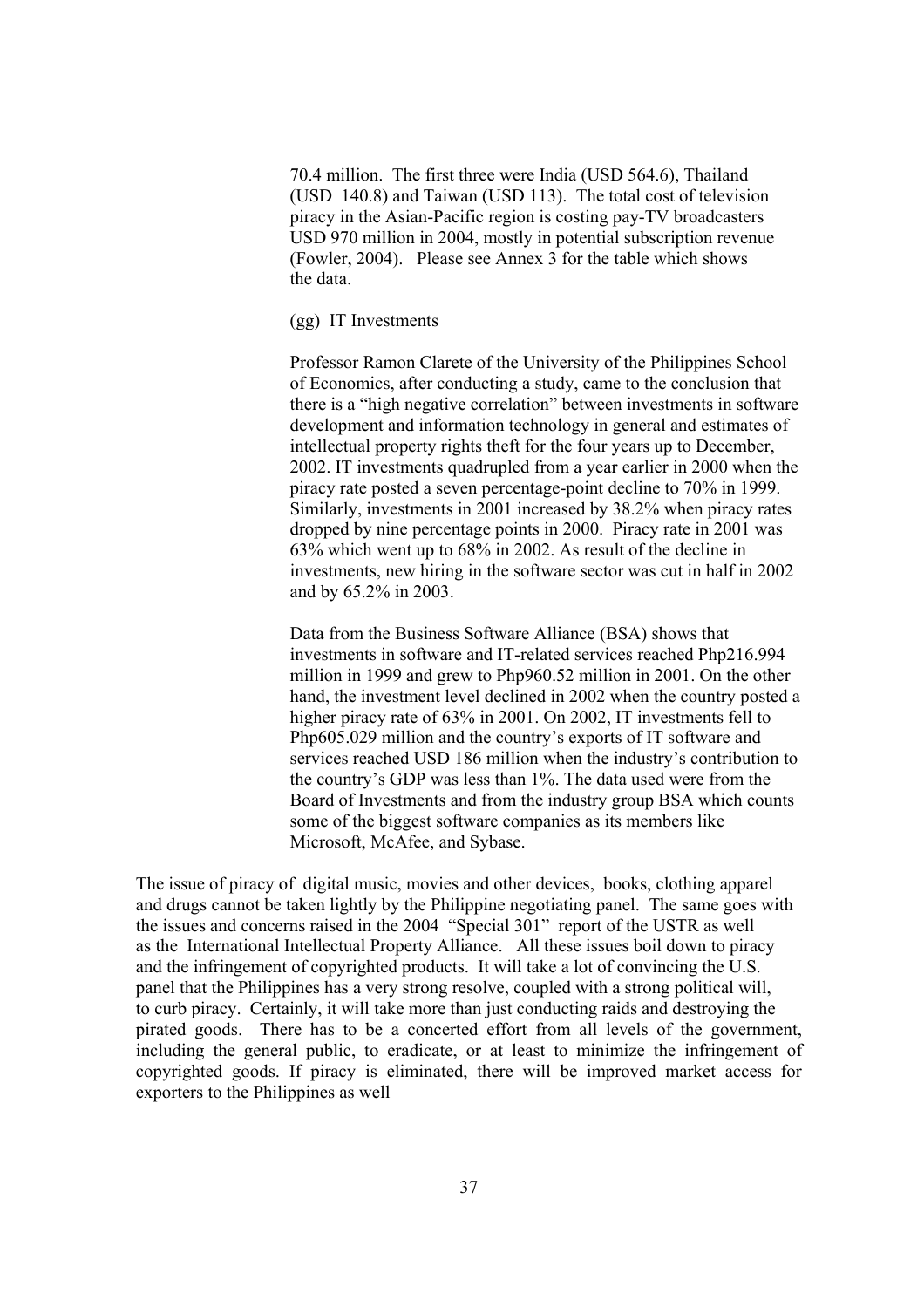as other persons who rely on IPR and a non-trade barrier will be eliminated. Unless the Philippine panel gives this assurance, the Philippines will have a weak bargaining position in the FTA negotiations.

### **Part V. Capability Building Measures**

In the Philippine government's Response to the IIPA 2004 Special 301 Report of the Philippines, several capability building measures by different government agencies were discussed. In general, the Philippine government stated that the issues pointed out by the IIPA in its 2004 report were the same as those in its 2003 report. Several actions and enforcement measures have been taken as part of the Philippine commitment to IPR protection. Among these are:

1. Measures being adopted and planned by the IPO and OMB

In July 2001, the IPO convened the Intellectual Property Rights Enforcement Action Panel (IP-REAP). The purpose for its creation was to establish a forum and venue for long-term coordination and cooperation among the various government agencies.

- 2. Level of upgrading to improve the adequacy and effectiveness of intellectual property protection
	- a. Training on Product Familiarization of Frequently Infringed Products. This training program was conducted last 12 November 2003. As part of the technical assistance package requested from the U.S government, it had, as its objective is to arm enforcement and investigation agencies with the latest updated knowledge and skills in the area of IPR protection.
	- b. Launching of Handbook of Enforcement Procedures for IP cases

Launched last March 26, 2004, the handbook is aimed at facilitating the investigation of IP cases by providing investigators and prosecutors relevant information and step-bystep procedures in determining whether or not there has been an IPR violation.

c. Conduct of IP Seminars for Policy Makers, Business and General Public

The IPO, through the IP Caravans, regularly conducts IP seminars for policy makers, business and the general public. Targeted were the local government unit executives and local council members of key cities in the Philippines.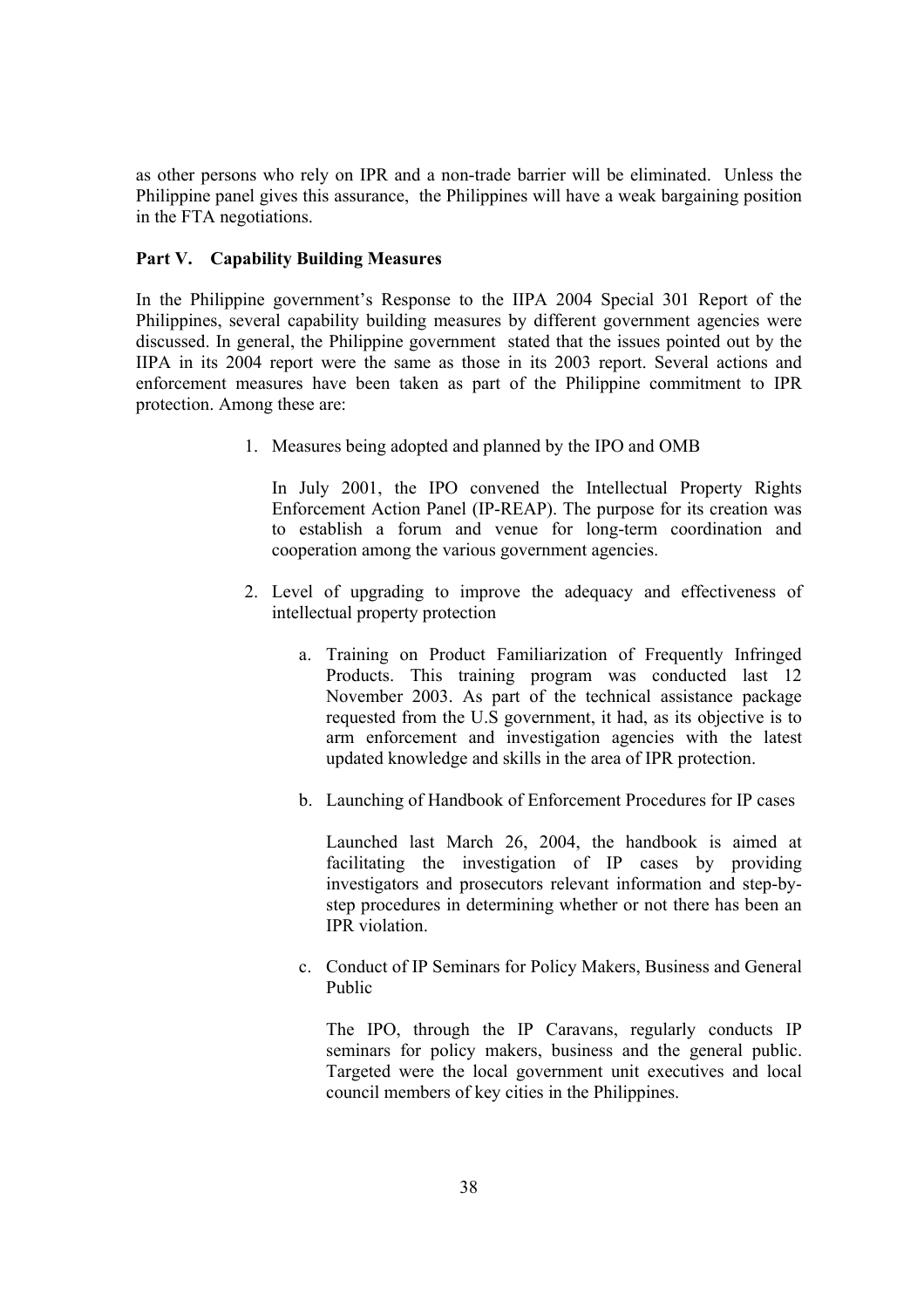d. Template Ordinance

One of the objectives of the IP Caravans is to foster intellectual property rights consciousness by lobbying for the passage by the respective local government units of a draft template ordinance for intellectual property enforcement.

e. Implementing Rules and Regulations for Optical Media Act

The Implementing Rules and Regulations for the Optical Media Act were approved in February, 2005. This will give a big boost to the campaign against piracy.

## **Part VI . Conclusions and Recommendations**

The status and outlook of intellectual property rights in the Philippines vis-à-vis the U.S. agenda in ASEAN to negotiate more FTAs show that the basic structure and framework are in place for a stronger intellectual property rights protection which, as earlier indicated, will be a negotiating item in the proposed RP-U.S. FTA. Aside from the economic benefits of increased investments and trade, a strong IPR regime conveys commitment to move from opaque to transparent legal systems, from arbitrary pronouncements to unbiased enforcement of commercial laws, and from corruption to professionalism in public management. (Maskus, 1998). These sum up, in general, what the Philippine negotiating panel has to prove to their U.S. counterparts in the negotiations for an RP-U.S. FTA.

Can we categorically state at this time, that the Philippines has done enough for IPR protection? It would be safe to say that the Philippines has done much but not enough in the protection of IPR. The protection of IPR will always be a work in progress. It entails sustained effort and there will always be room for continued improvement. Yes, we made much progress and did much, but not yet enough to say that there is nothing more to do in strengthening IPR.

Specifically, the following are the conclusions and recommendations on the talking points for negotiation:

- 1. Certain provisions of the Intellectual Property Code have to be included to make the IPR up to par with the IPR provisions in most of the U.S. FTAs. The U.S. – Singapore FTA should be the model for negotiations for an RP- U.S. FTA. The specific provisions which have to be added are mentioned in the section on Adequate and Sufficient Legal Protection of IPR of this paper.
- 2. In relation to Special 301 and the Philippines being on the Priority Watch List:

Issues relating to "Special 301" cannot be avoided and will definitely be discussed.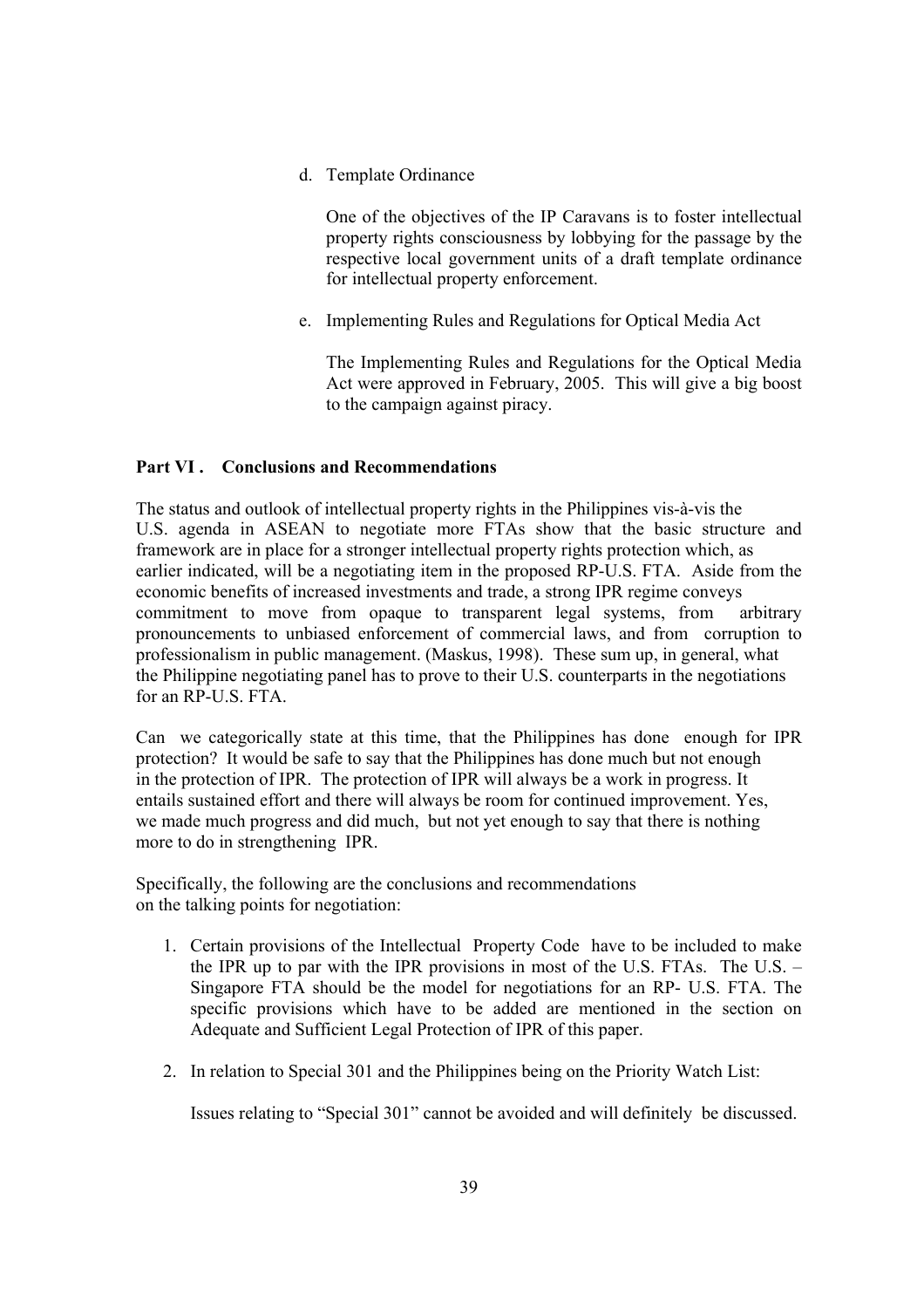As shown earlier, it is always used as a leverage in any FTA negotiation, rightly or wrongly. The influence of the USTR in the negotiations should not be taken lightly.

The specific recommendations on this are:

- a. While the Intellectual Property Code of the Philippines for the most part satisfies international standards and while the Philippines has adhered to most of the conventions and treaties on intellectual property, the U.S. Trade Representative is more interested in the implementation and enforcement of these laws. For example, even if the Philippines already passed the Optical Media Act, the USTR still emphasized the urgency of the approval of the Implementing Rules and Regulations. The USTR is more interested in enforcement and the speedy resolution of IPR disputes. For, what use are adequate standards if they are not properly implemented and enforced nor disputes settled expeditiously?
- b. It is clear that the International Intellectual Property Alliance (IIPA) is a force to reckon with in the Special 301 yearly review of countries who are trading partners of the U.S. It would be helpful, therefore, to take into consideration their suggestions and recommendations. Needless to say, the facts and data which they base their recommendations on have to be verified and corrected, if not accurate. The IIPA is representative of "industry" which has to be consulted and its recommendations given serious consideration.
- 3. While it is true that the Philippines has taken great strides in the campaign against piracy of optical media, there is still a need to convince the USTR that we have the strong political will and determination to continue and take greater strides in our campaign against piracy. Be that as it may, we can show the U.S. what we have done in our efforts to curb piracy and to prove to them that our rates are piracy rates are lower than those of Vietnam. We should, therefore, be put on the " watch list" instead of the "priority watch list." This could be a talking point during the proposed RP-US free trade negotiations.

 Much importance and attention is given to the issue of piracy, considering the billions of dollars lost by the United States not just in ASEAN but in other parts of the world as well. It is worth mentioning here that the administration of newly reelected President Bush is planning a coordinated crackdown on the theft of American intellectual property. Almost a year now in the works but announced only about a month ago, the campaign is called the "Strategy Targeting Organized Piracy" or STOP. It reflects a desire within the administration to strengthen the ability of the U.S. companies to compete overseas at a time when the "…widening U.S. trade deficit continues to set records. Officials say rampant piracy of copyrighted or patented U.S. goods, particularly in China, is depriving American companies of billion of dollars a year in revenue. This will be the most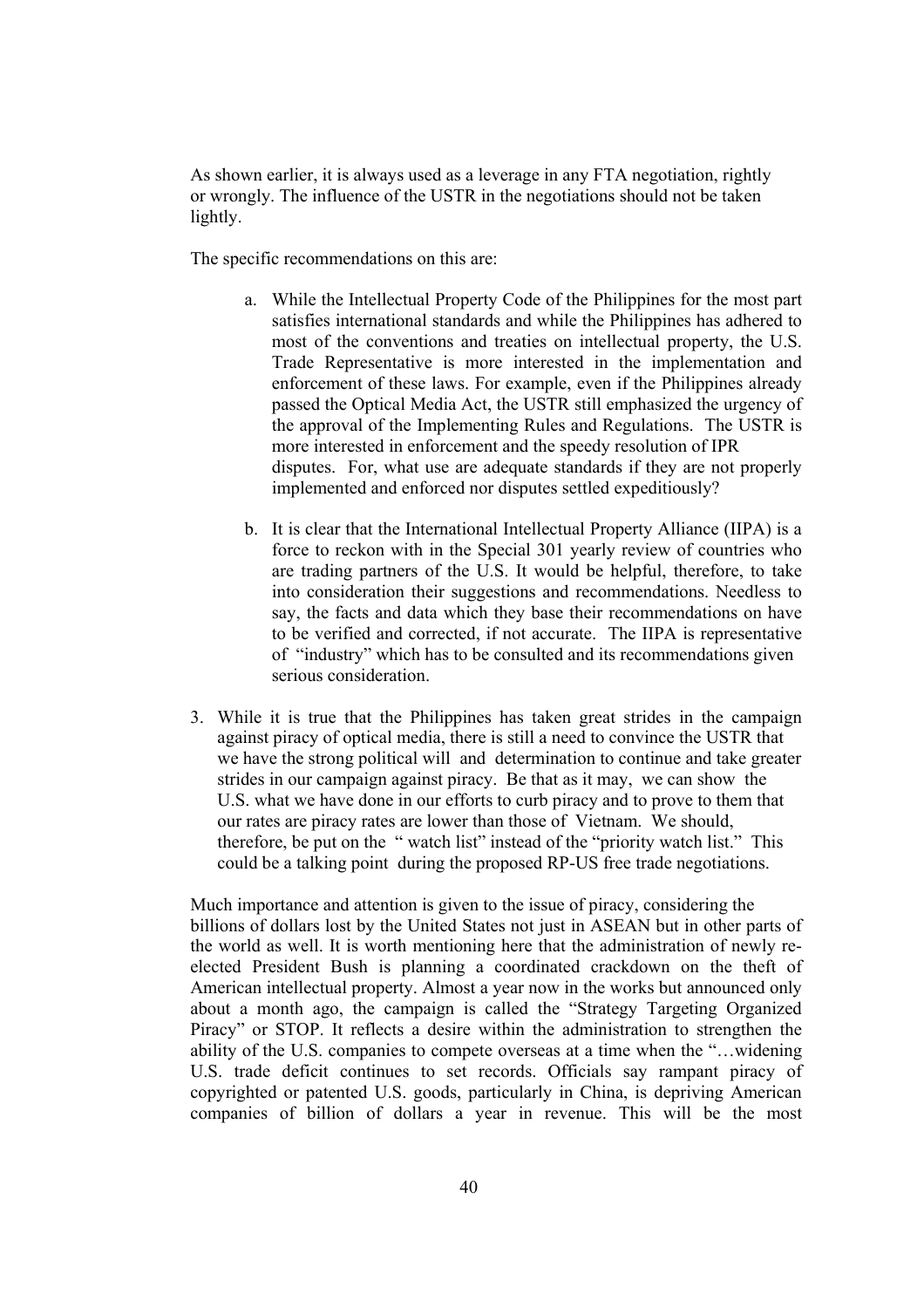comprehensive effort ever launched to stop the trade in pirated goods." (Neil King, Jr. Asian Wall Street Journal, October, 2004). Efforts should, therefore, be exerted to reduce piracy.

 Questions were raised why a country like Vietnam is only on the "watch list" even if they have more pirated goods than other countries on the "priority watch list" like the Philippines. The fact remains that the United States has the sole discretion under Special 301 as to who should be placed under the "watch list" and "priority watch list." Special 301 is a unilateral act of the United States. The broad criteria used by the USTR makes it difficult to determine how classifications are made under Special 301.

 Vietnam has already entered into a Trade Agreement and a Bilateral Intellectual Property Agreement with the United States. There is, therefore, a very clear and definite existing mechanism whereby all intellectual property issues such as piracy will be properly and adequately addressed. Also, the long relationship between the United States and Vietnam during the Vietnam war may be another reason why Vietnam is being treated differently from any other nation. It may be that the United States is exerting much effort to help Vietnam recover economically from the ravages of war which, to a greater or lesser degree, the United States was responsible for. It may also be that the United States recognizes that compared to other democracies, Vietnam has not been on its own long enough. All of these may be reasons, rightly or wrongly, why the United States is giving Vietnam a more lenient treatment than other countries like the Philippines, in the Special 301 determination of who should be in the "watch list" and the "priority watch list."

 The Philippines, on the other hand, has been on the "priority watch list" for many years now but for some reasons, our classification does not improve in spite of our efforts to strengthen intellectual property rights. We have done much but unlike Vietnam, our classification under Special 301 never changes. Our efforts are shown by the following:

- a. We enacted the Intellectual Property Code of 1998 which meets the minimum standards set by the WIPO preparatory to our entry to WIPO;
- b. We have acceded to almost all treaties on intellectual property rights as enumerated in Part III of this paper on the status and outlook of intellectual property rights in the Philippines;
- c. We have passed laws, when necessary, to strengthen intellectual property rights protection in the Philippines, the latest of which was the Optical Media Act passed in 2003;
- d. We have gained much headway in curbing piracy and the enforcement of intellectual rights such as better coordination among government agencies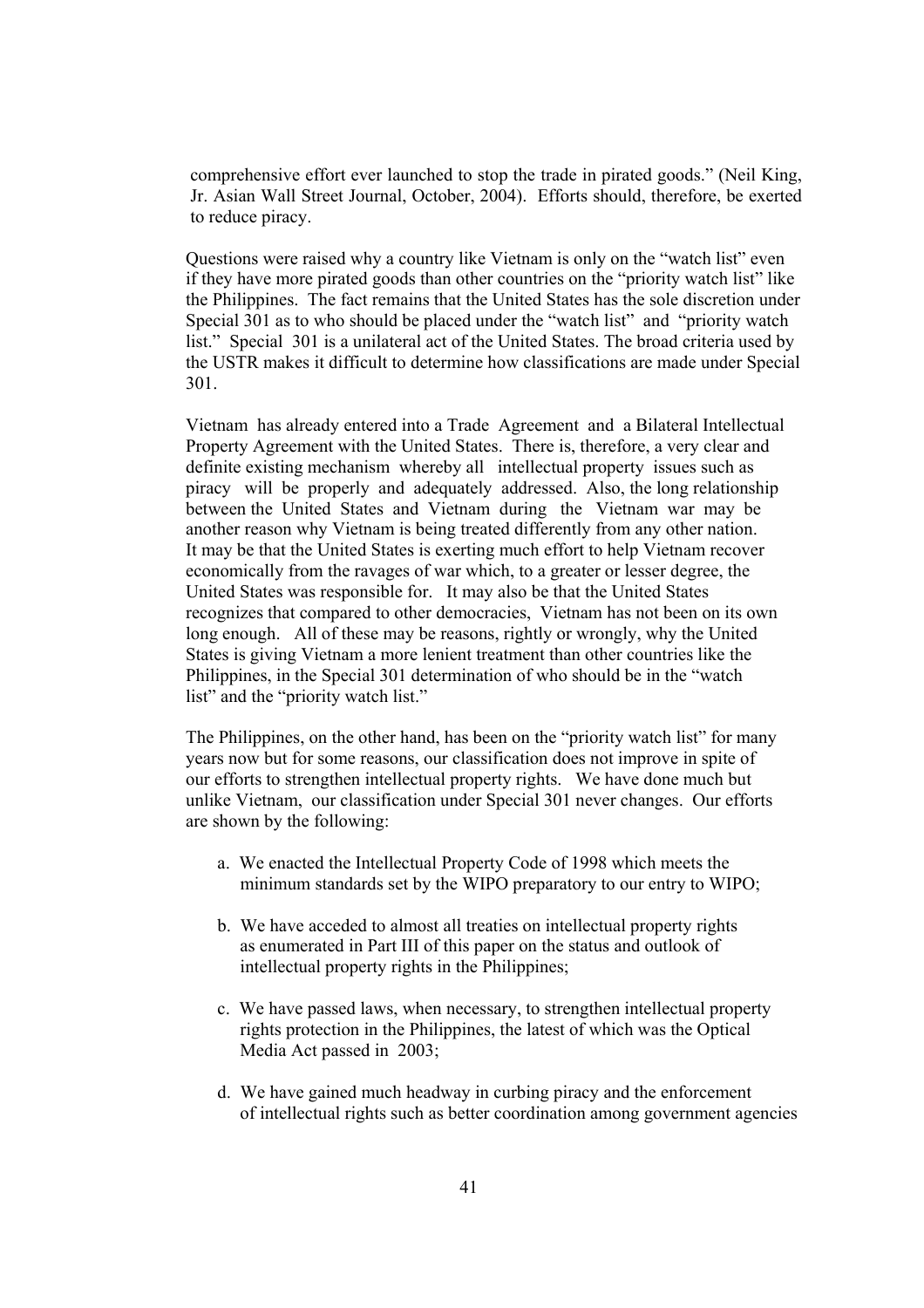tasked with enforcement of IPR, the creation of intellectual property courts which has sole jurisdiction over IPR cases.

 e. Lastly, like Vietnam, we have a long history of political and economic ties with the United States dating back to the Commonwealth era and we were under their political tutelage until we were granted independence in 1946.

 Needless to say, we also have a Trade and Investment Framework Agreement with the U.S. which serves as a "pre-requisite" to a Free Trade Agreement. All of these are sufficient grounds for us to negotiate that we be given the same treatment like Vietnam in terms of classification under Special 301. Specifically, we can now qualify as a country under the "watch list" instead of the "priority" watch list.

- 4. A strong IPR regime is necessary to achieve the purposes of an RP-US FTA which are to attract foreign investments and increase the volume of trade between the Philippines and the U.S. In the long term, this will be beneficial to the Philippines and will always be a positive factor in future bilateral or regional trade agreements which the Philippines will negotiate with other countries.
- 5.The Philippines should negotiate for the implementation of TRIPS insofar as parallel importation is concerned. This means that the Philippines should determine for itself when it can resort to parallel importation as provided for under TRIPS. This will give us the flexibility in making available cheaper medicines. Compulsory licensing and price regulation especially for pharmaceuticals and books should also be negotiated.

 It should be noted that the deal that resulted from post-Doha negotiations at the World Trade Organization permits governments to seek a compulsory license in order to export generic versions of patented drugs to developing world nations, in the case of the latter experiencing a public health emergency and lacking pharmaceutical manufacturing capacity of their own. This certainly is an avenue that the Philippines can resort to in order to make cheaper medicines available here.

 6..Finally, the Philippines should insist on capability building measures such as faster transfer of technology, assistance in terms of reducing piracy which would include consumer education, customs border patrol and police enforcement. Article 67 of TRIPS requires developed countries like the U.S. "to provide on request and on mutually agreed terms and conditions, technical and financial cooperation in favor of developing and least-developed country members. Such cooperation shall include assistance in the preparation of laws and regulations on the protection and enforcement of intellectual property rights as well as on the prevention of their abuse, and shall include support regarding the establishment or reinforcement of domestic offices and agencies relevant to these matters, including the training of personnel."

It is interesting to note that the United States recognizes the need for assisting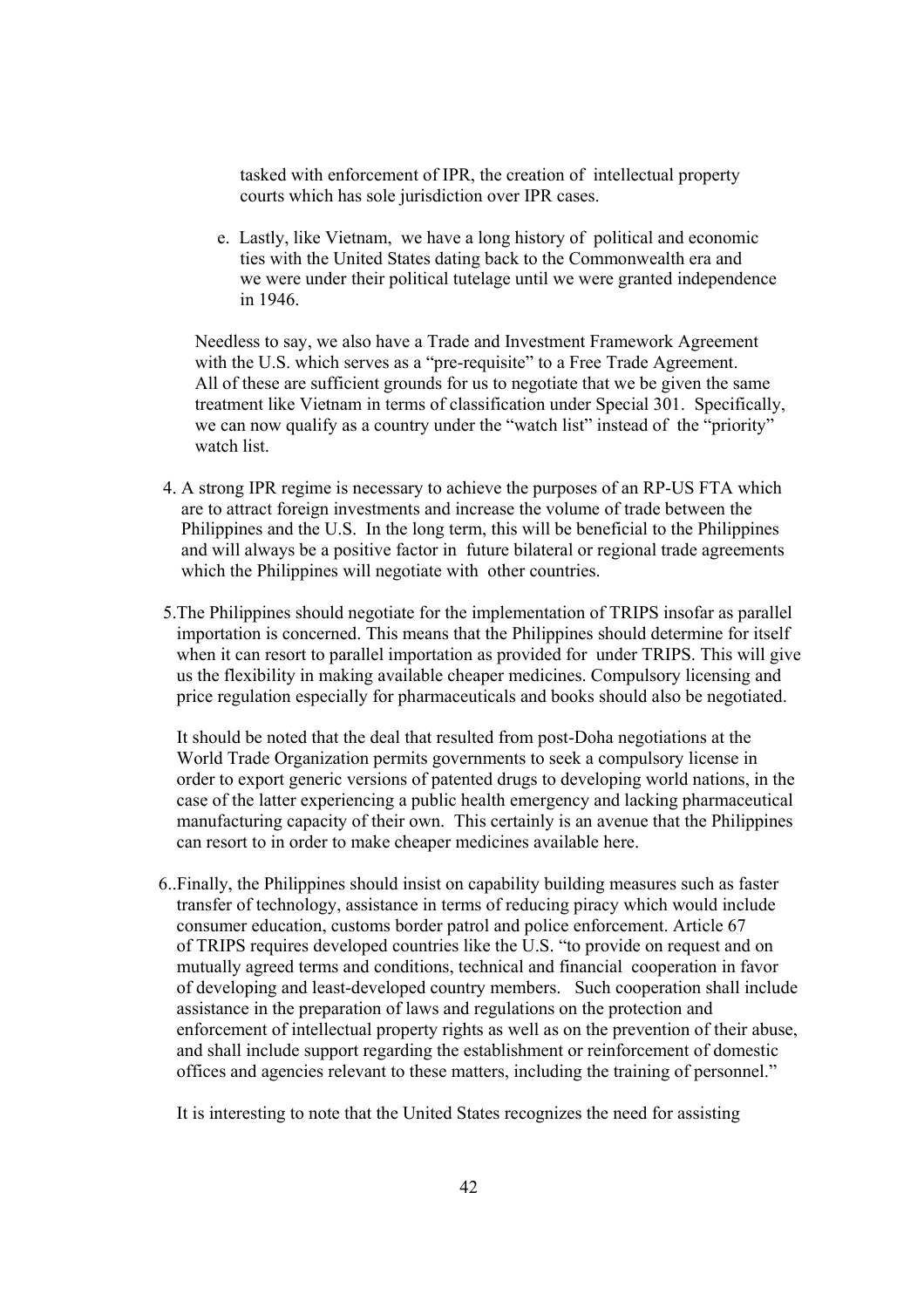developing countries in strengthening IPR. In April, 2005, the U.S. proposed the creation of a partnership program within the WIPO that would strengthen the roles that WIPO and protection of intellectual property play in promoting development. The U.S.-proposed program would "improve WIPO's ability to provide better and more coordinated assistance to developing countries by facilitating links among developing countries, WIPO, other United Nations agencies, nongovernmental organizations and other groups." (Backgrounder, 2005). We should, therefore, negotiate that we be given whatever assistance is available under this proposed partnership within the WIPO, to strengthen intellectual rights protection.

As a closing statement to this paper, I wish to point out that the conclusion of an FTA between the Philippines and the United States will give the Philippines a better chance of changing its status under "Special 301" from 'priority watch list" to "watch list." For, the FTA will take the place of "Special 301" as the enforcement tool in strengthening the intellectual property rights of United States businessmen and other persons who rely on IPR. Also, a strong IPR regime resulting from an FTA with the U.S. will effectively increase trade with and direct investments from the United States.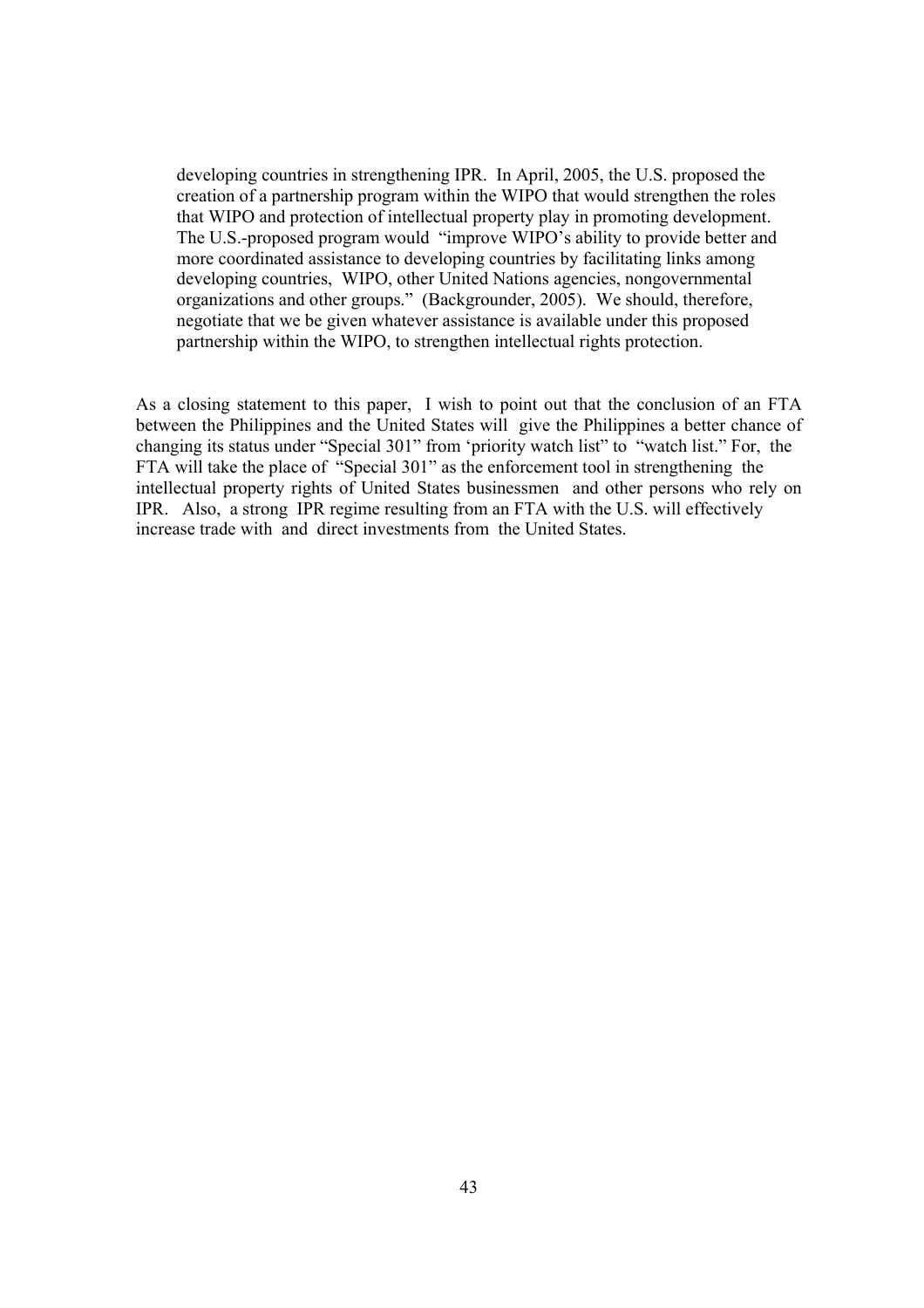#### **R E F E R E N C E S**

Bautista, Kerlyn G. 'Software industry hit as RP remains one of piracy havens in A/P', http://www.itmatters.com.ph/news/news 2004.

Brand Protection Association Files, 2002.

Calleja, Homobono B., M.D. 'Fake drugs endanger lives of millions: Vigilance is best weapon to fight counterfeit drugs', Manila Bulletin, P C7, 18 November 2002.

Drahos, Peter, 'Bilateralism in Intellectual Property', A paper prepared for Oxfam GB, 1997.

'Expanding Global Economies: The Benefits of Reducing Software Piracy,' Manila Times. B2, April 4, 2003.

Fact Sheet, Bureau of Economic and Business Affairs, Washington, D.C., 22 July 2003.

Fact sheet released by the White House, Office of the Press Secretary, Washington D.C., 26 October 2002, http://www.state.gov/ 2004

'Fakes Costing Government Php 7.5 B annually – Multinationals', Business World, p. 2, 27 November 2002.

Folsom, Gordon, Spanogle,Jr., International Business Transactions In a Nutshell, p. 218, Fifth Edition, West Publishing Co., St. Paul, Minn, (1996).

Fowler, Geoffrey, "TV Piracy Throughout Asia Grows Costlier', Asian Wall Street Journal, 27 October 2004.

International Intellectual Property Alliance 2004 Special 301 Report on the Philippines, http://www.iipa.com/countryreports.html 2004.

King, Neil Jr. "Strategy Targeting Organized Piracy,' Asian Wall Street Journal, October 2004. Lancaster, John. 'In Bow to WTO, India Targets Drug Copying,' Washington Post Foreign Service, March 24, 2005, Page E06

Lall, Sanjaya, 'Indicators of the Relative Importance of IPRs in Developing Countries,' UNCTAD/ICTSD Capacity Building Project on Intellectual Property Rights and Sustainable Development, p. 1, November, 2001.

Lehman, Bruce. 'Support for Economic and Political Freedom' International Information Programs, http:/usinfo.state.gov/products/pubs/intelprp/support.htm 2005

Maskus, Keith. 'The Role of Intellectual Property Rights in Encouraging Foreign Direct Investment and Technology Transfer', A paper prepared for the Conference "Public-Private Initiatives after TRIPS: Designing a Global Agenda," Brussels, July 16 – 19, 1997.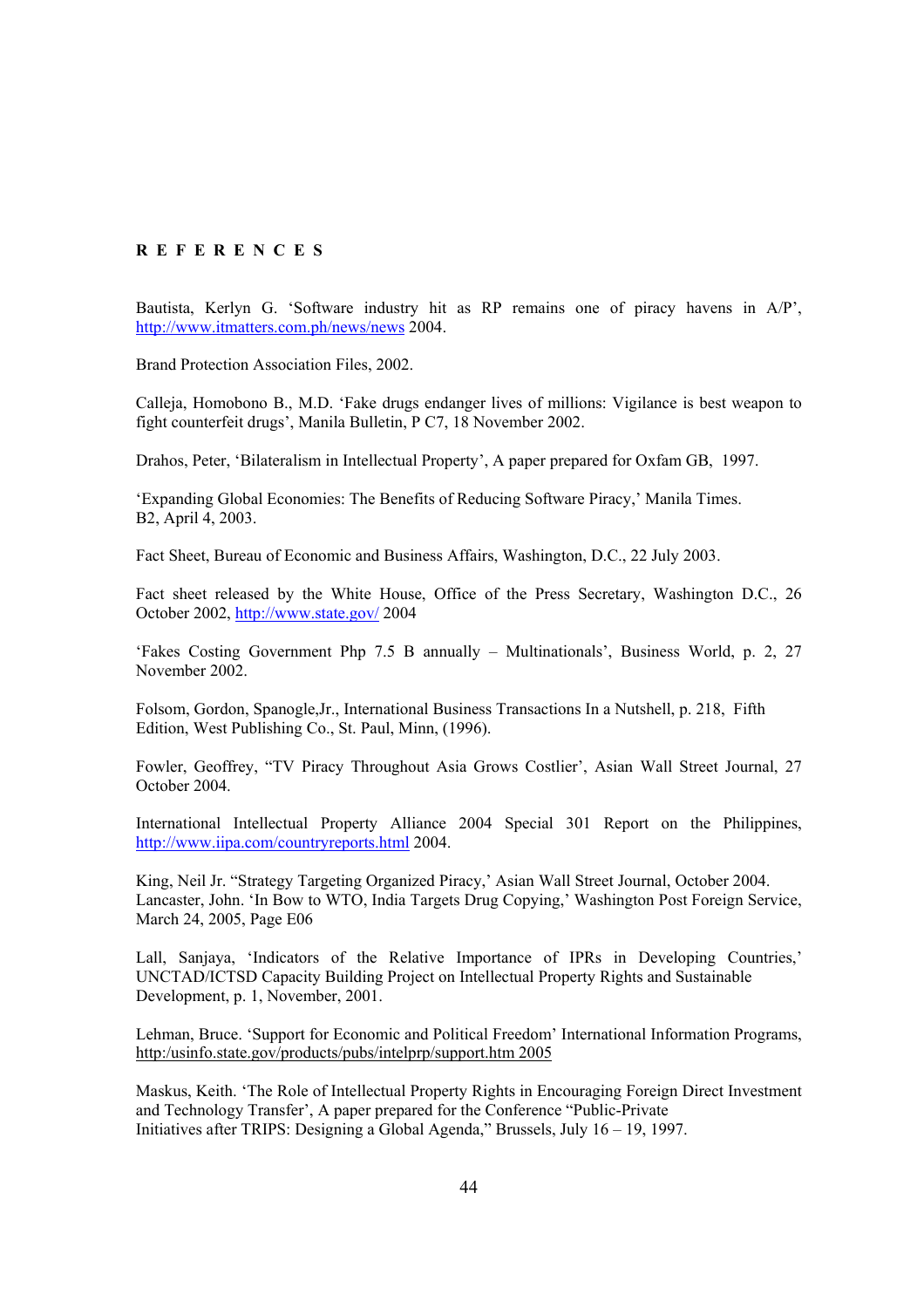Mossinghoff, Gerald. 'Progress in the Pharmaceutical Industry,' International Information Programs, http:/usinfo.state.gov/products/pubs/intelprop/support.htm, 2005.

Response to the International Intellectual Property Alliance 2004 Special 301 Report for the Philippines, April 2004.

Saggi, Kamal. 'International Technology Transfer and Economic Development, (1998), *Technology and Intellectual Property,* World Bank, 2002.

Special 301 Report on the Philippines, Executive Summary. http://www.ustr.gov/ 2004

Tubeza, Philip C. '30 percent of drugs fake, says BFAD', Philippine Daily Inquirer, p. A25, 12 April 2002.

Ubac, Michael Lim. 'Pinoys took P7B worth of fake drugs last year', Philippine Daily Inquirer, 22 January 2005.

'U.S. Publishers Cite Government Move Versus Textbook Piracy'. Philippine Star, p. B3, 13 October 2002.

http://ustr.gov/Trade, 2004.

Watal, Jayashree, 'Implementing the Trips Agreement', *Technology and Intellectual Property*, p. 362, World Bank, 2002.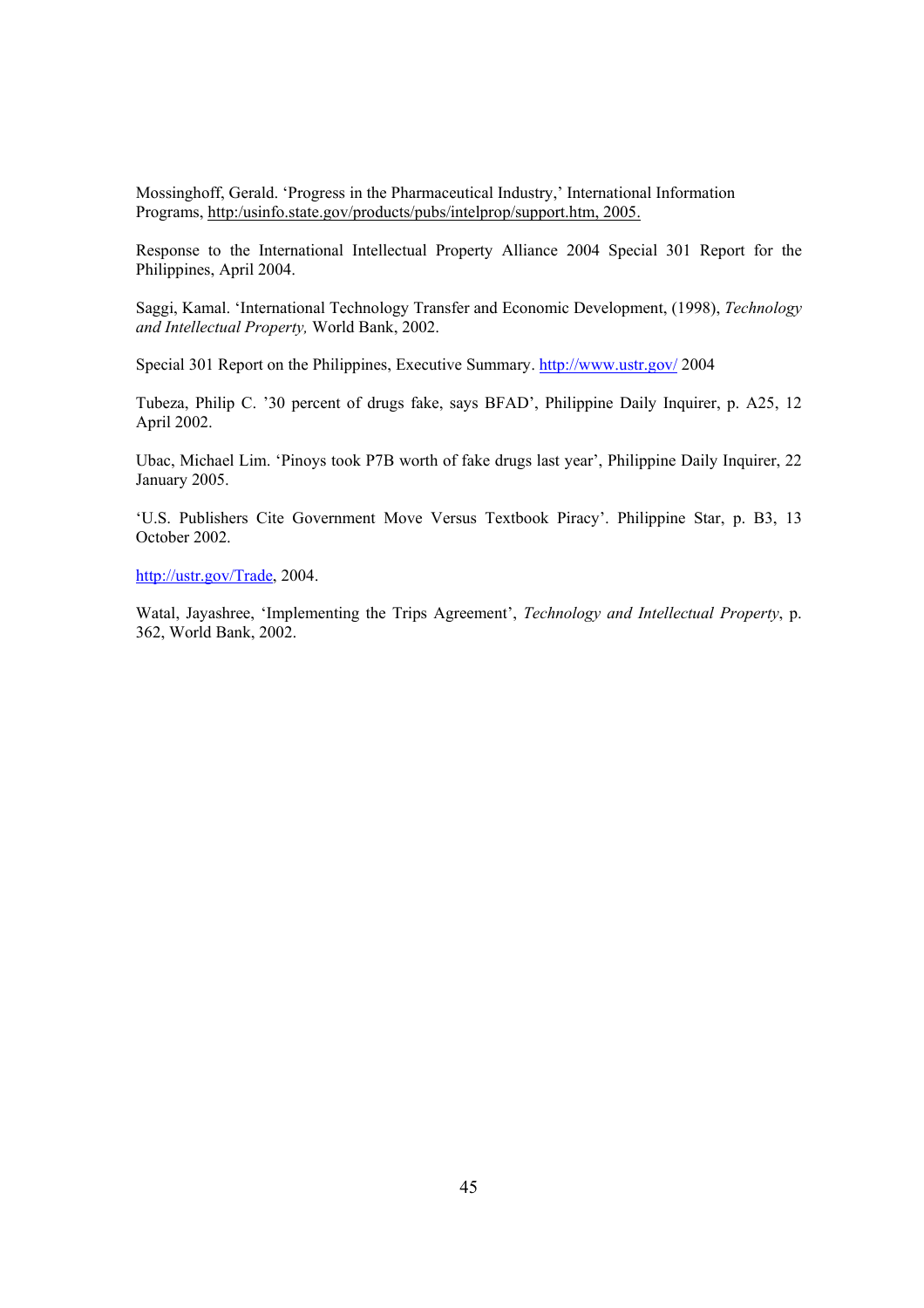# **ANNEX 1**

# **Timeline for McDonalds Corporation vs. L.C. Big Mak Burger**

 $1070$   $1091$   $1095$   $1099$   $1000$   $1004$   $1004$   $2000$   $2004$ 

|      | <u> 1979</u>      | 1981   1983   1988   1990 |  |                                                                                                                                                                                                                                              |  |  | 1994   1999   2000 |  | <u> 2004</u>                                                            |  |
|------|-------------------|---------------------------|--|----------------------------------------------------------------------------------------------------------------------------------------------------------------------------------------------------------------------------------------------|--|--|--------------------|--|-------------------------------------------------------------------------|--|
|      | Month/Day<br>Year |                           |  | <b>Development</b>                                                                                                                                                                                                                           |  |  |                    |  |                                                                         |  |
| 1979 | October 16        |                           |  | - McDonald's registers its "Big Mac" trademark with the U.S. Trademark<br>Registry; then shortly thereafter, with the Philippine Bureau of Patents,<br>Trademarks & Technology (PBPTT), now known as Intellectual Property<br>Office (IPO).  |  |  |                    |  |                                                                         |  |
| 1981 | September         |                           |  | - McDonald's introduces its "Big Mac" hamburger sandwiches in the<br>Philippine market.                                                                                                                                                      |  |  |                    |  |                                                                         |  |
| 1985 | July 18           |                           |  | - On the basis of McDonald's Home Registration in the U.S., the PBPTT<br>allows registration of the "Big Mac" mark in its Principal Register.                                                                                                |  |  |                    |  |                                                                         |  |
| 1988 | October 21        |                           |  | - L.C. Big Mak Burger, Inc. applies with the PBPTT for the registration<br>of the "Big Mak" mark for its hamburger sandwiches.                                                                                                               |  |  |                    |  |                                                                         |  |
| 1990 | June 6            |                           |  | - McDonald's sues L.C. Big Mak and its incorporators, stockholders and<br>directors. This is after opposing L.C. Big Mak's registration and sending<br>an extra-judicial demand for it to desist from using the mark or any<br>similar mark. |  |  |                    |  |                                                                         |  |
|      | July 11           |                           |  | - The Regional Trial Court issues a temporary restraining order against<br>L.C. Big Mak, et al. enjoining them from using the 'Big Mak' mark in the<br>operation of their business.                                                          |  |  |                    |  |                                                                         |  |
|      |                   | August 16                 |  | - The Regional Trial Court issues a writ of preliminary injunction<br>replacing the temporary restraining order.                                                                                                                             |  |  |                    |  |                                                                         |  |
| 1994 |                   | September 5               |  | for the trademark infringement and unfair competition.                                                                                                                                                                                       |  |  |                    |  | - The Regional Trial Court renders judgment finding L.C. Big Mak liable |  |
|      |                   | September or October      |  | - L.C. Big Mak appeals to the Court of Appeals.                                                                                                                                                                                              |  |  |                    |  |                                                                         |  |
| 1999 |                   | November 26               |  | - The Court of Appeals renders judgment reversing the decision of the<br>Regional Trial Court and ordering McDonald's to pay L.C. Big Mak<br>actual and moral damages.                                                                       |  |  |                    |  |                                                                         |  |
| 2000 | July 11           |                           |  |                                                                                                                                                                                                                                              |  |  |                    |  | - The Court of Appeals denies the motion for reconsideration of         |  |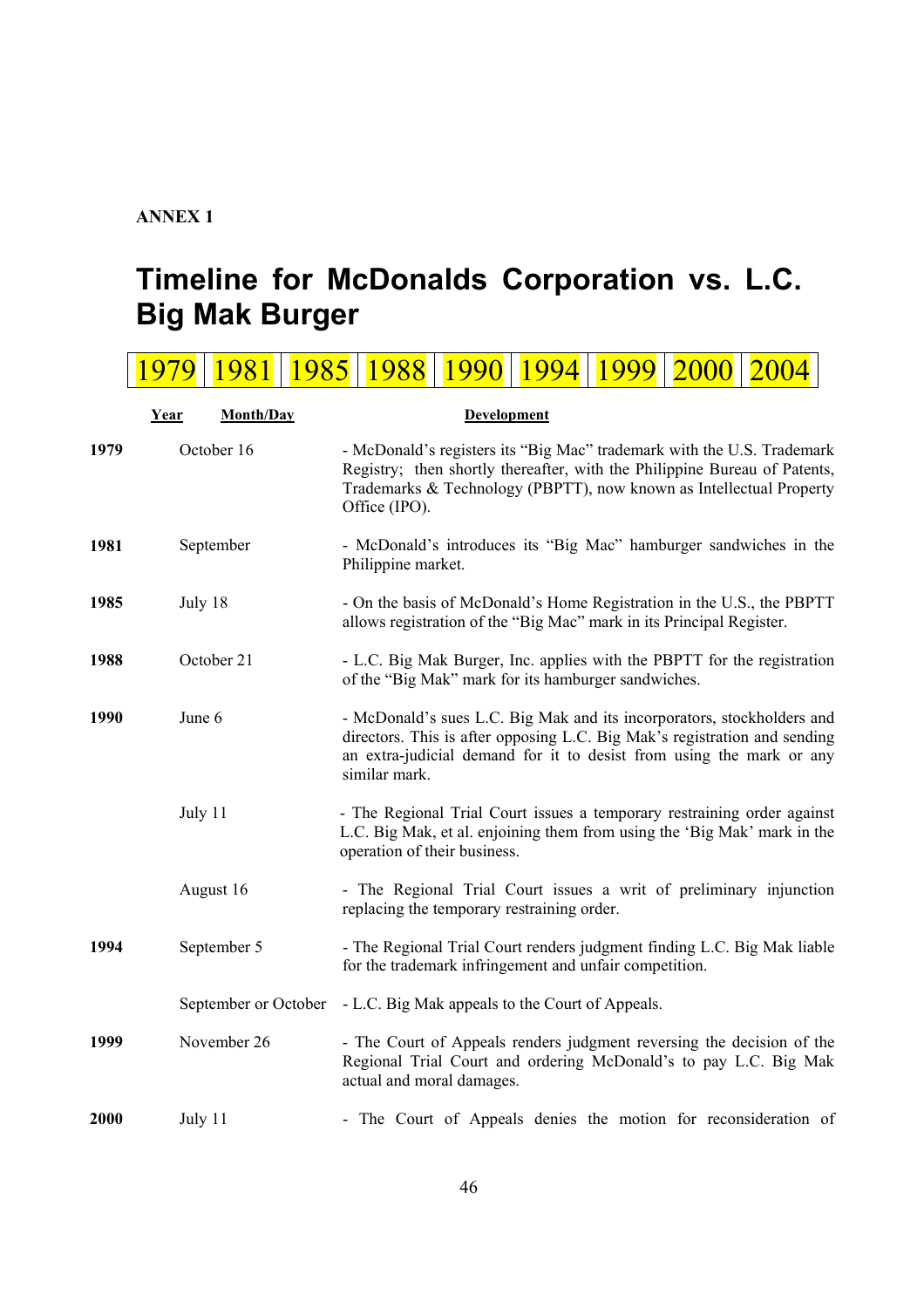#### McDonald's.

|      | July or August | - McDonald's appeals to the Supreme Court.                                                                                                                                     |
|------|----------------|--------------------------------------------------------------------------------------------------------------------------------------------------------------------------------|
| 2004 | August 18      | - The Supreme Court renders judgment in favor of McDonald's setting<br>aside the decision of the Court of Appeals and reinstating the decision of<br>the Regional Trial Court. |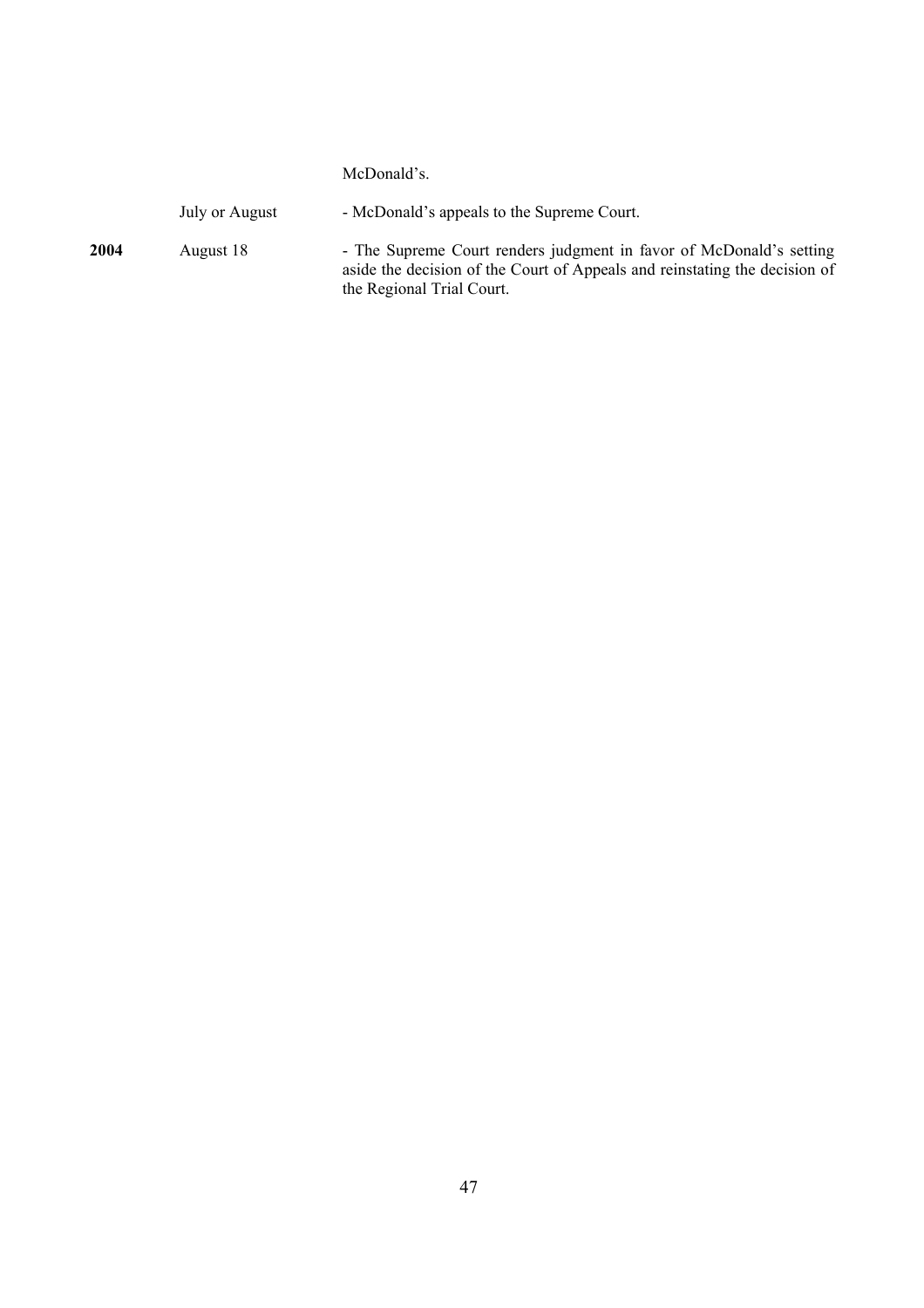# **ANNEX 2**

**US Trade Losses in the Philippines (in million US Dollars)**

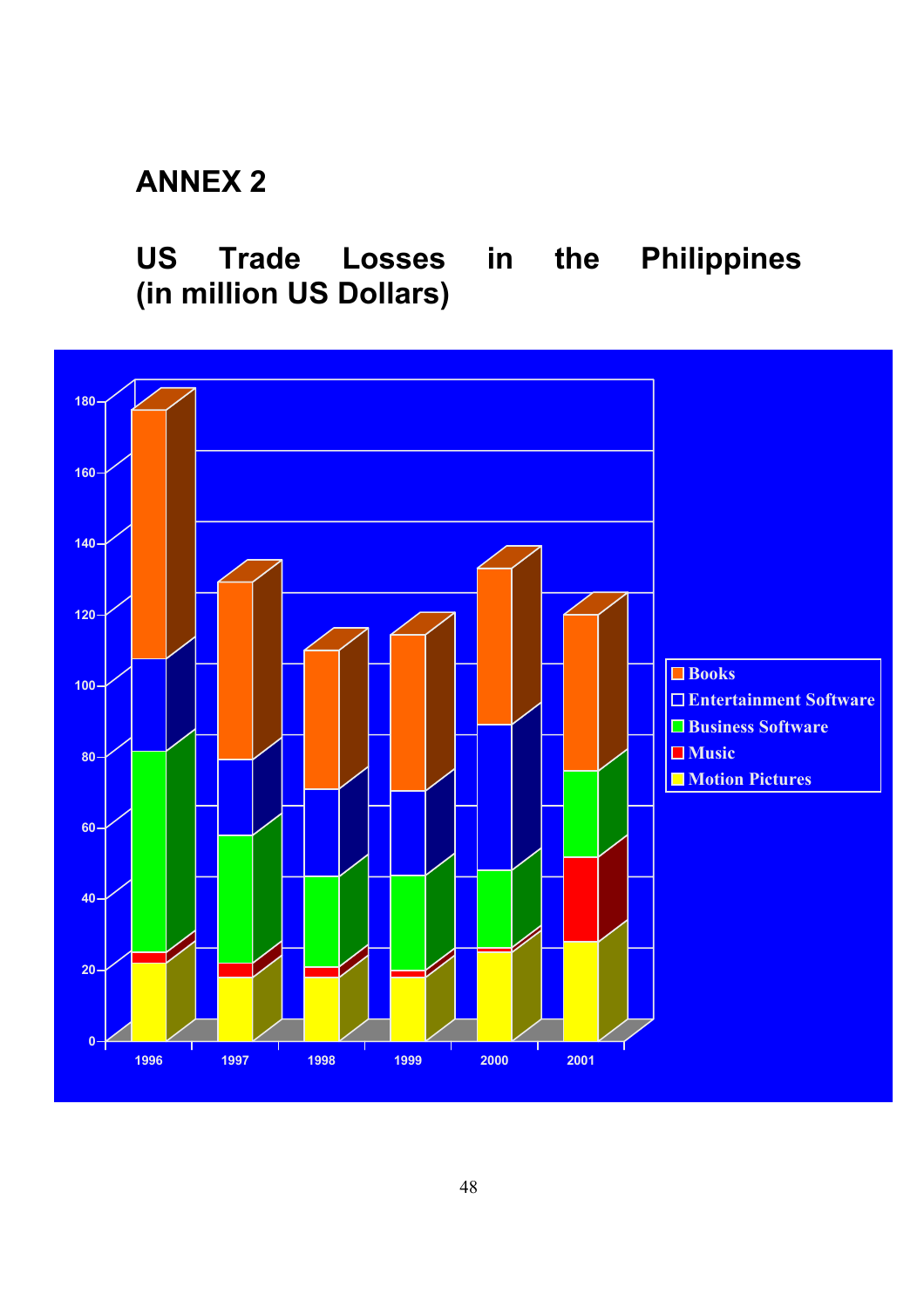Source: International Intellectual Property Alliance 2004 Special 301 Report on the Philippines (www.iipa.com/countryreports.html).

A. ANNEX 3

# **Crime Show Estimated cost of pay-TV piracy in 2004 across Asia** *(in millions US Dollars)*